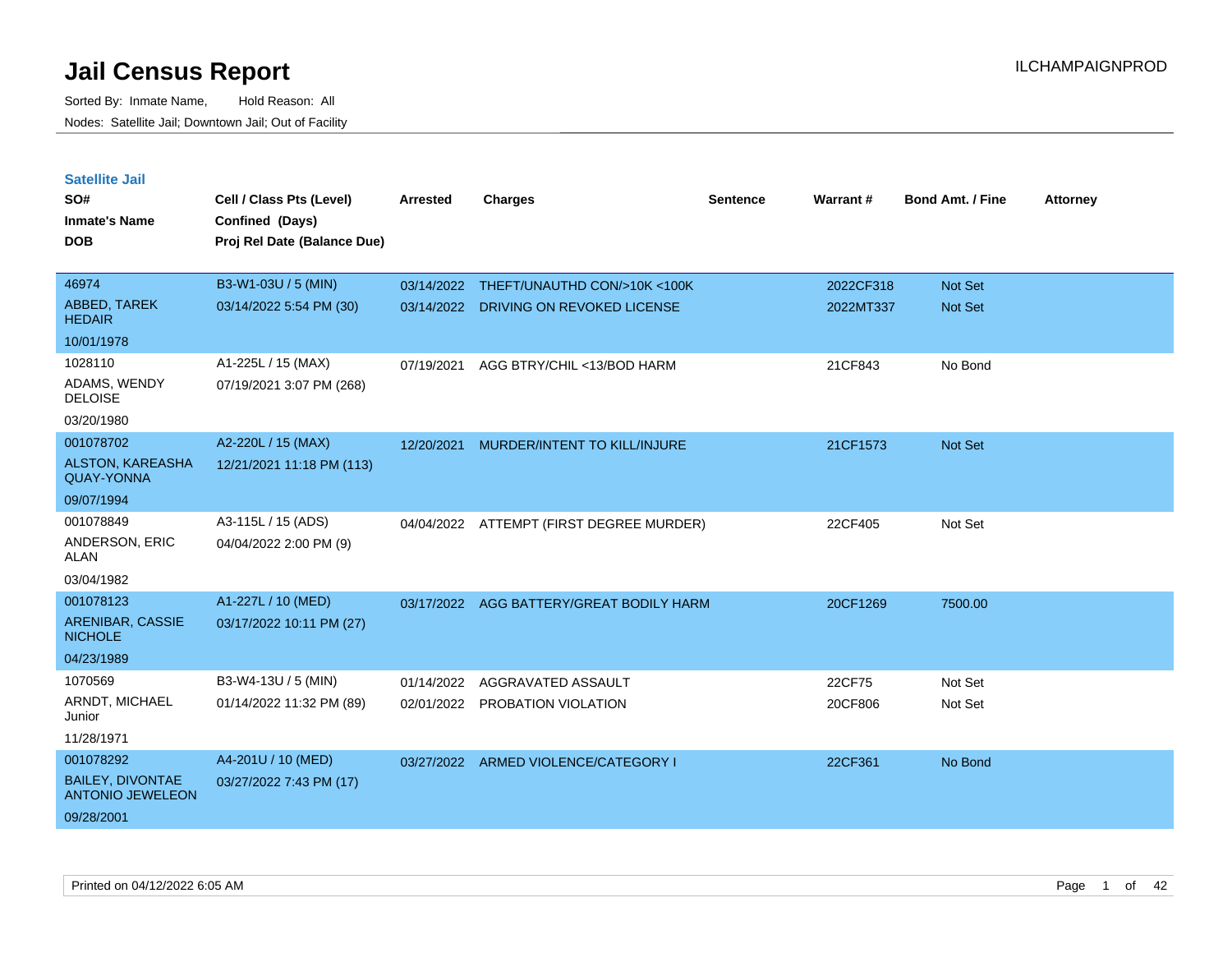| SO#<br><b>Inmate's Name</b><br><b>DOB</b>                                               | Cell / Class Pts (Level)<br>Confined (Days)<br>Proj Rel Date (Balance Due) | <b>Arrested</b>                                                                  | <b>Charges</b>                                                                                                                                                                                                                       | <b>Sentence</b> | <b>Warrant#</b>                                                                     | <b>Bond Amt. / Fine</b>                                                       | <b>Attorney</b> |
|-----------------------------------------------------------------------------------------|----------------------------------------------------------------------------|----------------------------------------------------------------------------------|--------------------------------------------------------------------------------------------------------------------------------------------------------------------------------------------------------------------------------------|-----------------|-------------------------------------------------------------------------------------|-------------------------------------------------------------------------------|-----------------|
| 001079027<br><b>BANKS, GRANZLEE</b>                                                     | A3-112L / 10 (MED)<br>04/07/2022 3:10 PM (6)                               |                                                                                  | 04/07/2022 AGG UNLAWFUL USE OF WEAPON                                                                                                                                                                                                |                 | 2022CF425                                                                           | Not Set                                                                       |                 |
| 01/13/1993                                                                              |                                                                            |                                                                                  |                                                                                                                                                                                                                                      |                 |                                                                                     |                                                                               |                 |
| 001078565<br><b>BARBER, MARK</b><br>ANTHONY, Junior<br>09/24/2003                       | B1-104U / 15 (MAX)<br>11/05/2021 7:40 AM (159)                             | 11/05/2021<br>11/05/2021<br>11/05/2021                                           | POSSESSION OF STOLEN FIREARM<br>RECEIVE/POSS/SELL STOLEN VEH<br><b>BURGLARY</b>                                                                                                                                                      |                 | 21CF1366<br>2021CF1309<br>21CF1369                                                  | Not Set<br>25000.00<br>Not Set                                                |                 |
| 65868<br><b>BARBER, MARK</b><br><b>ANTHONY, Senior</b><br>08/15/1983                    | B4-123L / 15 (MAX)<br>03/11/2022 10:13 AM (33)                             |                                                                                  | 03/11/2022 METH DELIVERY/15<100 GRAMS                                                                                                                                                                                                | 8y (DOC)        | 20CF1249                                                                            | No Bond                                                                       |                 |
| 518851<br>BARKER, ALEXANDER<br><b>MASSIE</b><br>09/24/1986                              | A4-104L / 10 (MED)<br>01/11/2022 2:37 PM (92)                              | 01/11/2022<br>01/11/2022<br>01/11/2022<br>01/11/2022<br>01/11/2022<br>01/11/2022 | DRIVING ON REVOKED LICENSE<br>OBSTRUCTING IDENTIFICATION<br>FELON POSS/USE WEAPON/FIREARM<br>POSS AMT CON SUB EXCEPT(A)/(D)<br>BAD CHK/OBTAIN CON PROP/>150<br>BAD CHK/OBTAIN CON PROP/>150<br>01/11/2022 METH DELIVERY/15<100 GRAMS | 20y (DOC)       | 2020TR16539<br>2020CM222<br>20CF361<br>2020CF863<br>20CF192<br>19CF1686<br>20CF1383 | 1500.00<br>1500.00<br>15000.00<br>15000.00<br>15000.00<br>15000.00<br>No Bond |                 |
| 969121<br><b>BECKLEY, ANTHONY</b><br><b>PATRICK</b><br>06/30/1989                       | A4-206L / 15 (MAX)<br>11/25/2021 7:16 PM (139)                             | 11/25/2021<br>11/25/2021                                                         | <b>CRIM TRESPASS TO RESIDENCE</b><br>HOME INVASION/GREAT BOD HARM                                                                                                                                                                    | 4y (DOC)        | 21CF1444<br>2021CF840                                                               | <b>Not Set</b><br>No Bond                                                     |                 |
| 001077327<br>BENJAMIN, CLARENCE 04/10/2022 5:16 AM (3)<br><b>HAFIZ EL</b><br>11/07/1985 | A3-212U / 10 (ADS)                                                         | 04/10/2022                                                                       | <b>DOMESTIC BATTERY</b><br>04/10/2022 RESIST/OBSTRUCTING A PEACE OFFICEF                                                                                                                                                             |                 | 21CM826<br>22CM102                                                                  | 1000.00<br>100.00                                                             |                 |
| 001078969<br>BEVERLY, SAYVION<br><b>LAMONTE</b><br>11/20/2002                           | B1-105U / 10 (MED)<br>03/22/2022 10:20 PM (22)                             |                                                                                  | 03/22/2022 AGG UNLAWFUL USE WEAPON/PERSON                                                                                                                                                                                            |                 | 22CF345                                                                             | <b>Not Set</b>                                                                |                 |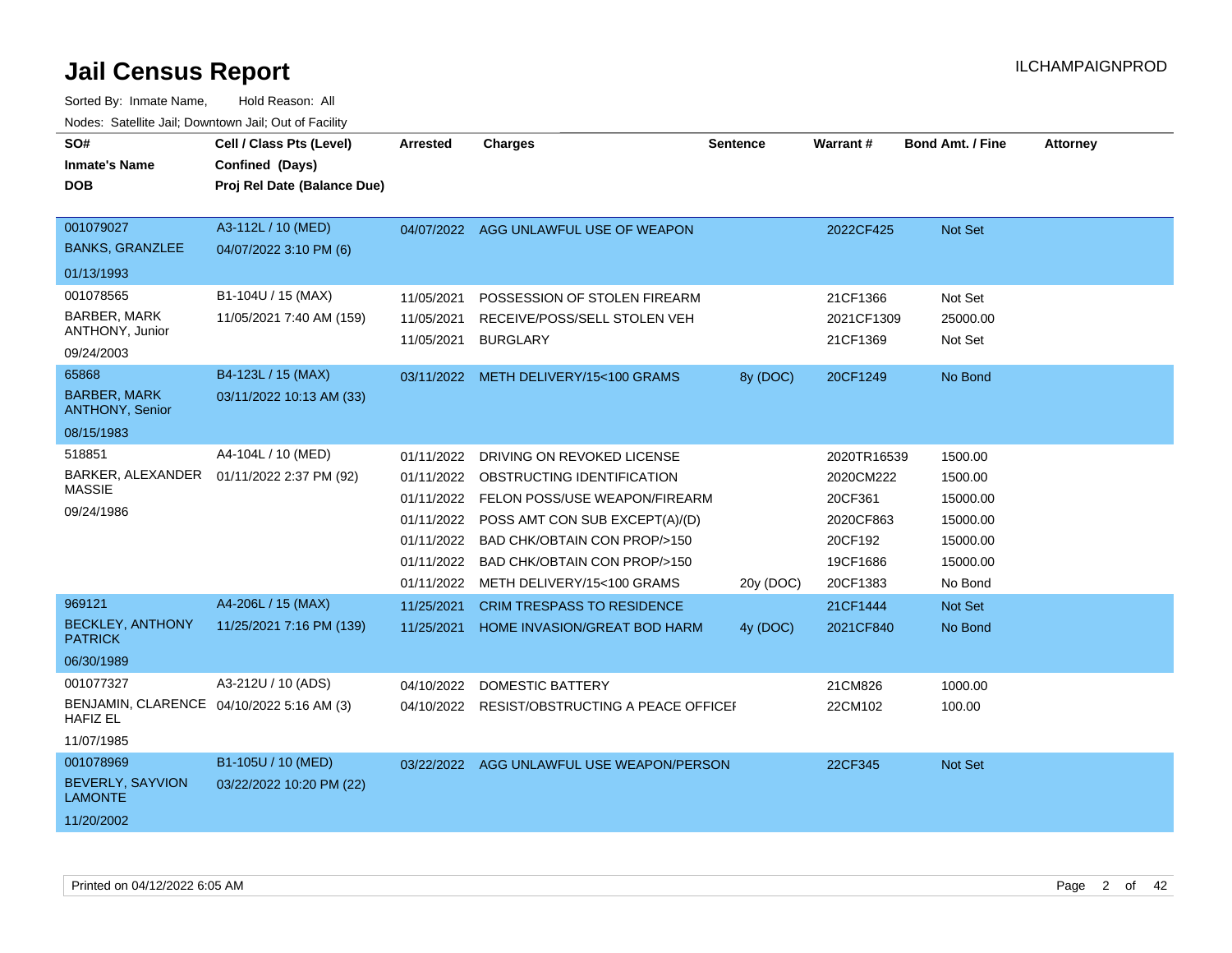Sorted By: Inmate Name, Hold Reason: All Nodes: Satellite Jail; Downtown Jail; Out of Facility

| ivodes. Satellite Jali, Downtown Jali, Out of Facility |                             |                 |                                           |                 |                 |                  |                 |
|--------------------------------------------------------|-----------------------------|-----------------|-------------------------------------------|-----------------|-----------------|------------------|-----------------|
| SO#                                                    | Cell / Class Pts (Level)    | <b>Arrested</b> | <b>Charges</b>                            | <b>Sentence</b> | <b>Warrant#</b> | Bond Amt. / Fine | <b>Attorney</b> |
| <b>Inmate's Name</b>                                   | Confined (Days)             |                 |                                           |                 |                 |                  |                 |
| <b>DOB</b>                                             | Proj Rel Date (Balance Due) |                 |                                           |                 |                 |                  |                 |
|                                                        |                             |                 |                                           |                 |                 |                  |                 |
| 993169                                                 | A1-226L / 10 (MED)          |                 | 03/04/2022 RESIDENTIAL BURGLARY           | 6y (DOC)        | 21CF1059        | No Bond          |                 |
| <b>BRAATEN, KAYLAN</b><br><b>AMBER</b>                 | 03/04/2022 9:40 AM (40)     |                 |                                           |                 |                 |                  |                 |
| 10/29/1990                                             |                             |                 |                                           |                 |                 |                  |                 |
| 923208                                                 | B3-W3-12L / 10 (MED)        |                 | 01/22/2022 CRIM TRES TO RES/PERS PRESENT  |                 | 22CF92          | Not Set          |                 |
| BREADY, ANDREW<br><b>NICHOLAS</b>                      | 01/22/2022 7:43 PM (81)     |                 |                                           |                 |                 |                  |                 |
| 06/08/1988                                             |                             |                 |                                           |                 |                 |                  |                 |
| 001079000                                              | A4-201L / 15 (MAX)          |                 | 04/01/2022 MURDER/STRONG PROB KILL/INJURE |                 | 22CF102         | 2000000.00       |                 |
| <b>BROCK, TONY LAMAR</b>                               | 04/01/2022 9:02 AM (12)     |                 |                                           |                 |                 |                  |                 |
|                                                        |                             |                 |                                           |                 |                 |                  |                 |
| 04/01/2004                                             |                             |                 |                                           |                 |                 |                  |                 |
| 61675                                                  | B1-202L / 10 (MED)          |                 | 02/10/2022 AGG DISCHARGE FIREARM/OCC BLDG |                 | 20CF374         | 100000.00        |                 |
| <b>BROWN, ANTONIO</b><br><b>BURNETT</b>                | 02/10/2022 3:28 PM (62)     |                 |                                           |                 |                 |                  |                 |
| 03/04/1983                                             |                             |                 |                                           |                 |                 |                  |                 |
| 51247                                                  | B1-202U / 10 (MED)          | 04/15/2021      | FELON POSS/USE WEAPON/FIREARM             |                 | 21CF411         | Not Set          |                 |
| <b>BROWN, DANTE</b><br><b>MAURICE</b>                  | 04/15/2021 6:24 PM (363)    |                 |                                           |                 |                 |                  |                 |
| 04/19/1979                                             |                             |                 |                                           |                 |                 |                  |                 |
| 1028357                                                | A4-107L / 15 (MAX)          | 03/23/2022      | DOMESTIC BATTERY/OTHER PRIOR              |                 | 22CF348         | Not Set          |                 |
| <b>BROWN, MARCUS</b><br><b>RICKELL</b>                 | 03/23/2022 7:13 PM (21)     |                 | 03/23/2022 FELON POSS/USE WEAPON/FIREARM  |                 | 22CF349         | No Bond          |                 |
| 01/06/1995                                             |                             |                 |                                           |                 |                 |                  |                 |
| 990921                                                 | A3-214U / 15 (MAX)          | 01/20/2022      | MFG/DEL 1<15 GR COCAINE/ANLG              |                 | 19CF369         | 25000.00         |                 |
| <b>BROWN, QUINTIN</b><br><b>MARSHAUN</b>               | 01/20/2022 7:19 PM (83)     |                 | 01/20/2022 ARMED HABITUAL CRIMINAL        |                 | 21CF935         | 750000.00        |                 |
| 09/26/1991                                             |                             |                 |                                           |                 |                 |                  |                 |
| 29957                                                  | B4-222L / 15 (MAX)          | 11/13/2021      | FELON POSS/USE WEAPON/FIREARM             |                 | 21CF1390        | Not Set          |                 |
| BROWN, RODNEY<br>LOUIS                                 | 11/13/2021 8:57 PM (151)    | 11/13/2021      | AGG CRIM SX AB/>5 YR OLDER VIC            |                 | 2019CF0718      | 250000.00        |                 |

01/07/1968

Printed on 04/12/2022 6:05 AM Page 3 of 42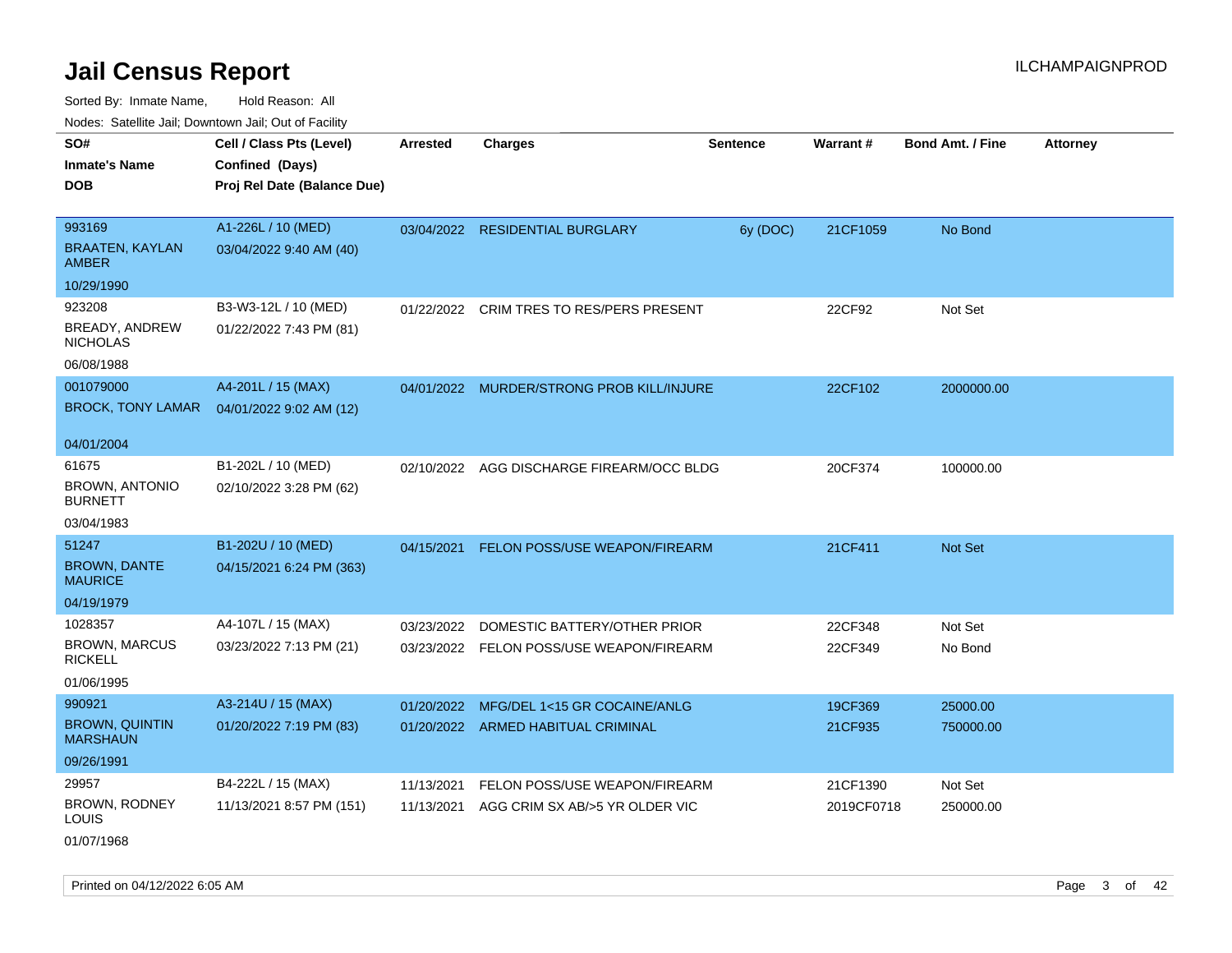| SO#                                          | Cell / Class Pts (Level)    | <b>Arrested</b>   | <b>Charges</b>                           | <b>Sentence</b> | Warrant#  | <b>Bond Amt. / Fine</b><br><b>Attorney</b> |
|----------------------------------------------|-----------------------------|-------------------|------------------------------------------|-----------------|-----------|--------------------------------------------|
| <b>Inmate's Name</b>                         | Confined (Days)             |                   |                                          |                 |           |                                            |
| <b>DOB</b>                                   | Proj Rel Date (Balance Due) |                   |                                          |                 |           |                                            |
|                                              |                             |                   |                                          |                 |           |                                            |
| 981645                                       | A3-214L / 15 (MAX)          | 01/27/2022 MURDER |                                          |                 | 22CF114   | 1000000.00                                 |
| <b>BRUMFIELD,</b><br><b>JONATHAN EZEKEIL</b> | 01/27/2022 8:15 PM (76)     |                   |                                          |                 |           |                                            |
| 08/03/1989                                   |                             |                   |                                          |                 |           |                                            |
| 49431                                        | B1-201L / 10 (MED)          |                   | 03/11/2022 VIO BAIL BOND/CLASS X OFFENSE | 3y (DOC)        | 2018CF350 | No Bond                                    |
| <b>BUFFORD, LANCE</b><br>CORNELL             | 03/11/2022 5:01 PM (33)     |                   |                                          |                 |           |                                            |
| 12/18/1979                                   |                             |                   |                                          |                 |           |                                            |
| 1047579                                      | A1-124L / 10 (MED)          |                   | 02/24/2022 ARMED ROBBERY/NO FIREARM      |                 | 22CF232   | Not Set                                    |
| <b>BUTLER, TAMYRA</b><br><b>COSHAWN</b>      | 02/24/2022 5:40 AM (48)     |                   |                                          |                 |           |                                            |
| 07/06/1988                                   |                             |                   |                                          |                 |           |                                            |
| 39474                                        | B1-101U / 10 (ADS)          | 07/06/2021        | MFG/DEL 15<100 GR HEROIN/ANLG            |                 | 21CF792   | Not Set                                    |
| CAMPBELL, AARON<br>JACOB                     | 07/06/2021 11:56 PM (281)   |                   |                                          |                 |           |                                            |
| 07/18/1974                                   |                             |                   |                                          |                 |           |                                            |
| 001078953                                    | A4-202L / 10 (MED)          |                   | 03/15/2022 POSSESSION OF STOLEN FIREARM  |                 | 2022CF319 | Not Set                                    |
| CAMPBELL.<br><b>MOHAMMED BURNELL</b>         | 03/15/2022 10:50 PM (29)    |                   |                                          |                 |           |                                            |
| 09/25/1991                                   |                             |                   |                                          |                 |           |                                            |
| 1045467                                      | A4-104U / 10 (ADS)          | 04/01/2022        | MFG/DEL CANNABIS/30-500 GRAMS            |                 | 20CF87    | 100000.00 / 34.00                          |
| CARPENTER-MOORE,<br>JOSEPH CARL, Junior      | 04/02/2022 5:22 PM (11)     |                   | 04/01/2022 MFG/DEL CANNABIS/30-500 GRAMS |                 | 19CF1770  | 100000.00 / 34.00                          |
| 04/18/1992                                   |                             |                   |                                          |                 |           |                                            |
| 1060436                                      | B1-106U / 10 (MED)          |                   | 01/06/2022 AGGRAVATED UNLAWFUL RESTRAINT |                 | 22CF29    | Not Set                                    |
| <b>CARTER, DERESHEO</b><br><b>DEWAYNE</b>    | 01/06/2022 8:43 PM (97)     |                   | 01/06/2022 FELON ESCAPE/PEACE OFFICER    |                 | 22CF28    | Not Set                                    |
| 09/10/1991                                   |                             |                   |                                          |                 |           |                                            |
| 001077353                                    | B1-106L / 15 (MAX)          | 02/12/2022        | FELON POSS/USE WEAPON/FIREARM            |                 | 22CF173   | No Bond                                    |
| CARTER, JAMES<br><b>IVORY</b>                | 02/13/2022 1:19 AM (59)     |                   | 02/12/2022 ALCOHOL SALES - MINOR 19-20   |                 | 2020OV127 | 1000.00                                    |
| 08/12/2000                                   |                             |                   |                                          |                 |           |                                            |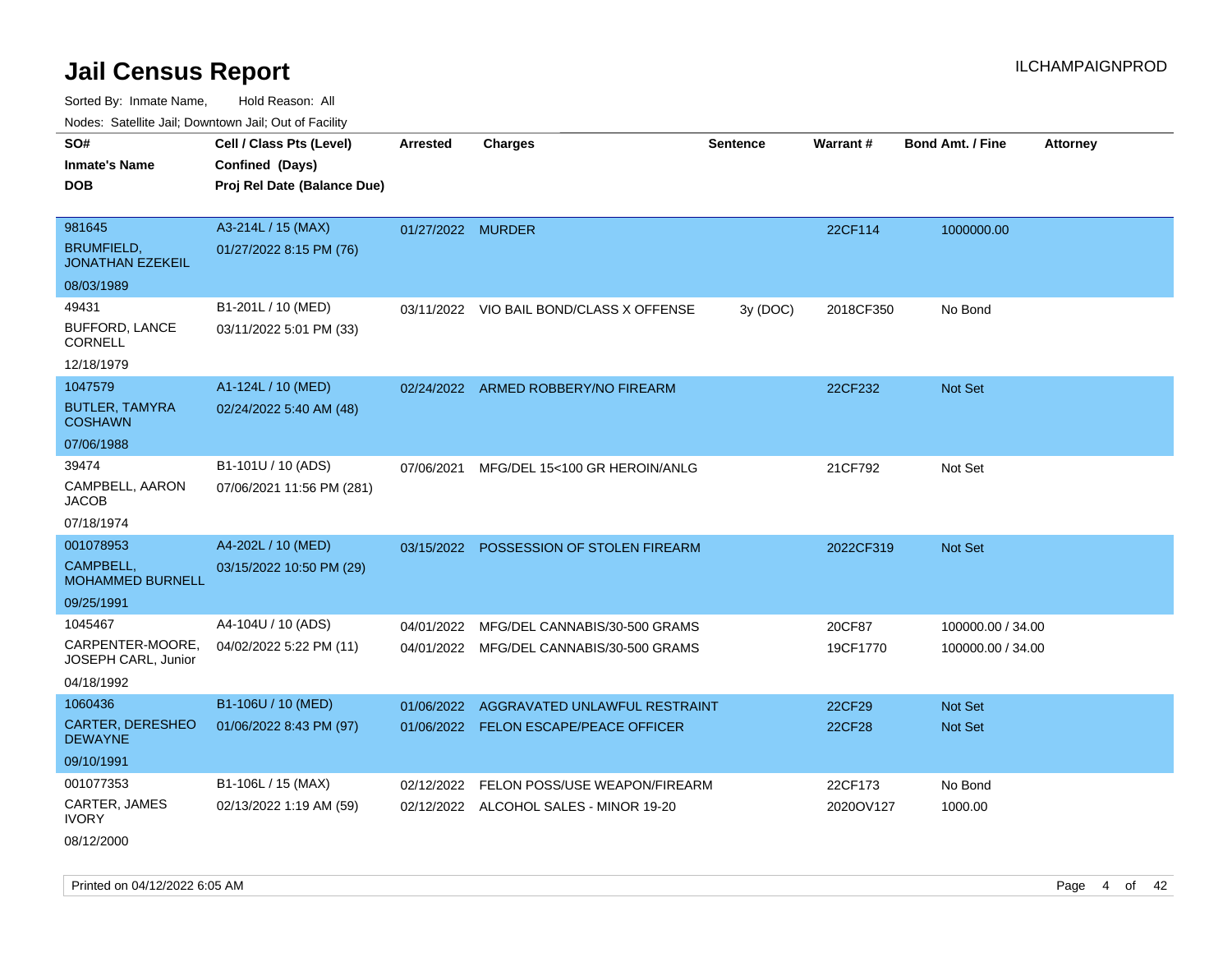Sorted By: Inmate Name, Hold Reason: All Nodes: Satellite Jail; Downtown Jail; Out of Facility

| rouco. Calcinic Jan, Downtown Jan, Out of Facility         |                                                                            |                          |                                                              |                 |                      |                                  |                 |
|------------------------------------------------------------|----------------------------------------------------------------------------|--------------------------|--------------------------------------------------------------|-----------------|----------------------|----------------------------------|-----------------|
| SO#<br>Inmate's Name<br><b>DOB</b>                         | Cell / Class Pts (Level)<br>Confined (Days)<br>Proj Rel Date (Balance Due) | <b>Arrested</b>          | <b>Charges</b>                                               | <b>Sentence</b> | <b>Warrant#</b>      | Bond Amt. / Fine                 | <b>Attorney</b> |
| 979443<br>CASTELO, SHANE<br><b>ROBERT</b><br>03/17/1994    | B1-205U / 10 (MED)<br>04/05/2022 1:35 PM (8)                               | 04/05/2022               | BURGLARY                                                     |                 | 22CF410              | No Bond                          |                 |
|                                                            |                                                                            |                          |                                                              |                 |                      |                                  |                 |
| 001077451<br>CATHEY, THOMAS<br>EARL                        | BOOKH-7 / 10 (ADS)<br>04/11/2022 12:18 AM (2)                              | 04/10/2022<br>04/11/2022 | DOMESTIC BATTERY<br>DRIVING ON REVOKED LICENSE               |                 | 22DV57<br>2020TR3943 | Not Set<br>No Bond               |                 |
| 04/02/1966                                                 | 4/20/2022 (0.00)                                                           |                          |                                                              |                 |                      |                                  |                 |
| 957936<br>CAVETTE, JUSTIN<br><b>EUGENE</b>                 | A4-103U / 15 (MAX)<br>03/10/2022 12:10 PM (34)                             | 03/10/2022               | DELIVERY OF OR POSSESSION OF W/INT                           |                 | 22CF295              | <b>Not Set</b>                   |                 |
| 08/02/1988                                                 |                                                                            |                          |                                                              |                 |                      |                                  |                 |
| 1029088                                                    | B1-107L / 10 (MED)                                                         | 12/21/2021               | FELON POSS/USE FIREARM PRIOR                                 |                 | 21CF1338             | 250000.00                        |                 |
| CHAPPLE, MALIK<br>BIANCO                                   | 12/22/2021 10:02 AM (112)                                                  |                          |                                                              |                 |                      |                                  |                 |
| 10/25/1994                                                 |                                                                            |                          |                                                              |                 |                      |                                  |                 |
| 1028511                                                    | A3-117L / 5 (MIN)                                                          | 04/08/2022               | <b>PAROLE REVOCATION</b>                                     |                 | CH-2201966           | <b>Not Set</b>                   |                 |
| CHAPPLE, MEYALE<br><b>BIANCO</b>                           | 04/08/2022 4:35 PM (5)                                                     | 04/11/2022<br>04/11/2022 | DRIVING ON SUSPENDED LICENSE<br>DRIVING ON SUSPENDED LICENSE |                 | 22MT123<br>22MT260   | <b>Not Set</b><br><b>Not Set</b> |                 |
| 10/25/1994                                                 |                                                                            | 04/11/2022               | <b>CIVIL FTA WARRANT</b>                                     |                 | 13F450               | <b>Not Set</b>                   |                 |
| 001078812<br>COBB, SINTRAE<br><b>SANCHEZ</b><br>07/05/2002 | B1-207U / 15 (MAX)<br>02/01/2022 8:33 PM (71)                              | 02/01/2022               | ARMED ROBBERY/ARMED W/FIREARM                                |                 | 22CF145              | Not Set                          |                 |
| 001077485                                                  | A1-227U / 15 (MAX)                                                         | 12/21/2021               | MURDER/INTENT TO KILL/INJURE                                 |                 | 2021CF1282           | 1000000.00                       |                 |
| <b>COLBERT, ARIEANA</b><br><b>FELICIA</b>                  | 12/21/2021 2:08 PM (113)                                                   |                          |                                                              |                 |                      |                                  |                 |
| 12/13/2000                                                 |                                                                            |                          |                                                              |                 |                      |                                  |                 |
| 34805                                                      | B4-227U / 15 (MAX)                                                         | 10/01/2021               | DOMESTIC BATTERY                                             |                 | 21CF1183             | Not Set                          |                 |
|                                                            | CONERLY, KIN JOSEPH 10/01/2021 1:53 AM (194)                               | 10/01/2021               | ARMED HABITUAL CRIMINAL                                      |                 | 21CF1184             | Not Set                          |                 |
| 11/16/1971                                                 |                                                                            | 10/06/2021               | POSS STOLEN VEHICLE > \$25,000                               |                 | 19CF1786             | Not Set                          |                 |

Printed on 04/12/2022 6:05 AM Page 5 of 42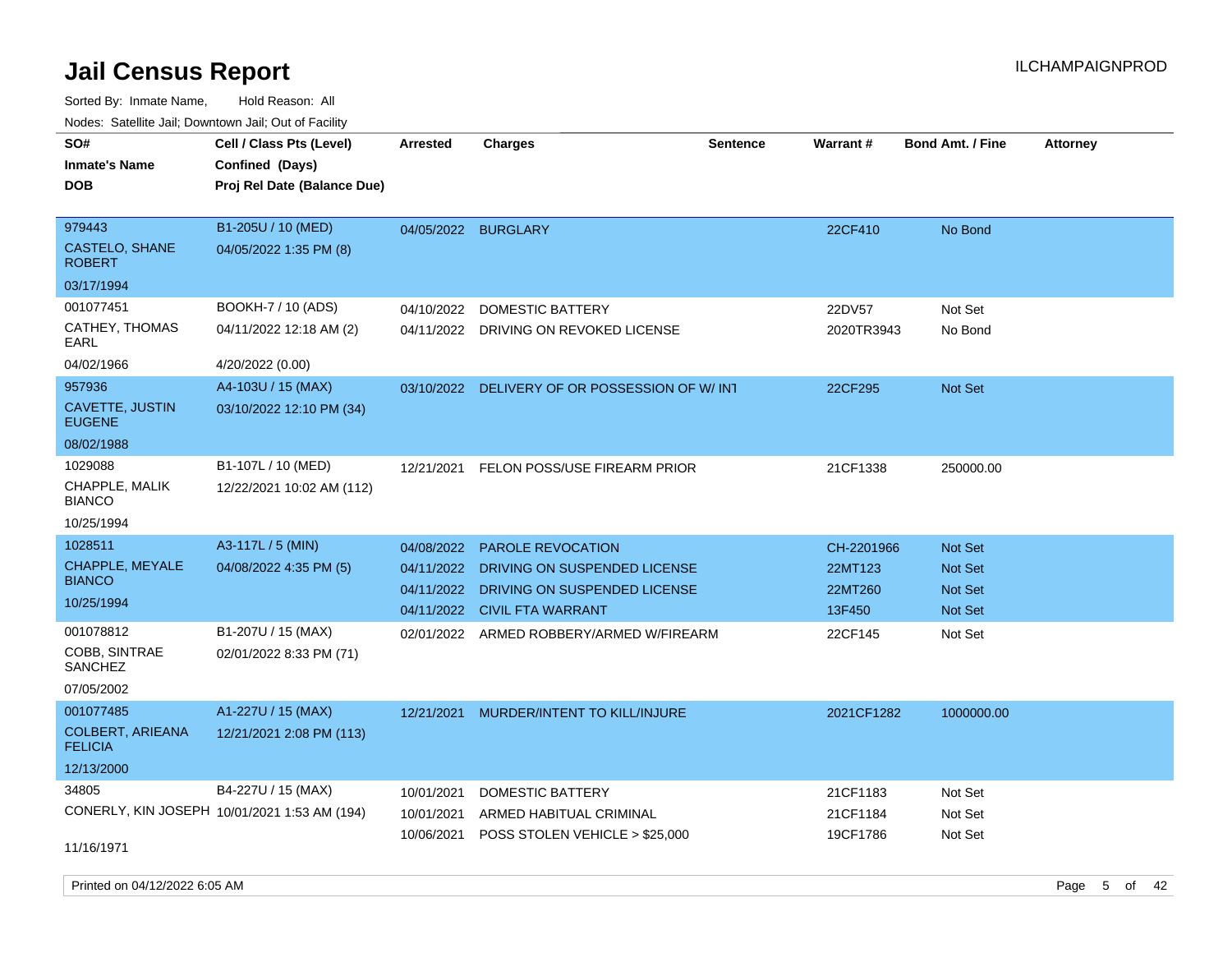| roaco. Catolino dall, Downtown dall, Out of Fability |                             |                      |                                       |                 |            |                         |                 |
|------------------------------------------------------|-----------------------------|----------------------|---------------------------------------|-----------------|------------|-------------------------|-----------------|
| SO#                                                  | Cell / Class Pts (Level)    | <b>Arrested</b>      | <b>Charges</b>                        | <b>Sentence</b> | Warrant#   | <b>Bond Amt. / Fine</b> | <b>Attorney</b> |
| <b>Inmate's Name</b>                                 | Confined (Days)             |                      |                                       |                 |            |                         |                 |
| <b>DOB</b>                                           | Proj Rel Date (Balance Due) |                      |                                       |                 |            |                         |                 |
|                                                      |                             |                      |                                       |                 |            |                         |                 |
| 1074319                                              | B2-DR / 15 (SPH)            | 10/12/2021           | AGGRAVATED CRUELTY TO ANIMALS         |                 | 21CF1238   | Not Set                 |                 |
| CRAIG, DAVUCCI<br><b>DAVION</b>                      | 10/12/2021 11:36 AM (183)   | 10/14/2021 MURDER    |                                       |                 | 21CF1239   | <b>Not Set</b>          |                 |
| 08/02/2001                                           |                             |                      |                                       |                 |            |                         |                 |
| 001077549                                            | B2-T3-10L / 10 (SPH)        | 12/22/2020           | PRED CRIM SEX ASLT/VICTIM <13         |                 | 2020CF1469 | Not Set                 |                 |
| CRISTOBAL-MATEO,<br><b>CRISTOBAL</b>                 | 12/22/2020 1:17 PM (477)    |                      |                                       |                 |            |                         |                 |
| 12/02/1988                                           |                             |                      |                                       |                 |            |                         |                 |
| 988538                                               | B3-W4-15U / 10 (MED)        | 12/21/2021           | AGGRAVATED DOMESTIC BATTERY           |                 | 21CF1564   | <b>Not Set</b>          |                 |
| DAVIDSON, HARLEY<br><b>KYLE SCOTT</b>                | 12/21/2021 5:45 AM (113)    |                      |                                       |                 |            |                         |                 |
| 08/05/1990                                           | 4/18/2022 (0.00)            |                      |                                       |                 |            |                         |                 |
| 1023587                                              | A4-102L / 15 (MAX)          | 09/24/2021           | MFG/DEL CANNABIS/2.5-10 GRAMS         |                 | 21CF1155   | Not Set                 |                 |
| DAVIS, MARTIN<br>DENNIS                              | 09/24/2021 9:38 PM (201)    | 09/24/2021           | ARMED HABITUAL CRIMINAL               |                 | 2021-CF681 | 500000.00               |                 |
| 12/02/1994                                           |                             |                      |                                       |                 |            |                         |                 |
| 56972                                                | B3-W8-32L / 10 (MED)        | 08/30/2021           | POSS STOLEN VEHICLE > \$25,000        |                 | 21CF1044   | <b>Not Set</b>          |                 |
| DAY, DANIEL JOSEPH                                   | 08/30/2021 3:07 PM (226)    | 09/04/2021           | <b>BURGLARY</b>                       |                 | 21CF1054   | Not Set                 |                 |
|                                                      |                             |                      |                                       |                 |            |                         |                 |
| 10/16/1982                                           |                             |                      |                                       |                 |            |                         |                 |
| 62982                                                | <b>BOOKH-8 / 5 (MIN)</b>    | 04/07/2022           | DRIVING ON REVOKED LICENSE            | 60d (CJ)        |            | No Bond                 |                 |
| DEGARMO, ARTHUR<br>JOSEPH                            | 04/07/2022 12:36 PM (6)     |                      | 04/07/2022 DRIVING ON REVOKED LICENSE |                 |            | No Bond                 |                 |
| 03/27/1978                                           | 5/6/2022 (0.00)             |                      |                                       |                 |            |                         |                 |
| 001079047                                            | A3-212L / 10 (ADS)          |                      | 04/10/2022 HOME INVASION/CAUSE INJURY |                 | 22CF432    | Not Set                 |                 |
| DILLARD, WILDON<br><b>JEROME</b>                     | 04/11/2022 1:54 AM (2)      |                      |                                       |                 |            |                         |                 |
| 03/27/1971                                           |                             |                      |                                       |                 |            |                         |                 |
| 36298                                                | B2-DR / 5 (SPH)             | 03/11/2022 AGG DUI/3 |                                       |                 | 21CF380    | Not Set                 |                 |
| DUCEY, SCOTT<br>ROBERT                               | 03/11/2022 12:49 PM (33)    |                      |                                       |                 |            |                         |                 |
| 04/02/1969                                           |                             |                      |                                       |                 |            |                         |                 |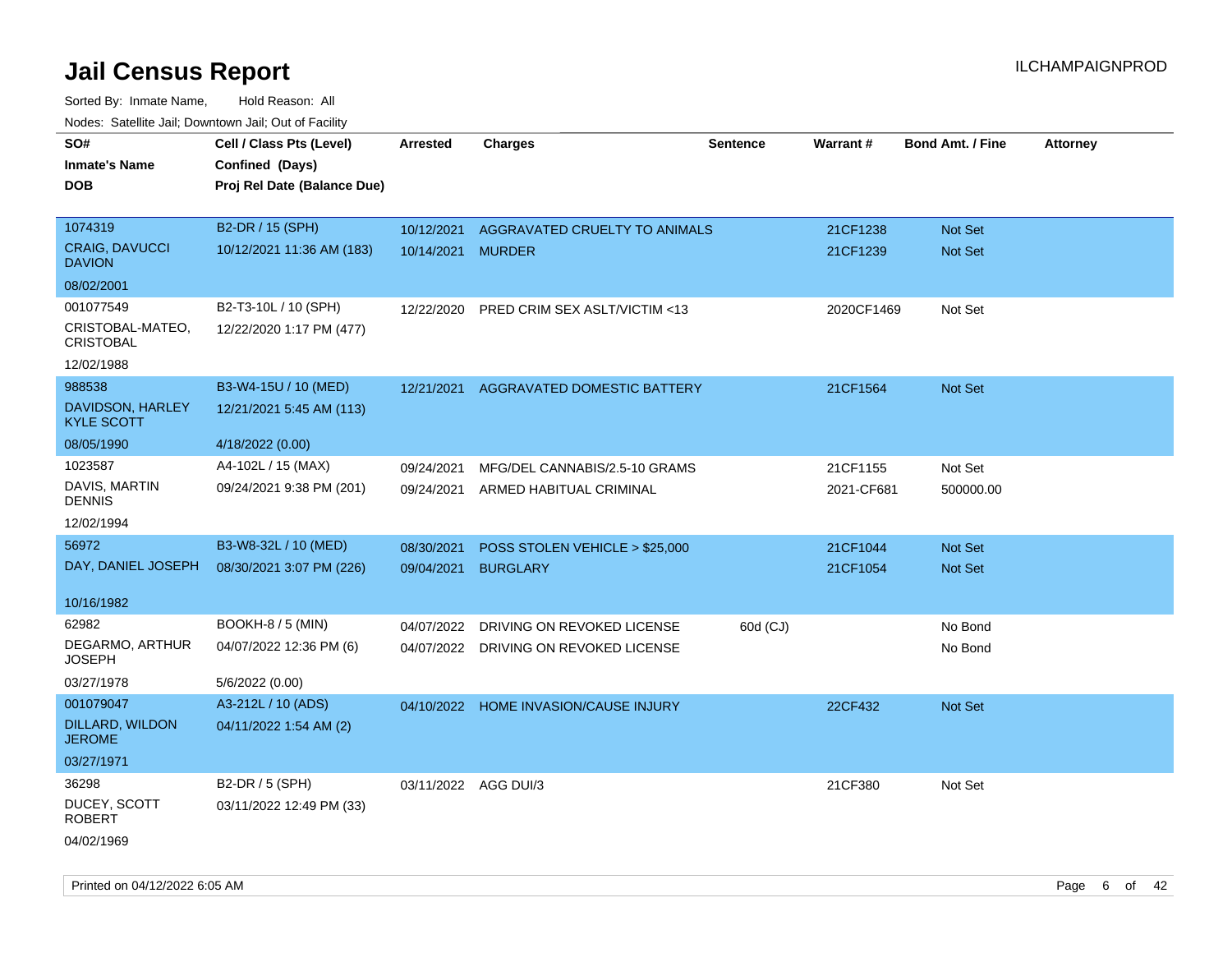Sorted By: Inmate Name, Hold Reason: All Nodes: Satellite Jail; Downtown Jail; Out of Facility

| ivouss. Satellite Jall, Downtown Jall, Out of Facility |                             |                 |                                           |                 |                       |                         |                 |
|--------------------------------------------------------|-----------------------------|-----------------|-------------------------------------------|-----------------|-----------------------|-------------------------|-----------------|
| SO#                                                    | Cell / Class Pts (Level)    | <b>Arrested</b> | <b>Charges</b>                            | <b>Sentence</b> | Warrant#              | <b>Bond Amt. / Fine</b> | <b>Attorney</b> |
| <b>Inmate's Name</b>                                   | Confined (Days)             |                 |                                           |                 |                       |                         |                 |
| <b>DOB</b>                                             | Proj Rel Date (Balance Due) |                 |                                           |                 |                       |                         |                 |
|                                                        |                             |                 |                                           |                 |                       |                         |                 |
| 39880                                                  | B2-T3-09U / 10 (SPH)        | 03/30/2022      | <b>DOMESTIC BATTERY</b>                   |                 | 2y/6m (DOC) 2021CF991 | No Bond                 |                 |
| DUGE, JACKIE LEE,<br>Junior                            | 03/30/2022 4:25 PM (14)     |                 |                                           |                 |                       |                         |                 |
| 02/03/1960                                             |                             |                 |                                           |                 |                       |                         |                 |
| 1024895                                                | B1-103L / 10 (MED)          | 12/15/2021      | MFG/DEL 100<400 GR COCA/ANLG              |                 | 21CF1535              | Not Set                 |                 |
| EDWARDS, GEORGE<br><b>CORTEZ</b>                       | 12/15/2021 12:26 PM (119)   | 12/15/2021      | AGGRAVATED BATTERY                        |                 | 21CF1536              | Not Set                 |                 |
| 06/19/1994                                             |                             |                 |                                           |                 |                       |                         |                 |
| 1074720                                                | B2-T4-13U / 15 (SPH)        |                 | 01/19/2022 PRED CRIM SEX ASLT/VICTIM <13  |                 | 21CF1414              | 500000.00               |                 |
| ELVIR-REYES, JORGE<br><b>LEONARDO</b>                  | 01/19/2022 1:43 PM (84)     |                 |                                           |                 |                       |                         |                 |
| 06/03/1988                                             |                             |                 |                                           |                 |                       |                         |                 |
| 43977                                                  | B2-T1-02L / 5 (SPH)         | 12/20/2021      | AGG FLEEING POLICE/21 MPH OVER            |                 | 21CF1566              | Not Set                 |                 |
| <b>EMKES, DOUGLAS</b><br>ALAN                          | 12/20/2021 9:59 AM (114)    | 12/20/2021      | PAROLE REVOCATION                         |                 |                       | No Bond                 |                 |
| 06/08/1959                                             |                             |                 |                                           |                 |                       |                         |                 |
| 987328                                                 | A2-123L / 10 (MED)          |                 | 12/11/2021 AGG ASLT PEACE OFF/FIRE/ER WRK |                 | 21CF1515              | Not Set                 |                 |
| ERVIN, DEIDRA ANN<br><b>RUTH</b>                       | 12/11/2021 8:48 PM (123)    |                 |                                           |                 |                       |                         |                 |
| 04/15/1991                                             |                             |                 |                                           |                 |                       |                         |                 |
| 1069402                                                | BOOKH-3                     | 04/11/2022      | VIOLATE ORDER PROTECTION                  |                 | 2021CM457             | 7500.00 / 75.00         |                 |
| <b>EVANS, AKEEM</b>                                    | 04/11/2022 3:06 PM (2)      |                 | 04/11/2022 CIVIL FTA WARRANT              |                 | 2013MR1134            | 200.00                  |                 |
| <b>LAMONT</b>                                          |                             |                 | 04/11/2022 VIOLATE BUILDING ORDINANCE     |                 | 2019OV221             | 200.00                  |                 |
| 01/06/1998                                             |                             |                 |                                           |                 |                       |                         |                 |
| 1026175                                                | B4-127U / 10 (MED)          | 02/06/2022      | FELON FAIL/RETURN FRM FURLOUGH            |                 | 21CF1554              | No Bond                 |                 |
| FALCONER, AVERY<br><b>FOX</b>                          | 02/06/2022 4:49 AM (66)     | 02/06/2022      | <b>CITY OV ARREST</b>                     |                 | 2021-OV-65            | 1000.00                 |                 |
| 04/07/1989                                             |                             |                 | 02/07/2022 MFG/DEL 1<15 GR COCAINE/ANLG   | 6y (DOC)        | 2019CF1617            | No Bond                 |                 |
| 998213                                                 | BOOKH-5                     |                 | RESIST/OBSTRUCTING A PEACE OFFICER        |                 |                       |                         |                 |
| FENDERSON,                                             | 04/12/2022 3:22 AM (1)      | 04/12/2022      |                                           |                 | 22CFAWOW              | Not Set                 |                 |
| <b>NICHOLLETTE</b>                                     |                             |                 | 04/12/2022 AGG BATTERY/PEACE OFFICER      |                 | 22CFAWOW              | Not Set                 |                 |
| 08/24/1988                                             |                             |                 | 04/12/2022 DOMESTIC BATTERY               |                 | 22CFAWOW              | Not Set                 |                 |

Printed on 04/12/2022 6:05 AM Page 7 of 42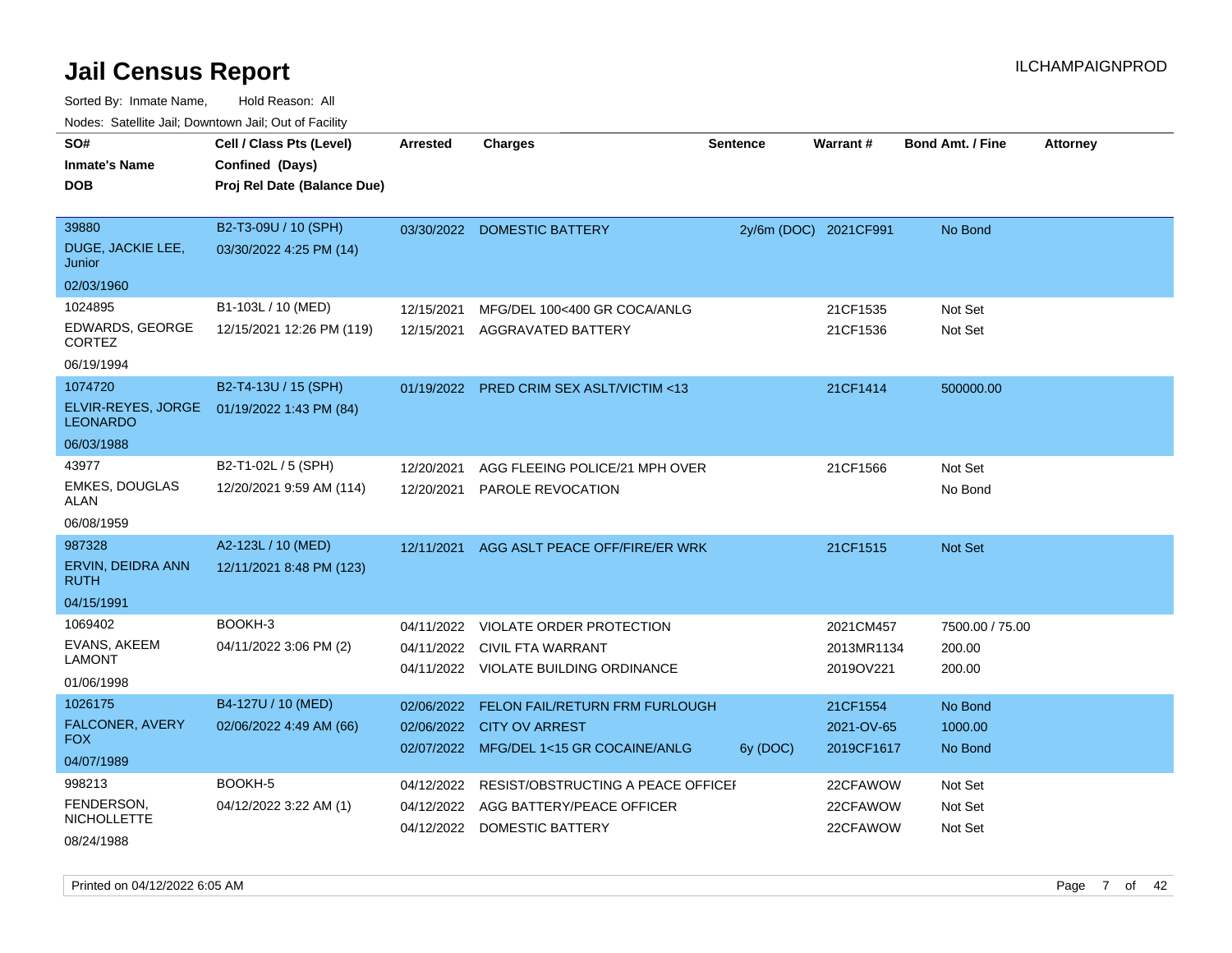| roaco. Oatomto dan, Downtown dan, Oat or Fability |                                                                            |                   |                                           |                 |            |                         |                 |
|---------------------------------------------------|----------------------------------------------------------------------------|-------------------|-------------------------------------------|-----------------|------------|-------------------------|-----------------|
| SO#<br><b>Inmate's Name</b><br><b>DOB</b>         | Cell / Class Pts (Level)<br>Confined (Days)<br>Proj Rel Date (Balance Due) | <b>Arrested</b>   | <b>Charges</b>                            | <b>Sentence</b> | Warrant#   | <b>Bond Amt. / Fine</b> | <b>Attorney</b> |
|                                                   |                                                                            |                   |                                           |                 |            |                         |                 |
| 66468<br><b>FERRELL, BRIAN</b><br>JAMAL           | A4-106L / 15 (MAX)<br>03/06/2022 9:04 PM (38)                              | 03/06/2022 MURDER |                                           |                 | 22CF273    | 1000000.00              |                 |
| 11/15/1985                                        |                                                                            |                   |                                           |                 |            |                         |                 |
| 962759                                            | B2-DR / 15 (SPH)                                                           | 07/16/2021        | METH DELIVERY<5 GRAMS                     |                 | 21CF833    | Not Set                 |                 |
| FINLEY, KEVIN DANTE                               | 07/16/2021 9:44 PM (271)                                                   | 07/29/2021        | AGG CRIM SEX ASSAULT/FELONY               |                 | 21CF891    | No Bond                 |                 |
| 12/28/1988                                        |                                                                            |                   |                                           |                 |            |                         |                 |
| 001078961                                         | B1-207L / 10 (MED)                                                         |                   | 03/21/2022 AGG BATTERY/DISCHARGE FIREARM  |                 | 22CF39     | 750000.00               |                 |
| <b>FISCHER, KYRE</b><br><b>ORLANDO</b>            | 03/21/2022 1:21 PM (23)                                                    |                   |                                           |                 |            |                         |                 |
| 04/14/2002                                        |                                                                            |                   |                                           |                 |            |                         |                 |
| 1039744                                           | A3-114U / 15 (MAX)                                                         | 12/06/2021        | <b>MURDER</b>                             |                 | 20CF959    | 1000000.00              |                 |
| FONVILLE, TREVOY<br><b>JERMAINE</b>               | 12/06/2021 10:52 AM (128)                                                  |                   |                                           |                 |            |                         |                 |
| 01/13/1996                                        |                                                                            |                   |                                           |                 |            |                         |                 |
| 001077819                                         | <b>BOOKH-2 / 15 (ADS)</b>                                                  |                   | 04/06/2022 MURDER/INTENT TO KILL/INJURE   |                 | 22CF416    | Not Set                 |                 |
| FORTUNE, DOMINIC<br><b>AUGUSTUS</b>               | 04/06/2022 7:15 AM (7)                                                     |                   |                                           |                 |            |                         |                 |
| 02/16/1999                                        |                                                                            |                   |                                           |                 |            |                         |                 |
| 001078863                                         | B4-122L / 15 (MAX)                                                         |                   | 02/19/2022 POSSESSION OF STOLEN FIREARM   |                 | 22CF203    | Not Set                 |                 |
| FOSTER, JOHN<br>CARELL                            | 02/19/2022 6:01 AM (53)                                                    |                   |                                           |                 |            |                         |                 |
| 03/13/1981                                        |                                                                            |                   |                                           |                 |            |                         |                 |
| 518395                                            | B2-T3-12L / 15 (SPH)                                                       | 07/07/2020        | <b>CRIMINAL SEXUAL ASSAULT</b>            |                 | 2020-CF735 | 250000.00               |                 |
|                                                   | FRANDLE, MARK RYAN 07/07/2020 3:42 PM (645)                                |                   |                                           |                 |            |                         |                 |
| 09/10/1985                                        |                                                                            |                   |                                           |                 |            |                         |                 |
| 001079034                                         | BOOKH-3 / 10 (MED)                                                         |                   | 04/08/2022 POSS FIR FOID EXPIRED/NOT ELIG |                 | 22CF434    | No Bond                 |                 |
| FRANKLIN, MICHAEL<br>ANDRAE                       | 04/08/2022 1:53 PM (5)                                                     |                   |                                           |                 |            |                         |                 |
| 12/18/1997                                        |                                                                            |                   |                                           |                 |            |                         |                 |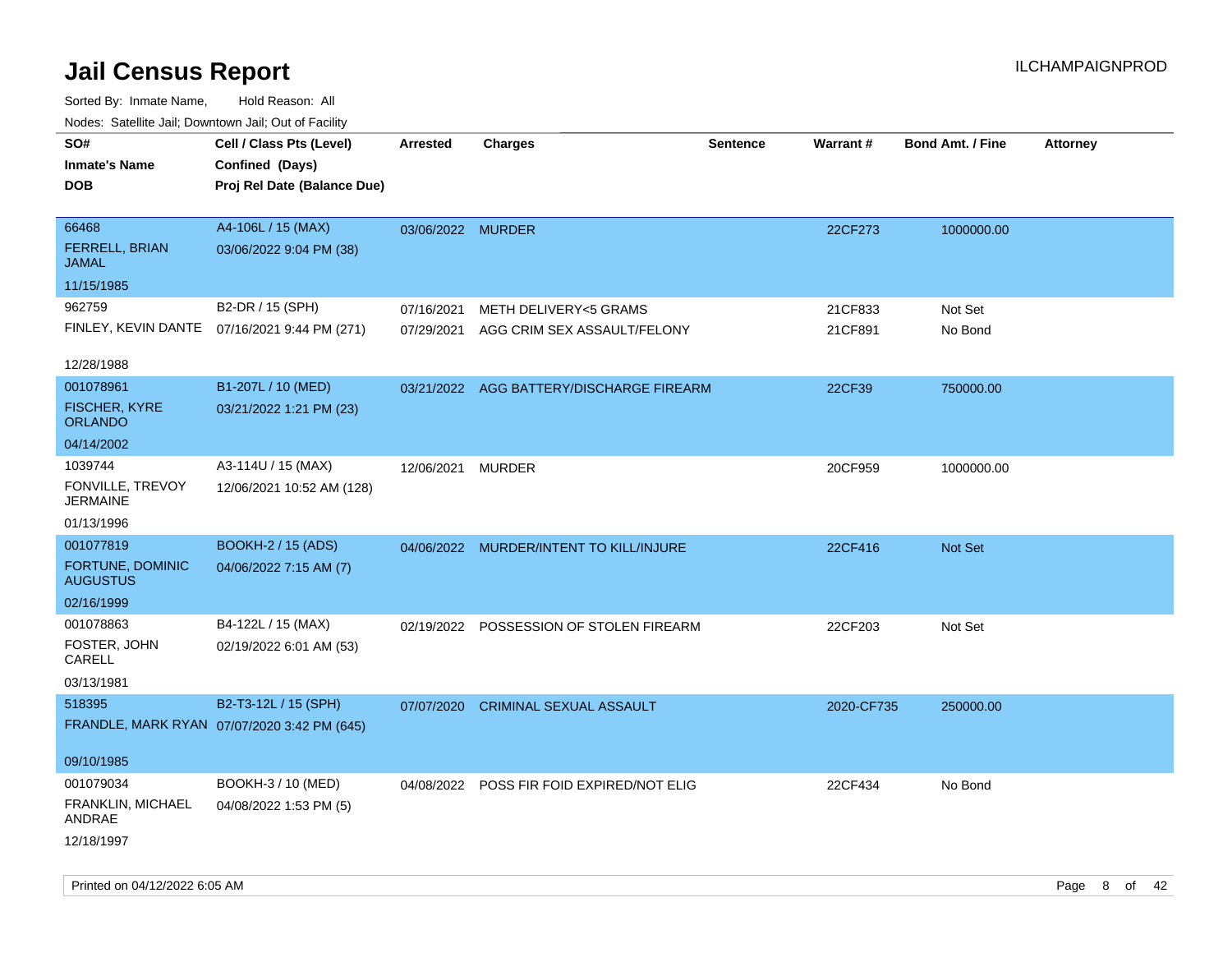| SO#                                        | Cell / Class Pts (Level)    | <b>Arrested</b> | <b>Charges</b>                           | <b>Sentence</b> | Warrant#     | <b>Bond Amt. / Fine</b> | <b>Attorney</b> |
|--------------------------------------------|-----------------------------|-----------------|------------------------------------------|-----------------|--------------|-------------------------|-----------------|
| Inmate's Name                              | Confined (Days)             |                 |                                          |                 |              |                         |                 |
| DOB                                        | Proj Rel Date (Balance Due) |                 |                                          |                 |              |                         |                 |
|                                            |                             |                 |                                          |                 |              |                         |                 |
| 001077934                                  | A1-125L / 10 (MED)          | 08/22/2021      | AGG DUI/ACCIDENT/DEATH                   |                 | 21CF1024     | Not Set                 |                 |
| FREED, LOGAN<br><b>SUZANNE</b>             | 08/22/2021 11:45 PM (234)   | 08/22/2021      | <b>DOMESTIC BATTERY</b>                  |                 | 21 CM 172    | 10000.00                |                 |
| 08/18/1996                                 |                             |                 |                                          |                 |              |                         |                 |
| 001078290                                  | A1-224L / 10 (ADS)          | 08/19/2021      | MACHINE GUN/AUTO WEAPON/VEH              |                 | 21CF1012     | Not Set                 |                 |
| FREEMAN, ANGEL<br>JANILA KAY               | 08/19/2021 1:26 AM (237)    |                 |                                          |                 |              |                         |                 |
| 12/25/1995                                 |                             |                 |                                          |                 |              |                         |                 |
| 591514                                     | B2-T2-07U / 10 (SPH)        |                 | 02/25/2022 AGG CRIM SEX ABUSE/VIC 13-17  |                 | 22CF230      | 100000.00               |                 |
| GAMBLE, SCOTT PAUL 02/25/2022 6:08 PM (47) |                             |                 |                                          |                 |              |                         |                 |
| 09/06/1968                                 |                             |                 |                                          |                 |              |                         |                 |
| 1075614                                    | A4-202U / 15 (MAX)          | 03/19/2022      | PAROLE REVOCATION                        |                 | CM2201590    | No Bond                 |                 |
| GANT, TEVIN<br>ODELROW                     | 03/19/2022 5:29 PM (25)     |                 | 03/19/2022 AGGRAVATED DOMESTIC BATTERY   |                 | 22CF333      | Not Set                 |                 |
| 03/03/1991                                 |                             |                 |                                          |                 |              |                         |                 |
| 001078154                                  | B4-223L / 10 (MED)          | 01/09/2022      | DRVG UNDER INFLU OF ALCOHOL              |                 | 2021 DT 182  | 5000.00                 |                 |
| <b>GENTRY, DAMON</b><br><b>LIONEL</b>      | 01/09/2022 4:41 PM (94)     |                 | 01/09/2022 AGG DOMESTIC BATTERY/STRANGLE |                 | 2021 CF 1396 | 50000.00                |                 |
| 12/25/1971                                 |                             |                 |                                          |                 |              |                         |                 |
| 1073045                                    | BOOKF-2                     | 04/12/2022      | DRVG UNDER INFLU OF ALCOHOL              |                 | 22DTAWOW     | 1000.00                 |                 |
| GILYARD, TAMEKIA                           | 04/12/2022 4:55 AM (1)      |                 | 04/12/2022  FAIL TO REDUCE SPEED         |                 | 22TRAWOW     | Not Set                 |                 |
| ROCHELLE                                   |                             | 04/12/2022      | DRVG UNDER INFLU/BAC 0.08                |                 | 22DTAWOW     | Not Set                 |                 |
| 08/27/1991                                 |                             |                 |                                          |                 |              |                         |                 |
| 1075681                                    | A3-216L / 10 (ADS)          |                 | 04/09/2022 DOMESTIC BATTERY              |                 | 22DV58       | No Bond                 |                 |
| <b>GONZALEZ, CARLOS</b><br><b>GERARDO</b>  | 04/09/2022 2:55 PM (4)      |                 |                                          |                 |              |                         |                 |
| 11/14/1996                                 |                             |                 |                                          |                 |              |                         |                 |
| 001078633                                  | B2-T4-15U / 25 (SPH)        | 12/01/2021      | PRED CRIM SEX ASLT/VICTIM <13            |                 | 21CF1416     | 250000.00               |                 |
| GONZALEZ-GUILLEN,<br>EDWARD                | 12/01/2021 12:08 PM (133)   |                 |                                          |                 |              |                         |                 |
| 08/25/2002                                 |                             |                 |                                          |                 |              |                         |                 |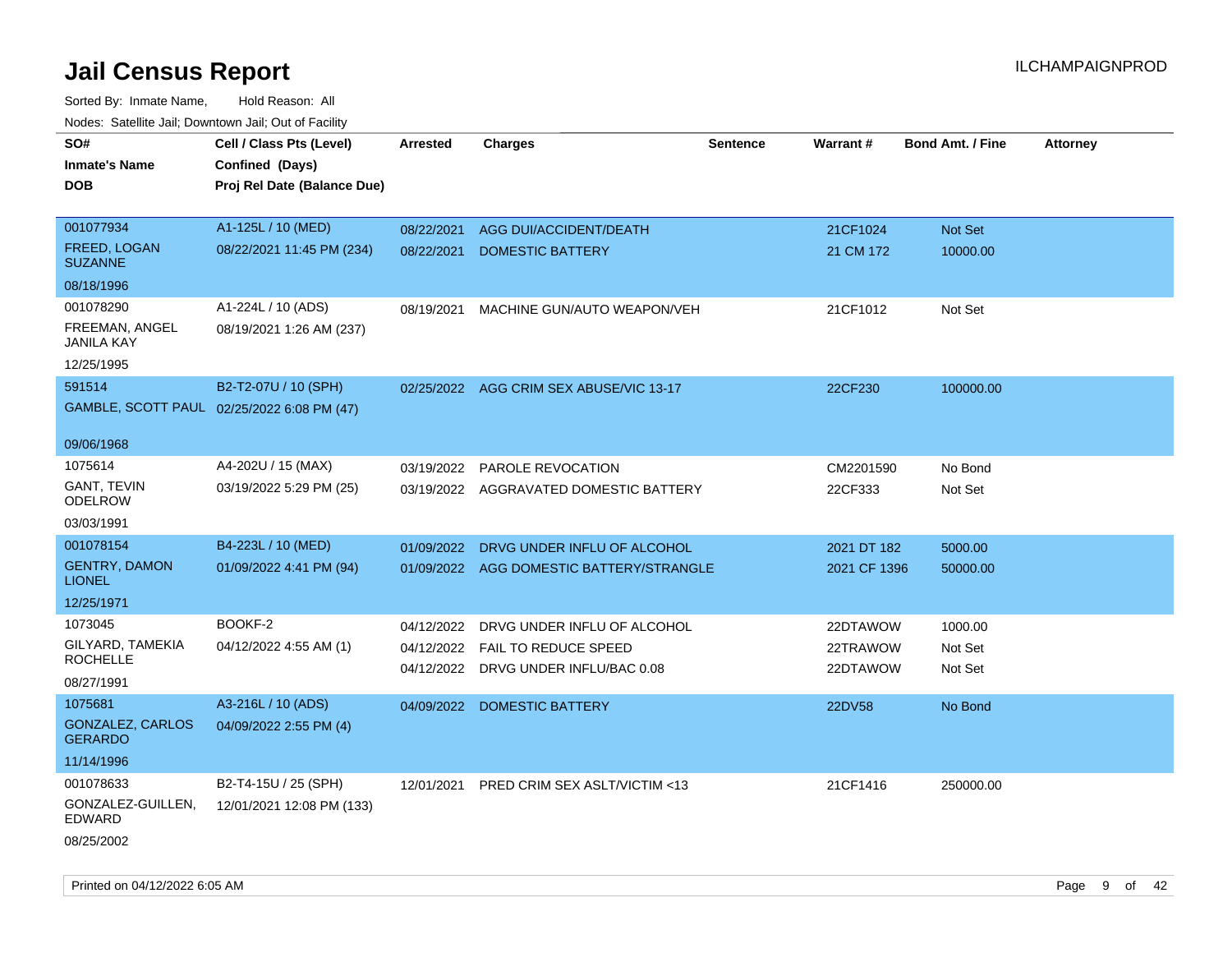| SO#<br><b>Inmate's Name</b><br><b>DOB</b>                                          | Cell / Class Pts (Level)<br>Confined (Days)<br>Proj Rel Date (Balance Due) | Arrested                                                           | <b>Charges</b>                                                                                                                    | <b>Sentence</b> | <b>Warrant#</b>                                          | <b>Bond Amt. / Fine</b>                             | <b>Attorney</b> |
|------------------------------------------------------------------------------------|----------------------------------------------------------------------------|--------------------------------------------------------------------|-----------------------------------------------------------------------------------------------------------------------------------|-----------------|----------------------------------------------------------|-----------------------------------------------------|-----------------|
| 001078607<br><b>GRAY, WILLIAM</b><br><b>DA'VON</b><br>04/18/1984                   | B4-221L / 15 (MAX)<br>11/22/2021 2:57 PM (142)                             | 11/22/2021                                                         | FELON POSS/USE FIREARM/PAROLE<br>11/22/2021 ATTEMPT (FIRST DEGREE MURDER)                                                         |                 | 21CF1437<br>21CF1435                                     | Not Set<br>Not Set                                  |                 |
| 56342<br><b>GRIFFIN, NATHAN</b><br><b>EUGENE</b><br>02/24/1969                     | B1-206L / 10 (MED)<br>10/21/2021 4:20 PM (174)                             | 10/21/2021<br>10/21/2021<br>10/21/2021                             | THEFT CONTROL INTENT <\$500<br>DRIVING ON REVOKED LICENSE<br>ARMED HABITUAL CRIMINAL                                              |                 | 17CF1451<br>20TR1979<br>21CF1279                         | 10000.00<br>3000.00<br>Not Set                      |                 |
| 544770<br>HAYES, DEVON<br><b>JERMAINE</b><br>11/07/1987                            | A4-105U / 10 (MED)<br>08/14/2021 2:56 AM (242)                             | 08/14/2021                                                         | AGG DOMESTIC BATTERY/STRANGLE                                                                                                     | 7y (DOC)        | 2021CF514                                                | 25000.00                                            |                 |
| 975293<br>HILL, JACOB MILES<br>02/06/1988                                          | B2-T4-14L / 15 (SPH)<br>07/21/2021 8:43 PM (266)                           | 07/21/2021<br>07/21/2021<br>07/25/2021<br>08/18/2021<br>09/09/2021 | VIO ORDER/PRIOR VIO OF ORDER<br><b>STALKING</b><br>PAROLE REVOCATION<br>HARASS WITNESS/FAMILY MBR/REP<br>AGG STALKING/BODILY HARM |                 | 21CF914<br>2021CF863<br>CH2104646<br>21CF992<br>21CF1073 | No Bond<br>Not Set<br>Not Set<br>Not Set<br>Not Set |                 |
| 980939<br><b>HILL, XAVIER</b><br><b>LENSHAUN</b><br>06/18/1988                     | B4-225U / 10 (MED)<br>03/25/2022 11:15 AM (19)                             | 03/25/2022                                                         | RECEIVE/POSS/SELL STOLEN VEH                                                                                                      |                 | 22CF357                                                  | Not Set                                             |                 |
| 1072876<br>HOUTCHINS, SAVANNA 02/10/2022 5:10 PM (62)<br><b>BELL</b><br>07/10/1996 | A1-226U / 5 (MIN)<br>2/17/2022 (0.00)                                      | 02/10/2022                                                         | METH DELIVERY/5<15 GRAMS                                                                                                          | 4y (DOC)        | 21CF143                                                  | No Bond                                             |                 |
| 001078884<br>HOWARD, TREVON<br><b>TITRESS</b><br>03/20/1999                        | A4-103L / 15 (MAX)<br>02/27/2022 5:07 AM (45)                              |                                                                    | 02/27/2022 ARMED VIOLENCE/CATEGORY I                                                                                              | 6y (DOC)        | 22CF234                                                  | Not Set                                             |                 |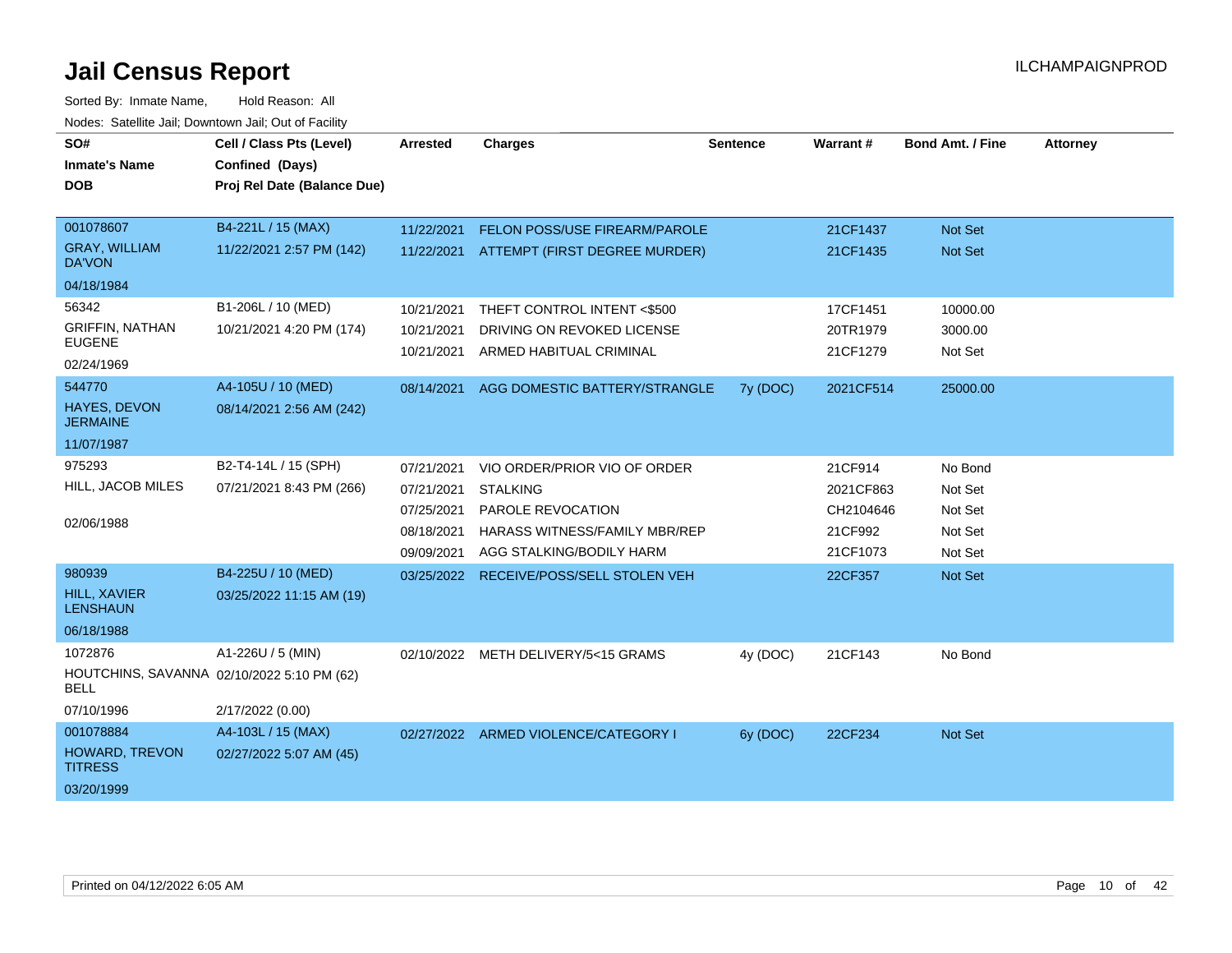| roaco. Catolino dall, Downtown dall, Out of Fability |                             |                 |                                           |                 |             |                         |                 |
|------------------------------------------------------|-----------------------------|-----------------|-------------------------------------------|-----------------|-------------|-------------------------|-----------------|
| SO#                                                  | Cell / Class Pts (Level)    | <b>Arrested</b> | <b>Charges</b>                            | <b>Sentence</b> | Warrant#    | <b>Bond Amt. / Fine</b> | <b>Attorney</b> |
| <b>Inmate's Name</b>                                 | Confined (Days)             |                 |                                           |                 |             |                         |                 |
| <b>DOB</b>                                           | Proj Rel Date (Balance Due) |                 |                                           |                 |             |                         |                 |
|                                                      |                             |                 |                                           |                 |             |                         |                 |
| 51028                                                | B3-W6-21U / 10 (MED)        | 02/23/2022      | AGG FLEEING/2+ CON DEVICES                |                 | 19CF1839    | 50000.00                |                 |
| HUFFMAN, MICHAEL<br><b>LEONARD</b>                   | 02/23/2022 3:14 AM (49)     |                 | 02/23/2022 POSS STOLEN VEHICLE            |                 | 20-CF-377   | No Bond                 |                 |
| 07/24/1980                                           |                             |                 |                                           |                 |             |                         |                 |
| 1061186                                              | A1-224U / 15 (MAX)          |                 | 03/16/2022 MURDER/STRONG PROB KILL/INJURE |                 | 22CF329     | No Bond                 |                 |
| INGRAM, CHERELL<br><b>LETRISE</b>                    | 03/16/2022 10:17 PM (28)    |                 |                                           |                 |             |                         |                 |
| 10/01/1986                                           |                             |                 |                                           |                 |             |                         |                 |
| 38993                                                | A4-101L / 15 (MAX)          |                 | 02/13/2021 ATTEMPT (FIRST DEGREE MURDER)  |                 | 21CF181     | Not Set                 |                 |
| JACKSON, LAMONT<br><b>JEREMIE</b>                    | 02/13/2021 7:45 AM (424)    |                 |                                           |                 |             |                         |                 |
| 07/31/1973                                           |                             |                 |                                           |                 |             |                         |                 |
| 001077487                                            | B3-W8-30L / 10 (MED)        | 12/03/2020      | FELON POSS/USE WEAPON/FIREARM             | 8y (DOC)        | 20CF1377    | Not Set                 |                 |
| JACKSON, TERRELL<br><b>DANDRE</b>                    | 12/03/2020 10:18 AM (496)   | 11/09/2021      | AGG DISCHARGE FIREARM/OCC VEH             | 8y (DOC)        | 21CR0331401 | No Bond                 |                 |
| 08/11/1990                                           |                             |                 |                                           |                 |             |                         |                 |
| 001078703                                            | A1-124U / 15 (ADS)          | 12/20/2021      | MURDER/INTENT TO KILL/INJURE              |                 | 21CF1574    | Not Set                 |                 |
| <b>JOHNS, SHANIQUH</b><br><b>THERESA</b>             | 12/22/2021 6:41 AM (112)    |                 |                                           |                 |             |                         |                 |
| 04/03/1992                                           |                             |                 |                                           |                 |             |                         |                 |
| 1073894                                              | BOOKH-6                     |                 | 04/07/2022 PROBATION VIOLATION            |                 | 2021CF920   | Not Set                 |                 |
| JOKICH, ANTON VEGO                                   | 04/07/2022 5:40 PM (6)      |                 |                                           |                 |             |                         |                 |
|                                                      |                             |                 |                                           |                 |             |                         |                 |
| 05/30/1969                                           |                             |                 |                                           |                 |             |                         |                 |
| 1042582                                              | B1-107U / 15 (MAX)          |                 | 03/10/2022 VIOLATE ORDER PROTECTION       |                 | 22CM61      | Not Set                 |                 |
| JONES, DEONTA<br><b>DANTRAL</b>                      | 03/10/2022 4:50 AM (34)     |                 |                                           |                 |             |                         |                 |
| 02/01/1993                                           |                             |                 |                                           |                 |             |                         |                 |
| 001078645                                            | B4-226U / 10 (MED)          | 12/02/2021      | AGG DISCHARGE FIREARM                     |                 | 21CF1478    | No Bond                 |                 |
| JONES, KELVIN<br><b>KHYRIC</b>                       | 12/02/2021 6:56 PM (132)    |                 |                                           |                 |             |                         |                 |
| 02/27/2001                                           |                             |                 |                                           |                 |             |                         |                 |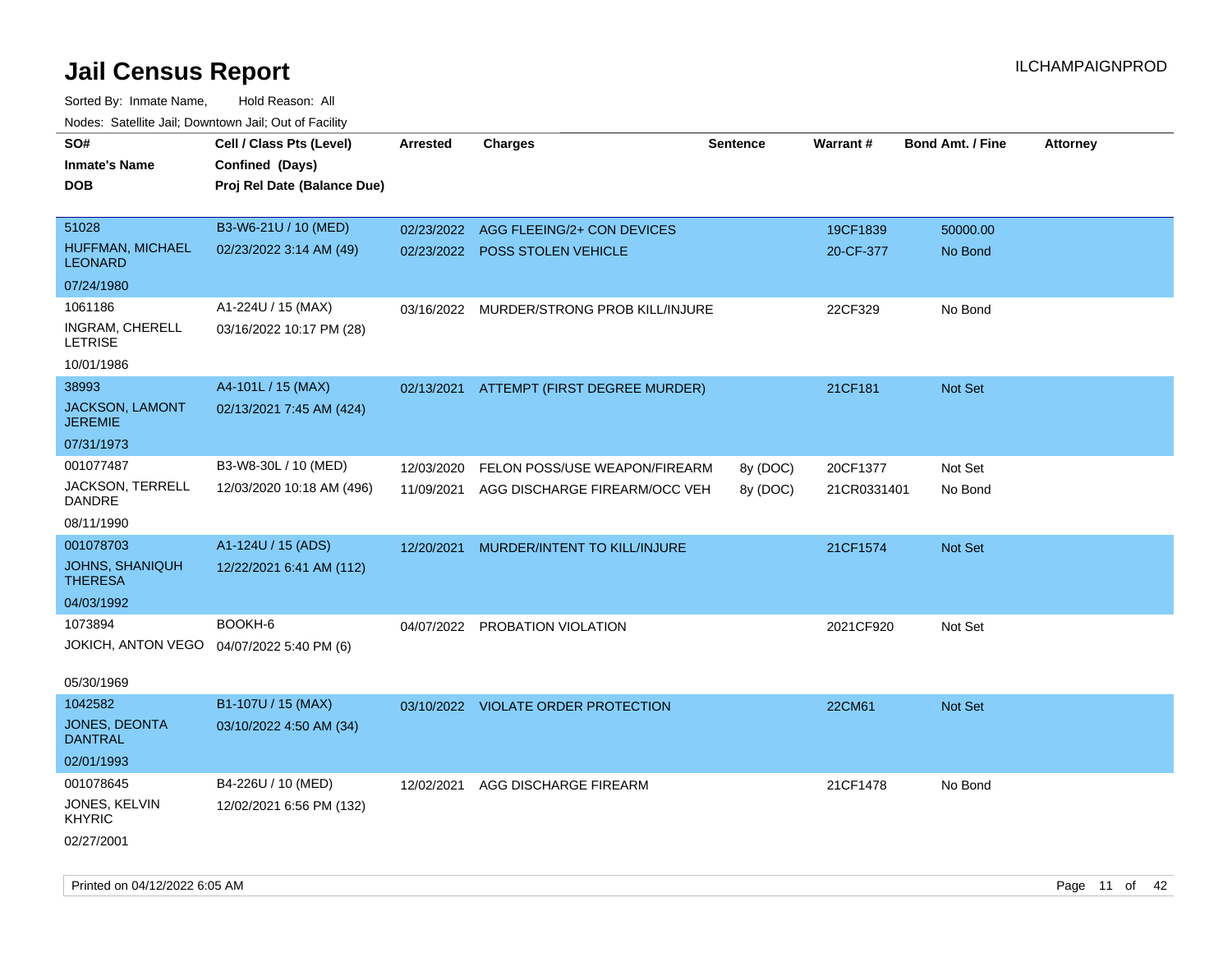| SO#<br><b>Inmate's Name</b><br><b>DOB</b> | Cell / Class Pts (Level)<br>Confined (Days)<br>Proj Rel Date (Balance Due) | Arrested   | <b>Charges</b>                         | <b>Sentence</b> | <b>Warrant#</b> | <b>Bond Amt. / Fine</b> | <b>Attorney</b> |
|-------------------------------------------|----------------------------------------------------------------------------|------------|----------------------------------------|-----------------|-----------------|-------------------------|-----------------|
| 956822                                    | A4-101U / 15 (MAX)                                                         | 11/25/2021 | AGGRAVATED DOMESTIC BATTERY            |                 | 21CF1442        | Not Set                 |                 |
| <b>JONES, MARIO</b><br><b>NATHANIEL</b>   | 11/25/2021 10:37 AM (139)                                                  | 11/25/2021 | <b>PAROLE REVOCATION</b>               |                 | CH2106361       | No Bond                 |                 |
| 10/27/1987                                |                                                                            | 11/25/2021 | <b>UNLAWFUL RESTRAINT</b>              |                 | 21CF1443        | Not Set                 |                 |
| 59668                                     | B2-T1-04L / 10 (SPH)                                                       | 02/11/2022 | FAIL TO RPT CHNG ADDRESS/EMPL          |                 | 20 CF 1241      | 75000.00                |                 |
| JONES, MARTELL<br><b>DEANGELO</b>         | 02/11/2022 3:19 PM (61)                                                    | 02/11/2022 | AGGRAVATED ARSON/BODILY HARM           |                 | 22 CF 169       | 75000.00                |                 |
| 07/11/1983                                |                                                                            |            |                                        |                 |                 |                         |                 |
| 1008468                                   | B4-125L / 10 (MED)                                                         | 12/01/2021 | FELON POSS/USE WEAPON/FIREARM          |                 | 21CF1472        | Not Set                 |                 |
| JONES, MARTEZ<br><b>LAMONTE</b>           | 12/01/2021 1:28 PM (133)                                                   | 12/02/2021 | <b>PROBATION VIOLATION</b>             |                 | 20CF1151        | Not Set                 |                 |
| 06/22/1993                                |                                                                            |            |                                        |                 |                 |                         |                 |
| 1068501                                   | B3-W2-06L / 5 (MIN)                                                        | 02/07/2022 | VIO ORDER/NOTICE/PRIOR VIO O/P         | 18m (DOC)       | 22CF156         | No Bond                 |                 |
| KING, JULIUS<br><b>EMANUEL</b>            | 02/07/2022 7:06 PM (65)                                                    |            | 03/29/2022 RESIST/OBSTRUCT WITH INJURY | 18m (DOC)       | 2021CF926       | No Bond                 |                 |
| 04/08/1985                                |                                                                            |            |                                        |                 |                 |                         |                 |
| 65642                                     | <b>BOOKH-8 / 5 (MIN)</b>                                                   | 04/08/2022 | RET THEFT/DISP MERCH/>\$300            |                 | 21CF1556        | 970.00                  |                 |
| <b>KRAUS, SIMSON</b>                      | 04/08/2022 2:02 AM (5)                                                     |            |                                        |                 |                 |                         |                 |
| 01/17/1972                                |                                                                            |            |                                        |                 |                 |                         |                 |
| 24308                                     | B2-T1-01U / 15 (SPH)                                                       |            | 03/19/2022 RETAIL THEFT                | 30m (DOC)       | 20CF79          | No Bond                 |                 |
| <b>KWIATKOWSKI,</b><br>ROBERT JOHN        | 03/19/2022 12:52 PM (25)                                                   |            |                                        |                 |                 |                         |                 |
| 08/08/1963                                |                                                                            |            |                                        |                 |                 |                         |                 |
| 1068786                                   | B3-W6-22L / 10 (MED)                                                       | 03/04/2022 | DOMESTIC BATTERY/OTHER PRIOR           |                 | 22CF270         | Not Set                 |                 |
| LACY, MALIK SHAKUR                        | 03/04/2022 7:25 PM (40)                                                    | 03/04/2022 | DOMESTIC BATTERY/HARM/VIO O/P          |                 | 18CM478         | 2500.00                 |                 |
| 12/01/1996                                |                                                                            |            | 03/04/2022 WARRANT OUT OF COUNTY       |                 | 20TR4604        | 3000.00                 |                 |
| 1041648                                   | A4-206U / 15 (MAX)                                                         | 01/11/2022 | ARMED HABITUAL CRIMINAL                | 6y (DOC)        | 22CF41          | Not Set                 |                 |
| LANE, DEMETRIUS<br>LAQUAN                 | 01/11/2022 5:27 AM (92)                                                    |            | 01/11/2022 PAROLE REVOCATION           |                 | CH2200221       | Not Set                 |                 |
| 07/04/1996                                |                                                                            |            |                                        |                 |                 |                         |                 |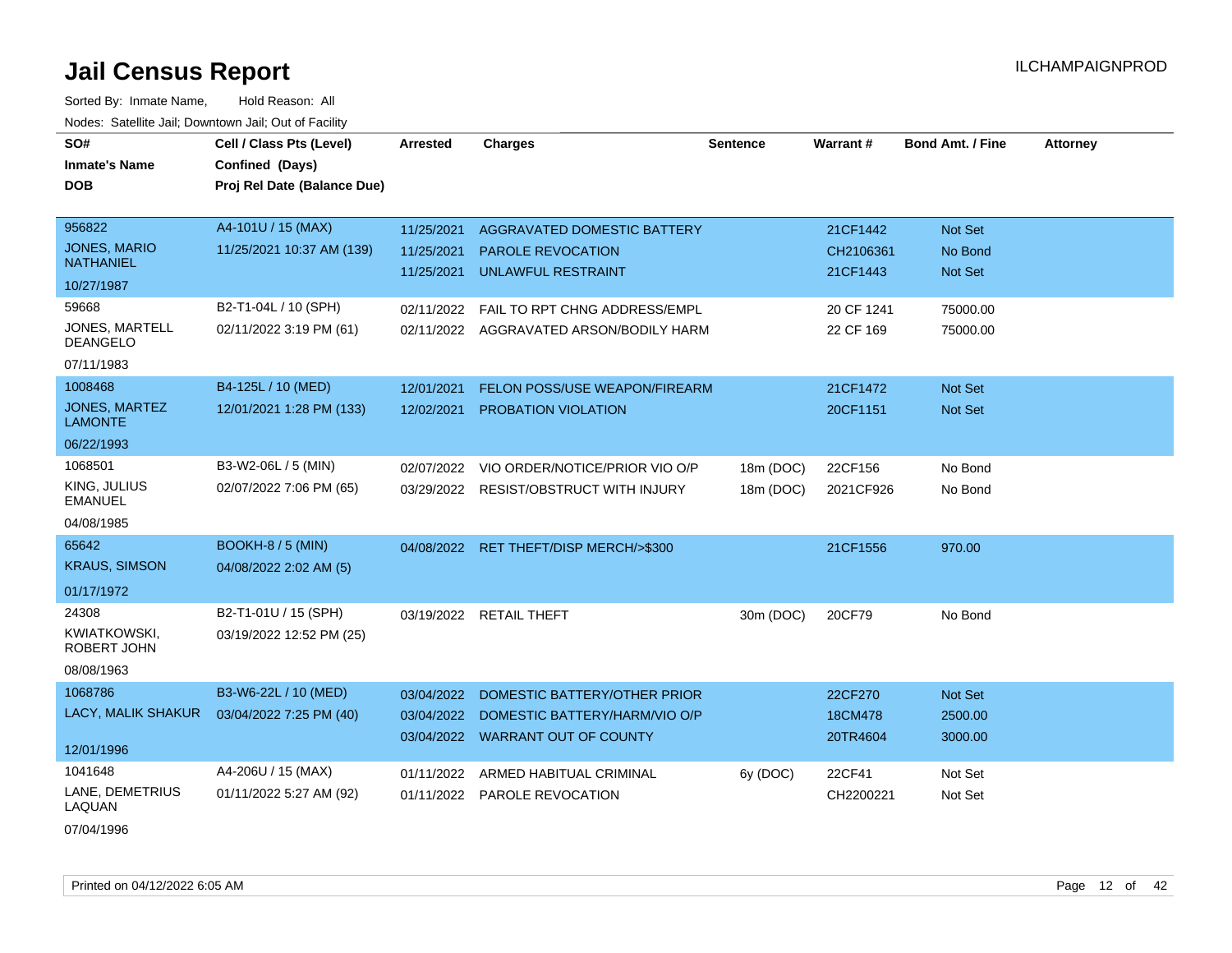| ivodes. Satellite Jali, Downtown Jali, Out of Facility |                             |            |                                             |                 |             |                         |                 |
|--------------------------------------------------------|-----------------------------|------------|---------------------------------------------|-----------------|-------------|-------------------------|-----------------|
| SO#                                                    | Cell / Class Pts (Level)    | Arrested   | <b>Charges</b>                              | <b>Sentence</b> | Warrant#    | <b>Bond Amt. / Fine</b> | <b>Attorney</b> |
| Inmate's Name                                          | Confined (Days)             |            |                                             |                 |             |                         |                 |
| <b>DOB</b>                                             | Proj Rel Date (Balance Due) |            |                                             |                 |             |                         |                 |
|                                                        |                             |            |                                             |                 |             |                         |                 |
| 1050778                                                | BOOKH-3                     |            | 04/12/2022 LEAVING THE SCENE INVOLV VEHICLE |                 | 21TR3269    | 2500.00                 |                 |
| LATTIMORE, SHADON<br>RAMOR                             | 04/12/2022 12:33 AM (1)     |            |                                             |                 |             |                         |                 |
| 10/23/1995                                             |                             |            |                                             |                 |             |                         |                 |
| 1070011                                                | B4-124U / 10 (MED)          | 08/03/2021 | AGG DISCH FIREARM/1ST AID PERS              | 10y (DOC)       | 21CF929     | Not Set                 |                 |
| LAWS, WILLIAM<br>ZARAK, Third                          | 08/03/2021 3:53 PM (253)    |            |                                             |                 |             |                         |                 |
| 07/06/1999                                             |                             |            |                                             |                 |             |                         |                 |
| 971828                                                 | <b>BOOKH-1 / 10 (ADS)</b>   |            | 04/10/2022 CRIM DMG TO PROP \$500-10K       |                 | 22CF426     | No Bond                 |                 |
| LEMONS, NATHANIEL<br>LAVERN                            | 04/10/2022 6:46 AM (3)      |            |                                             |                 |             |                         |                 |
| 11/01/1989                                             |                             |            |                                             |                 |             |                         |                 |
| 548089                                                 | B1-204U / 15 (MAX)          |            | 12/04/2020 ATTEMPT (FIRST DEGREE MURDER)    |                 | 20CF1378    | Not Set                 |                 |
| LEWIS, LAWRENCE<br>PAUL, Third                         | 12/04/2020 4:42 AM (495)    |            |                                             |                 |             |                         |                 |
| 02/08/1993                                             |                             |            |                                             |                 |             |                         |                 |
| 001078924                                              | A4-205L / 10 (MED)          | 03/09/2022 | DOMESTIC BATTERY/OTHER PRIOR                |                 | 22CF289     | <b>Not Set</b>          |                 |
| LIVINGSTON, MASON<br><b>RICHARD</b>                    | 03/09/2022 4:13 AM (35)     | 03/09/2022 | <b>WARRANT OUT OF COUNTY</b>                |                 | 2019 CM 230 | 5000.00                 |                 |
| 08/23/1988                                             |                             |            |                                             |                 |             |                         |                 |
| 983917                                                 | <b>BOOKH-8 / 5 (MIN)</b>    | 04/07/2022 | AGG DUI/NO VALID DL                         |                 | 2008CF329   | 50000.00                |                 |
| LOPEZ-AGUILAR,<br>SERGIO                               | 04/08/2022 12:35 AM (5)     |            | 04/07/2022 LEAVING THE SCENE INVOLV VEHICLE |                 | 2022MT484   | 2470.00                 |                 |
| 09/10/1981                                             |                             |            |                                             |                 |             |                         |                 |
| 001078320                                              | A3-215L / 5 (MIN)           | 04/03/2022 | <b>BURGLARY</b>                             |                 | 22CF395     | <b>Not Set</b>          |                 |
| MARSH, PAUL<br>OLUFUNMILAYO                            | 04/03/2022 8:37 PM (10)     | 04/03/2022 | <b>BURGLARY</b>                             |                 | 22CF396     | Not Set                 |                 |
| 07/13/1994                                             |                             |            |                                             |                 |             |                         |                 |
| 1038892                                                | B2-DR / 10 (MED)            | 02/16/2022 | PRED CRIM SEX ASLT/BODILY HARM              |                 | 22CF199     | No Bond                 |                 |
| MCCAULEY, TIMOTHY<br>WILLIAM                           | 02/16/2022 8:49 PM (56)     |            |                                             |                 |             |                         |                 |
| 03/05/1989                                             |                             |            |                                             |                 |             |                         |                 |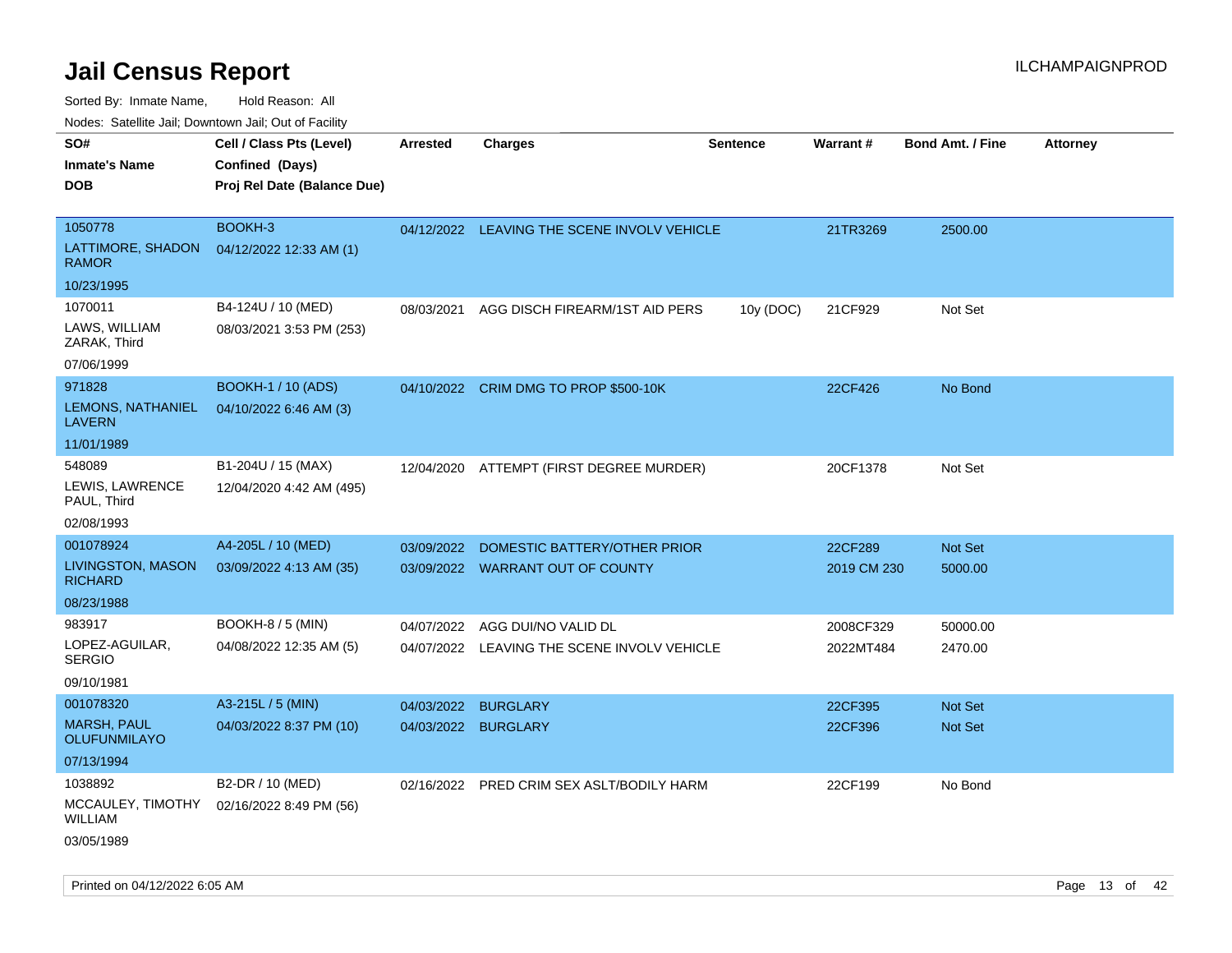Sorted By: Inmate Name, Hold Reason: All Nodes: Satellite Jail; Downtown Jail; Out of Facility

| SO#                                           | Cell / Class Pts (Level)                     | <b>Arrested</b> | <b>Charges</b>                           | <b>Sentence</b> | Warrant#    | <b>Bond Amt. / Fine</b> | <b>Attorney</b> |
|-----------------------------------------------|----------------------------------------------|-----------------|------------------------------------------|-----------------|-------------|-------------------------|-----------------|
| <b>Inmate's Name</b>                          | Confined (Days)                              |                 |                                          |                 |             |                         |                 |
| <b>DOB</b>                                    | Proj Rel Date (Balance Due)                  |                 |                                          |                 |             |                         |                 |
|                                               |                                              |                 |                                          |                 |             |                         |                 |
| 48792                                         | B4-126L / 10 (MED)                           |                 | 11/19/2021 AGG BATTERY/DISCHARGE FIREARM |                 | 21CF1425    | Not Set                 |                 |
| <b>MCCLAIN, HURCHEL</b><br><b>JOSEPH</b>      | 11/20/2021 4:11 AM (144)                     |                 |                                          |                 |             |                         |                 |
| 05/01/1979                                    |                                              |                 |                                          |                 |             |                         |                 |
| 001077938                                     | BOOKH-4 / 15 (ADS)                           | 05/10/2021      | AGG KIDNAPING DISCH FIR/HARM             |                 | 21CF532     | Not Set                 |                 |
| MCGAHA,<br><b>CHRISTOPHER D</b>               | 05/10/2021 7:02 PM (338)                     | 05/11/2021      | <b>MURDER</b>                            |                 | 2021-CF-215 | No Bond                 |                 |
| 07/27/1991                                    |                                              | 05/27/2021      | ESCAPE FROM DEPT OF CORRECTION           |                 | 21CF600     | Not Set                 |                 |
| 66710                                         | A4-207U / 15 (ADS)                           |                 | 01/19/2022 ARMED VIOLENCE/CATEGORY I     |                 | 22CF88      | Not Set                 |                 |
| <b>MEEKS, CASSARIOUS</b><br><b>MONTE</b>      | 01/20/2022 11:40 AM (83)                     |                 |                                          |                 |             |                         |                 |
| 06/22/1984                                    |                                              |                 |                                          |                 |             |                         |                 |
| 1043071                                       | A2-120L / 10 (MED)                           | 11/08/2021      | CRIM DMG/GOVT PROP/<\$500                |                 | 21CF1378    | Not Set                 |                 |
| MERRELL-<br>SUTHERLAND, ALICIA                | 11/08/2021 2:22 AM (156)                     |                 |                                          |                 |             |                         |                 |
| 11/26/1972                                    |                                              |                 |                                          |                 |             |                         |                 |
| 968679                                        | A3-117U / 15 (ADS)                           |                 | 04/10/2022 ARMED VIOLENCE/CATEGORY I     |                 | 21CF911     | 750000.00               |                 |
| <b>MILES, ANTHONY</b><br><b>MARCUS JERALE</b> | 04/10/2022 9:29 PM (3)                       |                 |                                          |                 |             |                         |                 |
| 10/21/1985                                    |                                              |                 |                                          |                 |             |                         |                 |
| 41584                                         | B4-227L / 15 (MAX)                           | 12/01/2021      | ARMED HABITUAL CRIMINAL                  |                 | 21CF1467    | Not Set                 |                 |
|                                               | MILLER, JOSE LOVELL 12/02/2021 1:04 AM (132) |                 |                                          |                 |             |                         |                 |
| 10/07/1975                                    |                                              |                 |                                          |                 |             |                         |                 |
| 1052889                                       | B4-222U / 10 (MED)                           | 03/31/2022      | AGGRAVATED DOMESTIC BATTERY              |                 | 22CF375     | No Bond                 |                 |
| MOORE, JEREMIAH<br><b>THOMAS</b>              | 03/31/2022 2:39 AM (13)                      |                 | 03/31/2022 DRIVING ON SUSPENDED LICENSE  |                 | 22MT388     | <b>Not Set</b>          |                 |
| 07/21/1996                                    |                                              |                 |                                          |                 |             |                         |                 |
| 539294                                        | B1-205L / 10 (MED)                           | 01/11/2022      | AGG DUI/NO VALID DL                      |                 | 22CF49      | Not Set                 |                 |
| MOSLEY, JAMES<br><b>CALVIN</b>                | 01/11/2022 9:43 PM (92)                      |                 | 01/11/2022 PAROLE REVOCATION             |                 | CH2200227   | No Bond                 |                 |
| 101111000                                     |                                              |                 |                                          |                 |             |                         |                 |

12/11/1985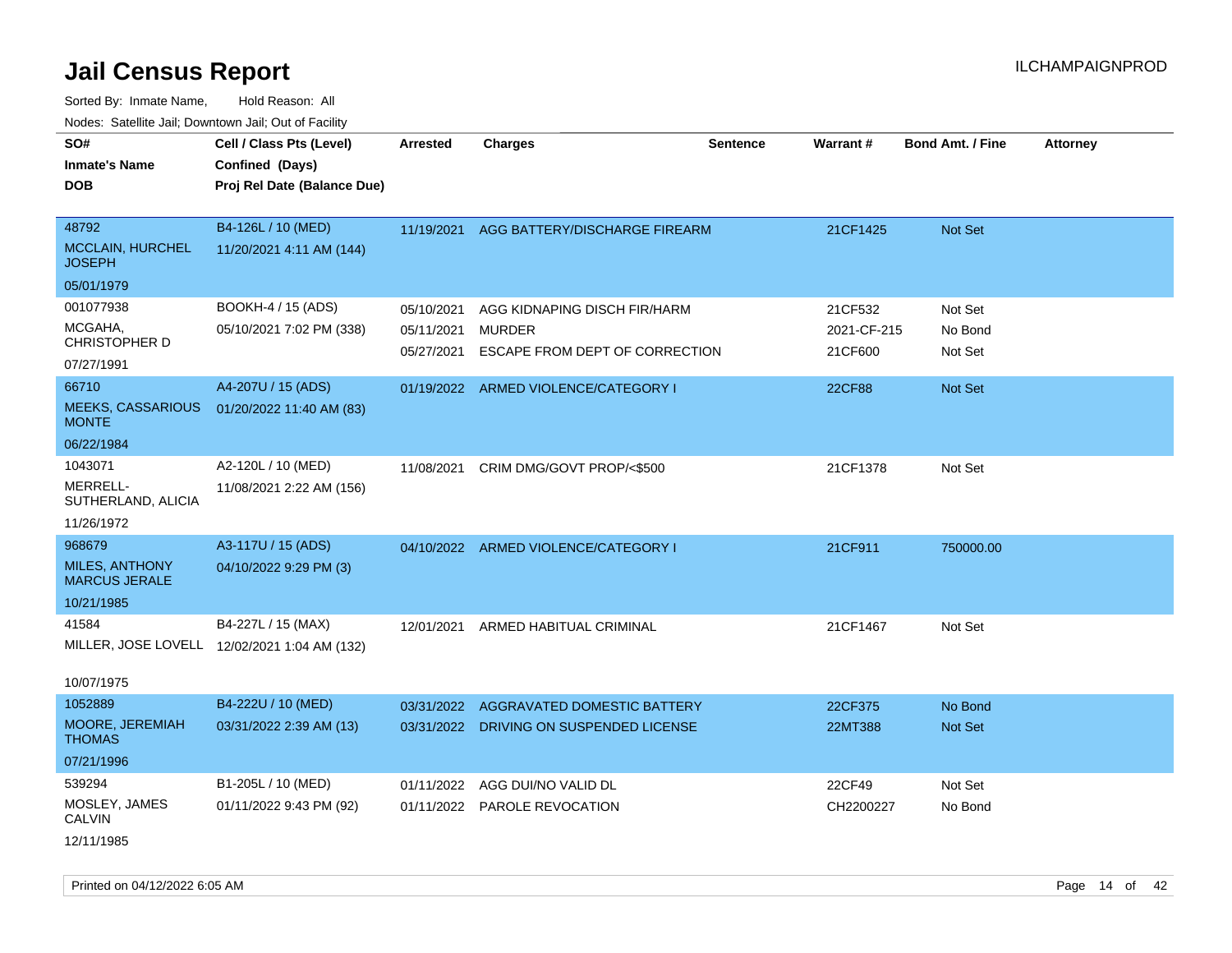| SO#                                  | Cell / Class Pts (Level)    | <b>Arrested</b> | <b>Charges</b>                            | <b>Sentence</b> | Warrant#   | <b>Bond Amt. / Fine</b> | <b>Attorney</b> |
|--------------------------------------|-----------------------------|-----------------|-------------------------------------------|-----------------|------------|-------------------------|-----------------|
| <b>Inmate's Name</b>                 | Confined (Days)             |                 |                                           |                 |            |                         |                 |
| <b>DOB</b>                           | Proj Rel Date (Balance Due) |                 |                                           |                 |            |                         |                 |
|                                      |                             |                 |                                           |                 |            |                         |                 |
| 001078464                            | BOOKH-3                     |                 | 04/11/2022 ARMED VIOLENCE/CATEGORY I      |                 | 2022CFAWOW | <b>Not Set</b>          |                 |
| MUHAMMAD, SABIR<br><b>RAHIM</b>      | 04/11/2022 6:05 PM (2)      |                 | 04/11/2022 AGG UNLAWFUL USE OF WEAPON/VEH |                 | 2022CFAWOW | <b>Not Set</b>          |                 |
| 08/13/1998                           |                             |                 | 04/11/2022 MFG/DEL CANNABIS/30-500 GRAMS  |                 | 2022CFAWOW | <b>Not Set</b>          |                 |
|                                      |                             |                 | 04/11/2022 POSS FIREARM FOID REVOKED      |                 | 2022CFAWOW | Not Set                 |                 |
|                                      |                             | 04/11/2022      | DRIVING ON SUSPENDED LICENSE              |                 | 2022TRAWOW | <b>Not Set</b>          |                 |
| 1012617                              | A4-207L / 10 (MED)          |                 | 04/01/2022 FELON POSS/USE WEAPON/FIREARM  | $2y$ (CJ)       | 21CF889    | No Bond                 |                 |
| NEAL, ANDRE<br>LORENZO               | 04/01/2022 11:56 AM (12)    |                 |                                           |                 |            |                         |                 |
| 10/11/1993                           |                             |                 |                                           |                 |            |                         |                 |
| 001078517                            | B1-102L / 15 (MAX)          |                 | 10/19/2021 ATTEMPT (FIRST DEGREE MURDER)  |                 | 21CF1267   | Not Set                 |                 |
| <b>NELSON, RORY</b><br><b>DEMOND</b> | 10/19/2021 3:55 AM (176)    |                 |                                           |                 |            |                         |                 |
| 08/14/1984                           |                             |                 |                                           |                 |            |                         |                 |
| 001079049                            | BOOKF-2                     |                 | 04/11/2022 AGG BATTERY/PUBLIC PLACE       |                 | 2022CFAWOW | Not Set                 |                 |
| PALMER, VICTORIA<br><b>JOY</b>       | 04/11/2022 2:03 PM (2)      |                 |                                           |                 |            |                         |                 |
| 03/07/1999                           |                             |                 |                                           |                 |            |                         |                 |
| 001078854                            | B2-T2-05U / 15 (MAX)        | 02/15/2022      | AGG BATTERY/DISCHARGE FIREARM             |                 | 2019JD22   | No Bond                 |                 |
| PATNAUDE, MARTY<br><b>WW</b>         | 02/15/2022 5:12 PM (57)     |                 | 02/15/2022 ARMED VIOLENCE/CATEGORY I      |                 | 22CF190    | Not Set                 |                 |
| 08/26/2003                           |                             |                 |                                           |                 |            |                         |                 |
| 969532                               | BOOKH-3                     |                 | 04/12/2022 AGGRAVATED BATTERY             |                 | 22CFAWOW   | Not Set                 |                 |
| PAYNE, LUTHER                        | 04/12/2022 2:56 AM (1)      |                 |                                           |                 |            |                         |                 |
| 01/30/1989                           |                             |                 |                                           |                 |            |                         |                 |
| 61251                                | <b>BOOKF-1 / 15 (ADS)</b>   | 12/27/2021      | <b>PRED CRIM SEX ASLT/VICTIM &lt;13</b>   |                 | 21CF651    | No Bond                 |                 |
| PETMECKY, JOHN<br><b>ROBERT</b>      | 12/27/2021 1:52 PM (107)    |                 |                                           |                 |            |                         |                 |
| 03/09/1983                           |                             |                 |                                           |                 |            |                         |                 |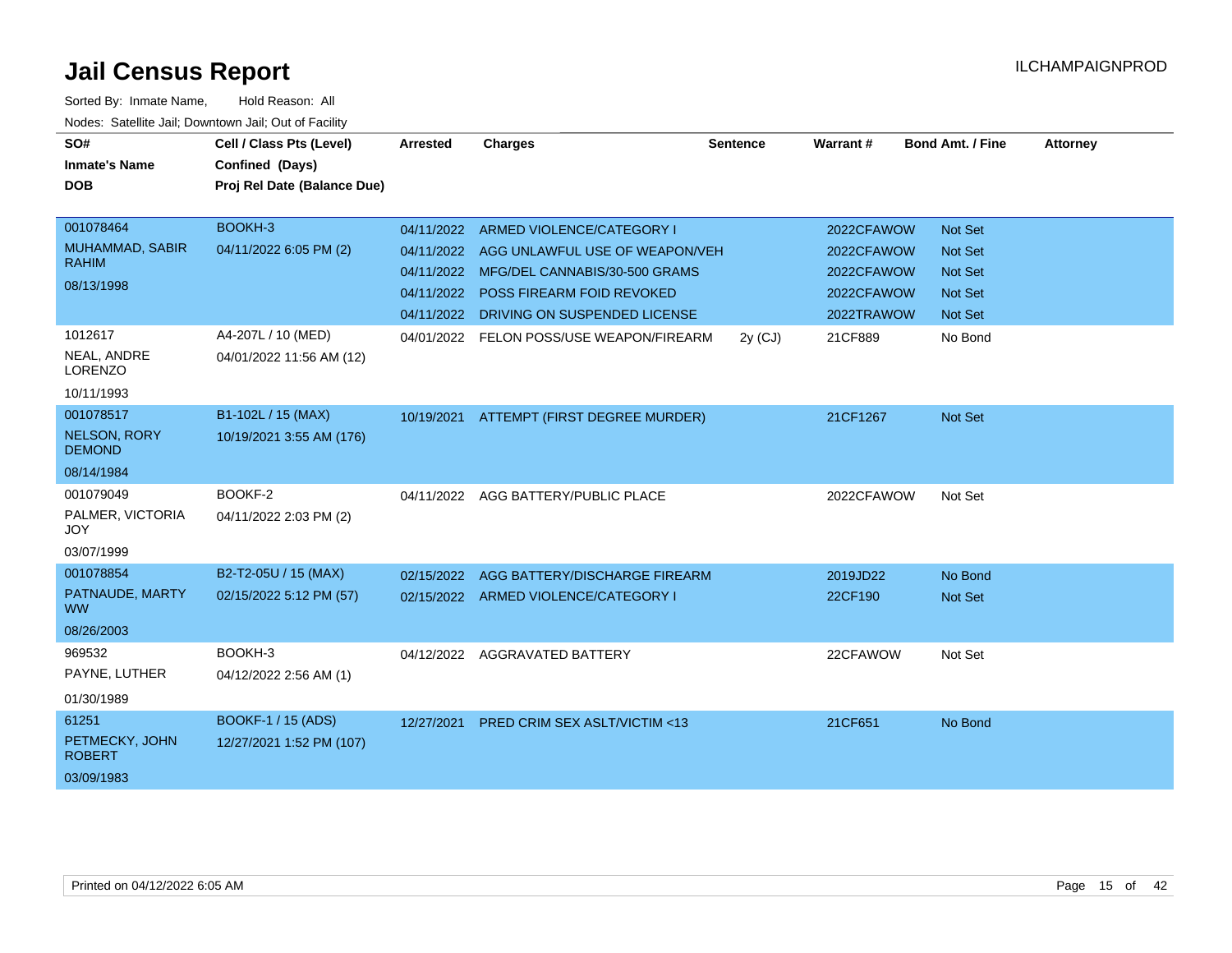| SO#<br><b>Inmate's Name</b><br><b>DOB</b> | Cell / Class Pts (Level)<br>Confined (Days)<br>Proj Rel Date (Balance Due) | <b>Arrested</b> | <b>Charges</b>                            | <b>Sentence</b> | <b>Warrant#</b> | <b>Bond Amt. / Fine</b> | <b>Attorney</b> |
|-------------------------------------------|----------------------------------------------------------------------------|-----------------|-------------------------------------------|-----------------|-----------------|-------------------------|-----------------|
| 1030954                                   | B4-223U / 15 (MAX)                                                         |                 | 01/14/2022 ARMED VIOLENCE/CATEGORY I      |                 | 22CF76          | Not Set                 |                 |
| PETTIGREW,<br><b>MALCOME JAMIESON</b>     | 01/15/2022 4:35 AM (88)                                                    |                 | 01/14/2022 MFG/DEL CANNABIS/10-30 GRAMS   |                 | 2020CF9         | 15000.00                |                 |
| 02/20/1995                                |                                                                            |                 |                                           |                 |                 |                         |                 |
| 1059394                                   | B3-W1-04L / 5 (MIN)                                                        | 02/16/2022      | AGG DUI/NO VALID DL                       |                 | 2020CF1396      | No Bond                 |                 |
| PHILLIPS, ISAAC<br><b>TERRELL</b>         | 02/16/2022 9:00 AM (56)                                                    |                 |                                           |                 |                 |                         |                 |
| 12/27/1996                                | 5/15/2022 (0.00)                                                           |                 |                                           |                 |                 |                         |                 |
| 1069766                                   | A2-221L / 5 (ADS)                                                          | 04/05/2022      | POSS HYPO/SYRINGE/NEEDLES/2ND+            |                 | 20CF460         | 940.00                  |                 |
| PHILLIPS, REBEKAH<br><b>LOUISE</b>        | 04/05/2022 2:44 PM (8)                                                     |                 | 04/05/2022 DUI ANY AMOUNT OF DRUG         |                 | 17-DT-00267-1   | No Bond                 |                 |
| 09/06/1985                                |                                                                            |                 |                                           |                 |                 |                         |                 |
| 1015033                                   | B1-203U / 10 (MED)                                                         | 03/05/2022      | POSSESSION OF STOLEN FIREARM              |                 | 21CF1172        | 500000.00               |                 |
| PICKENS, DANTE<br><b>DEVON</b>            | 03/05/2022 4:01 AM (39)                                                    |                 | 03/05/2022 POSS AMT CON SUB EXCEPT(A)/(D) |                 | 20CF109         | 20000.00                |                 |
| 01/05/1993                                |                                                                            |                 |                                           |                 |                 |                         |                 |
| 1022441                                   | B2-T1-03U / 10 (SPH)                                                       | 10/27/2021      | AGG BATTERY/PEACE OFFICER                 |                 | 2021 CF 12      | No Bond                 |                 |
| PICKENS, DONTRELL<br><b>DEMAR</b>         | 10/27/2021 1:39 PM (168)                                                   |                 | 10/27/2021 AGG BATTERY/PEACE OFFICER      |                 | 2020 CF 1488    | No Bond                 |                 |
| 12/10/1993                                |                                                                            |                 |                                           |                 |                 |                         |                 |
| 1069524                                   | B3-W5-18L / 10 (MED)                                                       | 08/08/2021      | MFG/DEL CANNABIS/30-500 GRAMS             |                 | 21CF953         | Not Set                 |                 |
| RAY-DAVIS, KAMARI<br><b>DAYVON</b>        | 08/09/2021 2:44 AM (247)                                                   |                 |                                           |                 |                 |                         |                 |
| 03/30/2000                                |                                                                            |                 |                                           |                 |                 |                         |                 |
| 001078482                                 | B1-204L / 10 (MED)                                                         |                 | 03/14/2022 AGG DISCHARGE FIREARM/VEH/SCH  |                 |                 | 250000.00               |                 |
| <b>REED, MONTRES</b><br><b>ANTRON</b>     | 03/14/2022 12:06 PM (30)                                                   |                 |                                           |                 |                 |                         |                 |
| 02/26/2004                                |                                                                            |                 |                                           |                 |                 |                         |                 |
| 982660                                    | A4-203U / 10 (MED)                                                         |                 | 03/22/2022 BURGLARY                       |                 | 22CF339         | No Bond                 |                 |
| REYNOLDS, DAVID<br><b>ALLEN</b>           | 03/22/2022 4:11 AM (22)                                                    |                 |                                           |                 |                 |                         |                 |
| 03/27/2002                                |                                                                            |                 |                                           |                 |                 |                         |                 |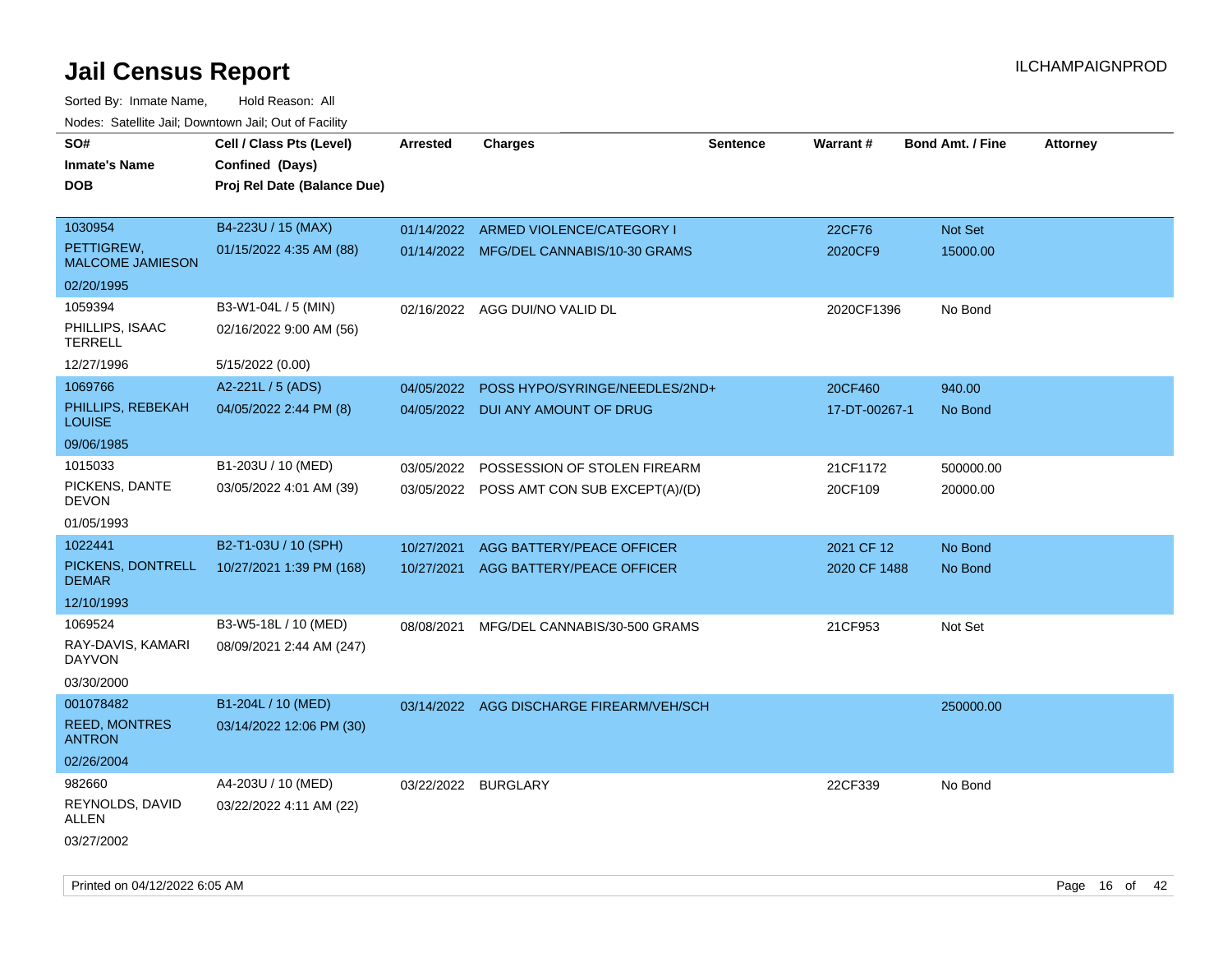| SO#<br><b>Inmate's Name</b><br><b>DOB</b>                            | Cell / Class Pts (Level)<br>Confined (Days)<br>Proj Rel Date (Balance Due) | <b>Arrested</b>                               | Charges                                                                                            | <b>Sentence</b> | <b>Warrant#</b>                                    | <b>Bond Amt. / Fine</b>                                   | <b>Attorney</b> |
|----------------------------------------------------------------------|----------------------------------------------------------------------------|-----------------------------------------------|----------------------------------------------------------------------------------------------------|-----------------|----------------------------------------------------|-----------------------------------------------------------|-----------------|
| 001079048<br>ROBINSON, AMARI<br><b>MICHELLE TAMIRA</b><br>04/10/2004 | A2-222U / 15 (ADS)<br>04/10/2022 9:44 AM (3)                               | 04/10/2022 MURDER<br>04/10/2022<br>04/10/2022 | <b>AGGRAVATED BATTERY</b><br><b>CRIMINAL DAMAGE</b><br>04/10/2022 AGG UNLAWFUL USE WEAPON/PERSON   |                 | 21CF649<br>2022-JD-014<br>2022-JD-014<br>21-JD-079 | 1000000.00<br><b>Not Set</b><br><b>Not Set</b><br>Not Set |                 |
| 979485<br>RODRIGUEZ, JOSHUA<br><b>ANTHONY</b><br>04/06/1990          | B2-T4-16L / 15 (SPH)<br>03/12/2021 1:57 PM (397)                           | 03/12/2021                                    | <b>PRED CRIM SEX ASLT/VICTIM &lt;13</b>                                                            |                 | 21CF282                                            | Not Set                                                   |                 |
| 61330<br><b>RUFFIN, JONATHON</b><br><b>CECIL</b><br>05/10/1984       | B4-224L / 15 (MAX)<br>12/01/2021 5:34 AM (133)                             | 12/01/2021<br>12/01/2021                      | <b>ARMED HABITUAL CRIMINAL</b><br><b>PAROLE REVOCATION</b>                                         |                 | 21CF1473<br>CH2107545                              | <b>Not Set</b><br>No Bond                                 |                 |
| 001077681<br>SALES, ANDREW<br>KEVIN<br>02/25/1979                    | <b>BOOKH-7 / 5 (ADS)</b><br>04/08/2022 6:03 PM (5)                         | 04/08/2022<br>04/11/2022                      | CRIM DMG/GOVT PROP/<\$500<br>ELEC HRSMT/OBSCENE/FORC FEL<br>04/11/2022 AGGRAVATED DOMESTIC BATTERY |                 | 22CM101<br>21CF406<br>21CF247                      | Not Set<br>Not Set<br>Not Set                             |                 |
| 1071161<br>SANDERS, MARKELL<br><b>LAMAR</b><br>02/02/2000            | B4-124L / 15 (MAX)<br>08/18/2021 6:18 PM (238)                             | 08/18/2021                                    | DELIVERY OF OR POSSESSION OF W/INT                                                                 |                 | 21CF1008                                           | No Bond                                                   |                 |
| 001078898<br>SAROLAS, JONATHAN<br>Е<br>07/16/1988                    | A4-205U / 15 (MAX)<br>03/02/2022 9:20 AM (42)                              |                                               | 03/02/2022 AGG DISCHARGE FIREARM                                                                   |                 | 22CF254                                            | Not Set                                                   |                 |
| 001078441<br>SINGLETON, CORRIE<br><b>DERRELL</b><br>05/07/1983       | BOOKF-3 / 15 (ADS)<br>10/01/2021 12:36 PM (194)                            | 10/01/2021<br>12/20/2021                      | <b>ARMED HABITUAL CRIMINAL</b><br>SPEEDING 26-34 MPH OVER LIMIT                                    |                 | 21CF1182<br>2021TR2701                             | <b>Not Set</b><br>1000.00                                 |                 |
| 62924<br>STARKS, JUSTIN<br><b>COURTNEY</b><br>08/12/1984             | B4-226L / 10 (MED)<br>03/11/2022 2:29 AM (33)                              | 03/11/2022                                    | FELON POSS/USE WEAPON/FIREARM<br>03/11/2022 CRIM DMG TO PROP \$500-10K                             |                 | 22CF294<br>19CF63                                  | Not Set<br>3000.00                                        |                 |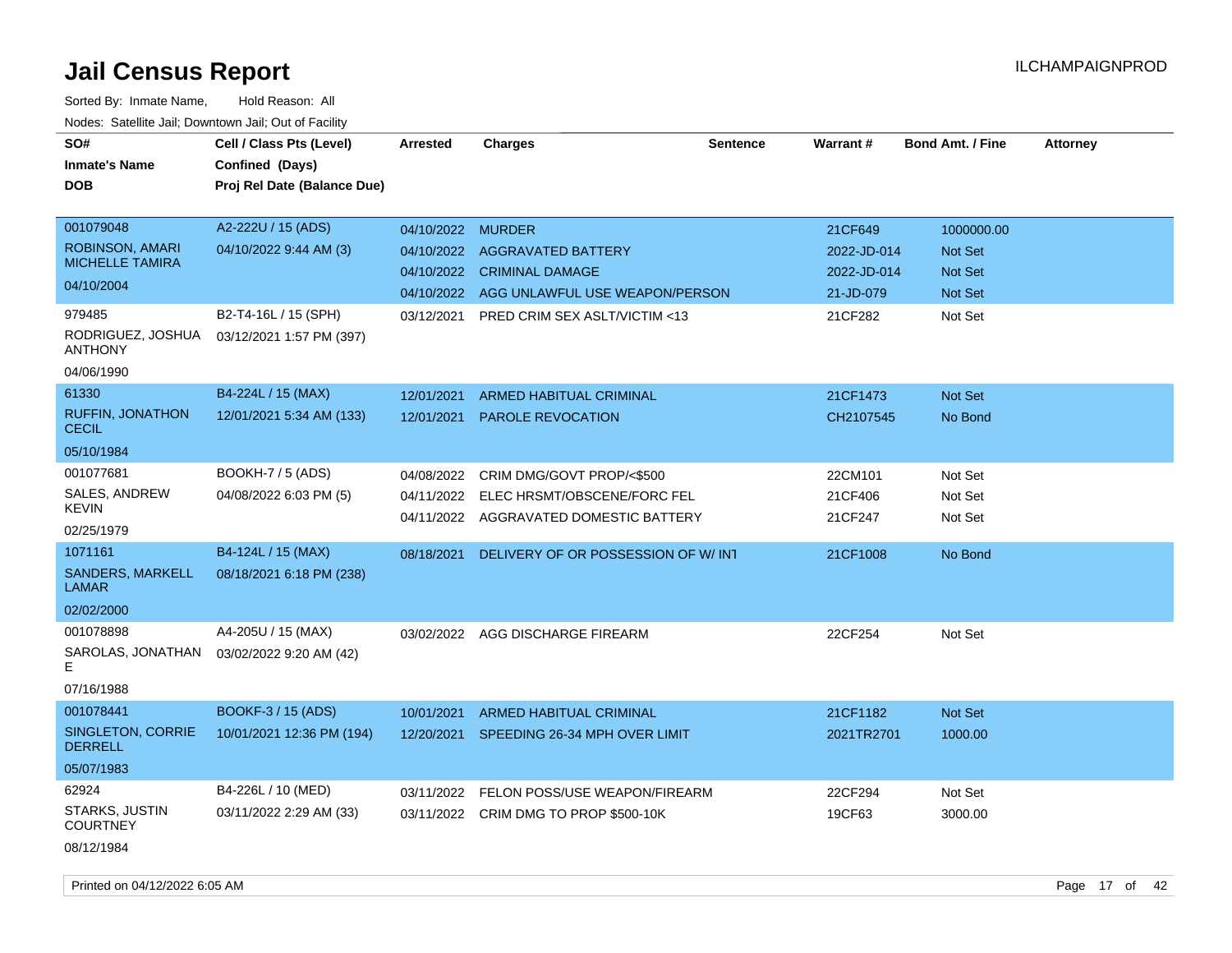| <b>NOULD:</b> Catoline bail, Downtown bail, Out of I dollty |                                             |            |                                            |                 |          |                         |                 |
|-------------------------------------------------------------|---------------------------------------------|------------|--------------------------------------------|-----------------|----------|-------------------------|-----------------|
| SO#                                                         | Cell / Class Pts (Level)                    | Arrested   | <b>Charges</b>                             | <b>Sentence</b> | Warrant# | <b>Bond Amt. / Fine</b> | <b>Attorney</b> |
| <b>Inmate's Name</b>                                        | Confined (Days)                             |            |                                            |                 |          |                         |                 |
| <b>DOB</b>                                                  | Proj Rel Date (Balance Due)                 |            |                                            |                 |          |                         |                 |
|                                                             |                                             |            |                                            |                 |          |                         |                 |
| 001077770                                                   | A1-225U / 5 (MIN)                           |            | 01/06/2022 RESIDENTIAL BURGLARY            |                 | 21CF319  | <b>Not Set</b>          |                 |
| STOFFLE, KELLY ANNE 01/06/2022 3:14 PM (97)                 |                                             |            |                                            |                 |          |                         |                 |
|                                                             |                                             |            |                                            |                 |          |                         |                 |
| 04/12/1989                                                  |                                             |            |                                            |                 |          |                         |                 |
| 38305                                                       | B2-T2-06L / 10 (SPH)                        | 03/18/2020 | <b>CRIMINAL SEXUAL ABUSE</b>               |                 | 20CF-343 | 500000.00               |                 |
| STOVER, JOSH                                                | 03/18/2020 10:24 AM (756)                   |            |                                            |                 |          |                         |                 |
| ANDREW                                                      |                                             |            |                                            |                 |          |                         |                 |
| 08/18/1973                                                  |                                             |            |                                            |                 |          |                         |                 |
| 1035647                                                     | A3-113L                                     | 04/04/2022 | CRIM DMG TO PROP \$500-10K                 |                 | 21CF983  | 3000.00                 |                 |
| SUMO, DAVID KLON                                            | 04/04/2022 9:33 AM (9)                      |            | 04/04/2022 CRIM DMG/GOVT PROP/>\$500-\$10K |                 | 21CF984  | 3000.00                 |                 |
| 06/23/1975                                                  |                                             |            |                                            |                 |          |                         |                 |
| 001078742                                                   | A2-121U / 5 (ADS)                           | 04/01/2022 | BURGLARY                                   |                 | 22CF33   | 10000.00                |                 |
| TAYLOR, ERIKA LYNN                                          | 04/01/2022 10:15 AM (12)                    |            |                                            |                 |          |                         |                 |
|                                                             |                                             |            |                                            |                 |          |                         |                 |
| 04/09/1996                                                  |                                             |            |                                            |                 |          |                         |                 |
| 001078471                                                   | B4-221U / 10 (MED)                          | 10/11/2021 | AGG UUW/VEHICLE/<21                        | 18m (DOC)       | 21CF1210 | 100.00                  |                 |
| <b>THATCH, OMARION</b>                                      | 10/11/2021 1:26 AM (184)                    |            |                                            |                 |          |                         |                 |
| <b>DIAMONTE</b>                                             |                                             |            |                                            |                 |          |                         |                 |
| 09/05/2003                                                  |                                             |            |                                            |                 |          |                         |                 |
| 001078997                                                   | A4-203L / 10 (MED)                          | 03/30/2022 | UNLAWFUL USE OF A WEAPON                   |                 | 22CF374  | No Bond                 |                 |
|                                                             | THOMAS, THEOPHILUS 03/30/2022 10:52 PM (14) |            |                                            |                 |          |                         |                 |
| <b>DEON</b>                                                 |                                             |            |                                            |                 |          |                         |                 |
| 09/17/2003                                                  |                                             |            |                                            |                 |          |                         |                 |
| 32058                                                       | B4-123U / 15 (MAX)                          | 06/14/2021 | <b>AGG DISCH FIREARM</b>                   |                 | 21CF690  | <b>Not Set</b>          |                 |
| THOMPSON, STEVEN                                            | 06/14/2021 6:44 AM (303)                    |            |                                            |                 |          |                         |                 |
| <b>ONEAL</b>                                                |                                             |            |                                            |                 |          |                         |                 |
| 03/14/1969                                                  |                                             |            |                                            |                 |          |                         |                 |
| 001078792                                                   | B4-121U / 15 (MAX)                          | 01/24/2022 | <b>FUGITIVE FROM JUSTICE</b>               |                 | 22CF99   | Not Set                 |                 |
| TRAMBLE, TOM                                                | 01/24/2022 10:24 AM (79)                    | 01/24/2022 | <b>FUGITIVE FROM JUSTICE</b>               |                 | 22CF100  | Not Set                 |                 |
| <b>MARCUS</b>                                               |                                             |            | 01/24/2022 ARMED VIOLENCE/CATEGORY I       |                 | 22CF101  | Not Set                 |                 |
| 02/28/1985                                                  |                                             |            |                                            |                 |          |                         |                 |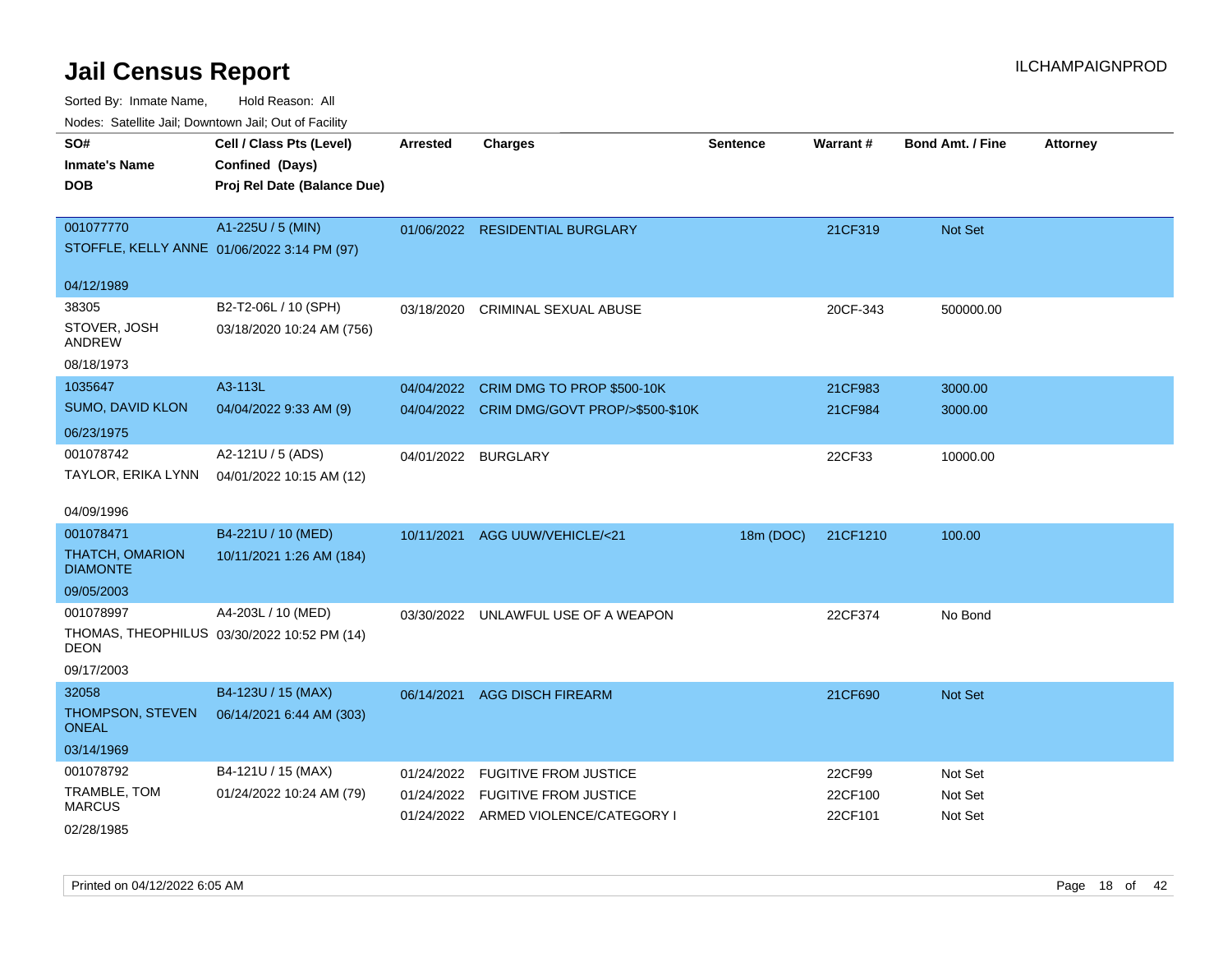| roaco. Oatomto dan, Downtown dan, Oat or Fability<br>SO# | Cell / Class Pts (Level)    | <b>Arrested</b>   | <b>Charges</b>                           | <b>Sentence</b> | Warrant#   | <b>Bond Amt. / Fine</b> | <b>Attorney</b> |
|----------------------------------------------------------|-----------------------------|-------------------|------------------------------------------|-----------------|------------|-------------------------|-----------------|
| <b>Inmate's Name</b>                                     |                             |                   |                                          |                 |            |                         |                 |
|                                                          | Confined (Days)             |                   |                                          |                 |            |                         |                 |
| <b>DOB</b>                                               | Proj Rel Date (Balance Due) |                   |                                          |                 |            |                         |                 |
| 1076325                                                  | B1-201U / 15 (MAX)          |                   | 03/25/2022 AGG UUW/LOADED/NO FCCA/FOID   |                 | 2020CF742  | 25000.00                |                 |
| <b>TURNER, PRINTISS</b>                                  | 03/25/2022 3:15 PM (19)     | 03/25/2022 MURDER |                                          |                 | 2021CF1071 | 1500000.00              |                 |
| VASHAWN-DEMAN,                                           |                             |                   | 03/25/2022 DOMESTIC BATTERY              |                 | 20CM468    | 1000.00                 |                 |
|                                                          |                             |                   | 03/25/2022 AGG UUW/LOADED/NO FCCA/FOID   |                 | 21CF1520   | 50000.00                |                 |
|                                                          |                             |                   | 03/28/2022 FUGITIVE FROM JUSTICE         |                 | 22CF360    | 50000.00                |                 |
| 11/10/2001                                               |                             |                   |                                          |                 |            |                         |                 |
| 50548                                                    | B3-W2-08L / 10 (MED)        | 03/29/2022        | AGG UNLAWFUL USE OF WEAPON/VEH           |                 | 21CF1067   | No Bond                 |                 |
| VINEYARD, SHORNOR<br>JAMAL                               | 03/29/2022 8:51 AM (15)     |                   |                                          |                 |            |                         |                 |
| 12/14/1979                                               |                             |                   |                                          |                 |            |                         |                 |
| 001077992                                                | B4-127L / 15 (MAX)          |                   | 03/31/2022 ARMED ROBBERY/NO FIREARM      |                 | 21CF590    | 100000.00               |                 |
| <b>WADE, DONTE</b><br><b>LAMONT</b>                      | 03/31/2022 1:25 PM (13)     |                   |                                          |                 |            |                         |                 |
| 09/05/1986                                               |                             |                   |                                          |                 |            |                         |                 |
| 001079004                                                | A4-107U / 15 (MED)          |                   | 04/02/2022 FELON POSS/USE WEAPON/FIREARM |                 | 22CF391    | No Bond                 |                 |
| WALLS, MICHAEL<br><b>DIANSIO</b>                         | 04/02/2022 4:16 AM (11)     |                   |                                          |                 |            |                         |                 |
| 06/21/1991                                               |                             |                   |                                          |                 |            |                         |                 |
| 996098                                                   | B3-W7-28L / 10 (MED)        |                   | 03/25/2022 AGG UUW/PERSON/NO FOID        |                 | 21CF1007   | No Bond                 |                 |
| <b>WASHINGTON,</b><br><b>DANTAEVIOUS</b>                 | 03/25/2022 10:18 AM (19)    |                   |                                          |                 |            |                         |                 |
| 11/14/1991                                               | 4/23/2022 (0.00)            |                   |                                          |                 |            |                         |                 |
| 1070737                                                  | A1-126L / 15 (MAX)          | 10/14/2021        | AGG KIDNAPG/<13/INTEL DISABL             | (DHS)           | 2020CF418  | 250000.00               |                 |
| WASHINGTON,<br><b>JASTINA VIRGINIA</b>                   | 10/14/2021 12:02 PM (181)   |                   |                                          |                 |            |                         |                 |
| 04/11/2000                                               |                             |                   |                                          |                 |            |                         |                 |
| 977140                                                   | B1-203L / 10 (MED)          | 10/24/2021        | <b>ARMED HABITUAL CRIMINAL</b>           |                 | 21CF1289   | Not Set                 |                 |
| <b>WEBSTER, DERRIAL</b><br><b>DEVON</b>                  | 10/24/2021 2:46 AM (171)    |                   |                                          |                 |            |                         |                 |
| 01/14/1990                                               |                             |                   |                                          |                 |            |                         |                 |
|                                                          |                             |                   |                                          |                 |            |                         |                 |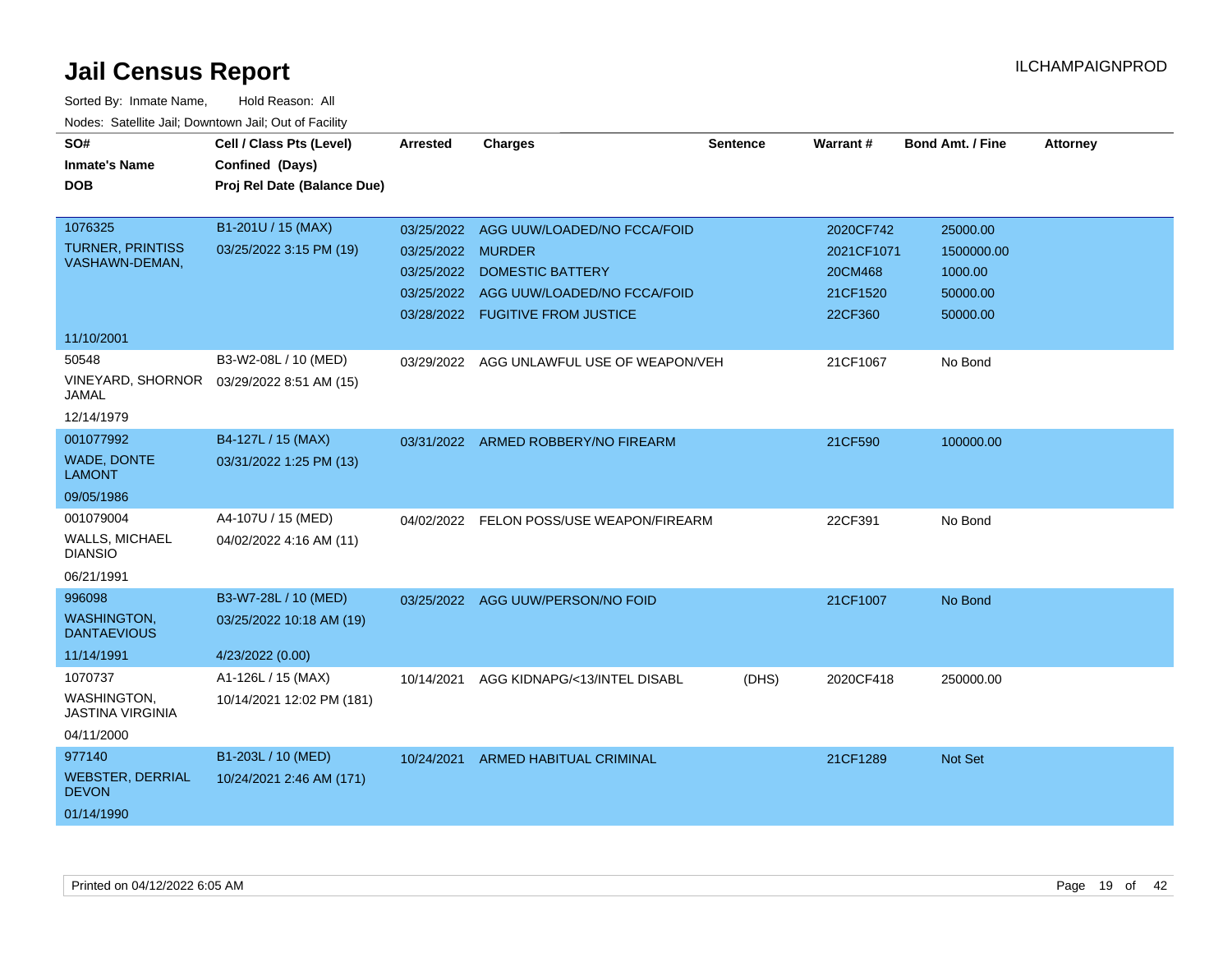| SO#                                        | Cell / Class Pts (Level)    | Arrested          | <b>Charges</b>                       | <b>Sentence</b> | Warrant#    | <b>Bond Amt. / Fine</b> | <b>Attorney</b> |
|--------------------------------------------|-----------------------------|-------------------|--------------------------------------|-----------------|-------------|-------------------------|-----------------|
| <b>Inmate's Name</b>                       | Confined (Days)             |                   |                                      |                 |             |                         |                 |
| <b>DOB</b>                                 | Proj Rel Date (Balance Due) |                   |                                      |                 |             |                         |                 |
|                                            |                             |                   |                                      |                 |             |                         |                 |
| 001078328                                  | B1-105L / 15 (MAX)          | 08/30/2021        | <b>FELON POSS/USE WEAPON/FIREARM</b> |                 | 21CF1045    | Not Set                 |                 |
| <b>WHITE, JUSTIN</b><br><b>STEVEN</b>      | 08/30/2021 10:48 AM (226)   |                   |                                      |                 |             |                         |                 |
| 10/25/1995                                 |                             |                   |                                      |                 |             |                         |                 |
| 638552                                     | B2-T2-08L / 5 (SPH)         | 10/07/2021        | CHILD PORNOGRAPHY/PHOTOGRAPH         |                 | 2021CF1207  | No Bond                 |                 |
| <b>WILLIAMS, MICHAEL</b><br>JAMES          | 10/07/2021 12:20 PM (188)   |                   |                                      |                 |             |                         |                 |
| 03/29/1964                                 |                             |                   |                                      |                 |             |                         |                 |
| 1066370                                    | B1-101L / 15 (MAX)          | 07/28/2021        | ARMED VIOLENCE/CATEGORY III          |                 | 2021 CF 882 | Not Set                 |                 |
| <b>WILLIAMS, REONTE</b><br><b>REMIR</b>    | 07/28/2021 5:40 AM (259)    |                   |                                      |                 |             |                         |                 |
| 05/14/1999                                 |                             |                   |                                      |                 |             |                         |                 |
| 001079013                                  | A3-111L / 10 (ADS)          |                   | 04/03/2022 DOMESTIC BATTERY          |                 | 22DV50      | Not Set                 |                 |
| <b>WILLIAMS, TRAVIS</b><br><b>CENTRELL</b> | 04/03/2022 7:49 AM (10)     |                   |                                      |                 |             |                         |                 |
| 07/23/1984                                 |                             |                   |                                      |                 |             |                         |                 |
| 1051953                                    | A1-125U / 10 (ADS)          | 02/02/2022        | DOMESTIC BATTERY/OTHER PRIOR         |                 | 22CF144     | Not Set                 |                 |
| <b>WINSTON, ALYSSIA</b><br><b>LETEECE</b>  | 02/02/2022 4:29 AM (70)     | 03/28/2022        | AGG ROBBERY/INDICATE ARM W/FIR       |                 | 22CF353     | Not Set                 |                 |
| 03/17/1996                                 |                             |                   |                                      |                 |             |                         |                 |
| <b>Total Satellite Jail: 152</b>           |                             | <b>Males: 131</b> | Females: 21<br>Unknown: 0            |                 |             |                         |                 |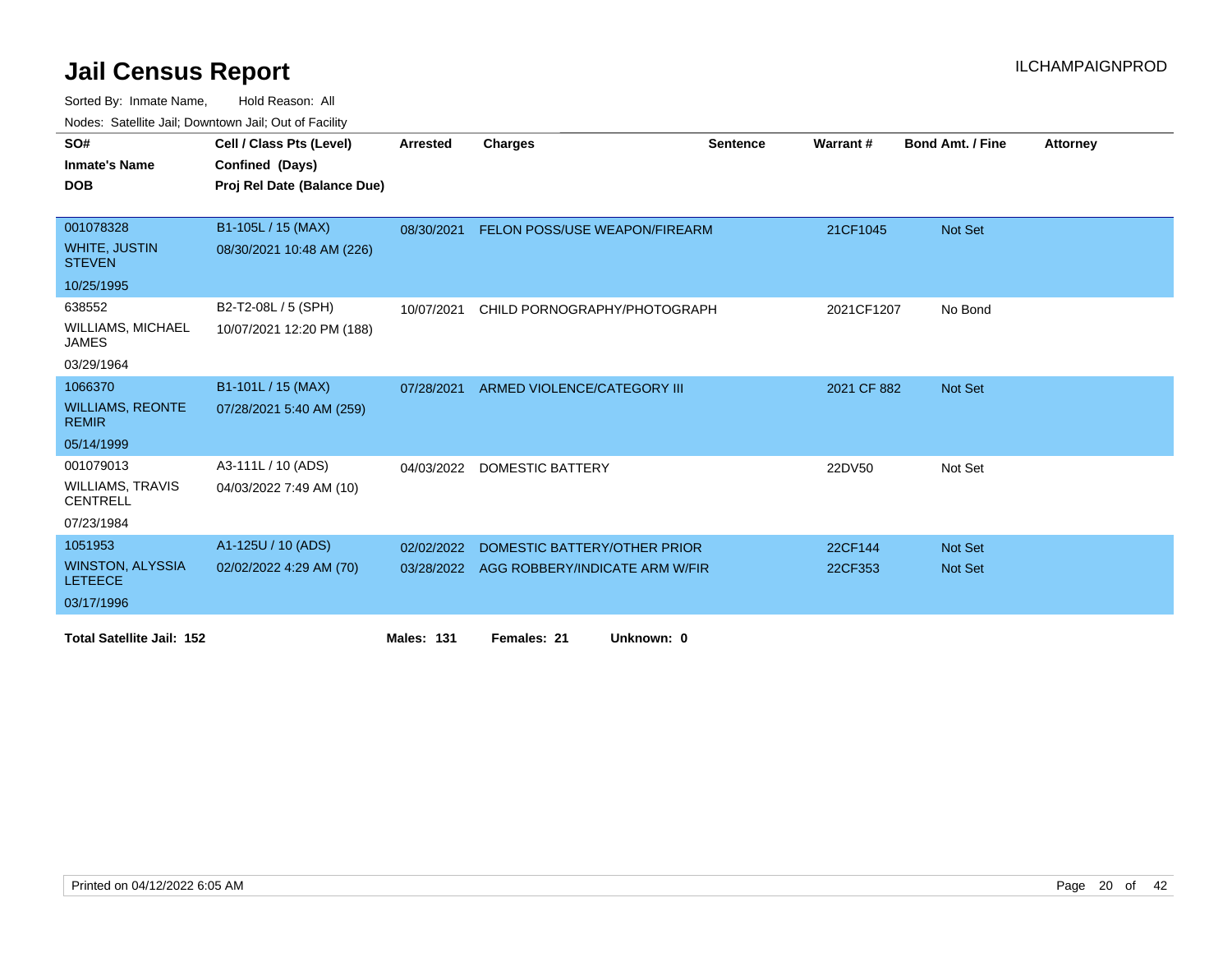| <b>Downtown Jail</b>                             |                             |                 |                                     |                 |                 |                         |                 |
|--------------------------------------------------|-----------------------------|-----------------|-------------------------------------|-----------------|-----------------|-------------------------|-----------------|
| SO#                                              | Cell / Class Pts (Level)    | <b>Arrested</b> | <b>Charges</b>                      | <b>Sentence</b> | <b>Warrant#</b> | <b>Bond Amt. / Fine</b> | <b>Attorney</b> |
| <b>Inmate's Name</b>                             | <b>Confined (Days)</b>      |                 |                                     |                 |                 |                         |                 |
| <b>DOB</b>                                       | Proj Rel Date (Balance Due) |                 |                                     |                 |                 |                         |                 |
|                                                  |                             |                 |                                     |                 |                 |                         |                 |
| 983810                                           | C7L / 15 (ADS)              | 12/14/2021      | <b>ARMED HABITUAL CRIMINAL</b>      |                 | 21CF1526        | <b>Not Set</b>          |                 |
| AKINS, KEVIN IVAN                                | 12/14/2021 5:34 PM (120)    |                 |                                     |                 |                 |                         |                 |
| 09/23/1990                                       |                             |                 |                                     |                 |                 |                         |                 |
| 952871                                           | G3U / 5 (MIN)               |                 | 03/13/2022 METH DELIVERY/5<15 GRAMS |                 | 22CF300         | No Bond                 |                 |
| AUTEBERRY, JOSHUA<br><b>DAVID</b>                | 03/13/2022 7:24 PM (31)     |                 |                                     |                 |                 |                         |                 |
| 12/28/1984                                       |                             |                 |                                     |                 |                 |                         |                 |
| 001078218                                        | D1 / 5 (ADS)                | 03/23/2022      | <b>CRIMINAL TRESPASS TO LAND</b>    |                 | 21CM340         | 1000.00                 |                 |
| <b>BAKER, REED ALLEN</b>                         | 03/23/2022 6:55 PM (21)     | 03/23/2022      | <b>DISORDERLY CONDUCT</b>           |                 | 20OV0267        | 1000.00                 |                 |
|                                                  |                             | 03/24/2022      | <b>RETAIL THEFT</b>                 |                 | 20CM658         | 5000.00                 |                 |
| 07/28/1981                                       |                             |                 |                                     |                 |                 |                         |                 |
| 001077899                                        | G7U / 5 (MIN)               | 03/20/2022      | <b>BURGLARY</b>                     |                 | 21CF593         | 20000.00                |                 |
| BARKSDALE, RAY<br><b>SHAWN</b>                   | 03/20/2022 2:40 PM (24)     | 03/20/2022      | POSSESSION OF METH/5<15 GRAMS       |                 | 21CF655         | 20000.00                |                 |
| 10/31/1990                                       |                             | 03/20/2022      | POSS STOLEN VEHICLE                 |                 | 21CF505         | 20000.00                |                 |
| 517915                                           | $C2L / 5$ (MIN)             |                 |                                     |                 |                 |                         |                 |
| <b>BOXLEY, CHARLES</b>                           |                             | 08/03/2021      | <b>BURGLARY</b>                     |                 | 21CF289         | 20000.00                |                 |
| <b>OMAR</b>                                      | 08/03/2021 2:18 PM (253)    | 08/03/2021      | <b>BURGLARY</b>                     |                 | 21CF679         | 20000.00                |                 |
| 01/10/1985                                       |                             | 08/03/2021      | FORGERY/ISSUE/DELIVER DOCUMENT      |                 |                 | No Bond                 |                 |
| 47897                                            | J5L / 15 (ADS)              | 01/19/2022      | PAROLE REVOCATION                   |                 | VA2201139       | No Bond                 |                 |
| BRANAMAN,                                        | 01/19/2022 9:21 PM (84)     | 01/19/2022      | <b>VIOLATE ORDER PROTECTION</b>     |                 | 22CF85          | Not Set                 |                 |
| <b>CLIFFORD EARL</b>                             |                             | 01/19/2022      | DRVG REVOKED/2+/PERS INJ/DEATH      |                 | 22CF84          | Not Set                 |                 |
| 03/09/1975                                       |                             | 02/08/2022      | DRIVE REVOKED/RECK HOMIC/3          |                 | 21CF1280        | Not Set                 |                 |
|                                                  |                             | 02/08/2022      | DRIVING ON REVOKED LICENSE          |                 | 21TR8305        | Not Set                 |                 |
| 1027929                                          | F6L / 15 (MAX)              | 12/18/2021      | HOME INVASION/CAUSE INJURY          |                 | 21CF1560        | No Bond                 |                 |
| <b>BROUGHTON, MARK</b><br><b>ANTHONY, Junior</b> | 12/18/2021 2:55 AM (116)    |                 |                                     |                 |                 |                         |                 |
| 02/15/1990                                       |                             |                 |                                     |                 |                 |                         |                 |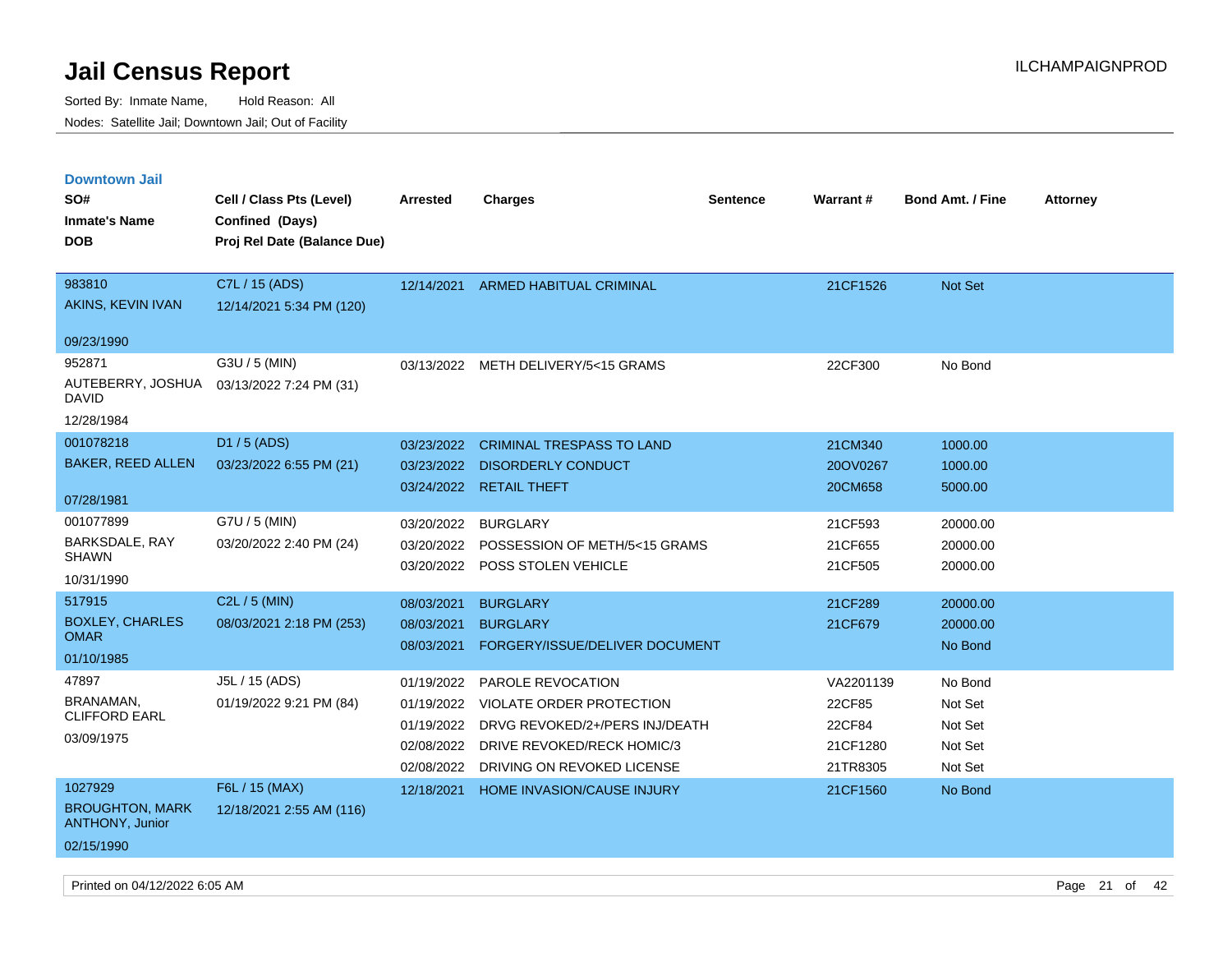| rougs. Calcing Jan, Downtown Jan, Out of Facility |                                                                            |                 |                                         |                 |            |                         |                 |
|---------------------------------------------------|----------------------------------------------------------------------------|-----------------|-----------------------------------------|-----------------|------------|-------------------------|-----------------|
| SO#<br><b>Inmate's Name</b><br><b>DOB</b>         | Cell / Class Pts (Level)<br>Confined (Days)<br>Proj Rel Date (Balance Due) | <b>Arrested</b> | <b>Charges</b>                          | <b>Sentence</b> | Warrant#   | <b>Bond Amt. / Fine</b> | <b>Attorney</b> |
|                                                   |                                                                            |                 |                                         |                 |            |                         |                 |
| 1067476                                           | F7U / 10 (MED)                                                             | 11/13/2021      | AGG DOMESTIC BATTERY/STRANGLE           |                 | 20CF575    | 5000.00                 |                 |
| <b>BROWN, JAMES</b><br><b>BRONELL</b>             | 11/13/2021 2:35 AM (151)                                                   | 11/13/2021      | <b>RESIDENTIAL BURGLARY</b>             |                 | 21CF385    | 25000.00                |                 |
| 01/08/1996                                        |                                                                            |                 |                                         |                 |            |                         |                 |
| 995432                                            | H5L / 10 (ADS)                                                             | 12/20/2021      | FAIL TO RPT WKLY/NO FIXED ADDR          |                 | 21CF1559   | Not Set                 |                 |
| BROWN, JAVON<br><b>SHANTEZ</b>                    | 12/20/2021 2:06 AM (114)                                                   |                 |                                         |                 |            |                         |                 |
| 10/14/1991                                        |                                                                            |                 |                                         |                 |            |                         |                 |
| 001078900                                         | J7L / 15 (ADS)                                                             |                 | 03/02/2022 MURDER/INTENT TO KILL/INJURE |                 | 22CF252    | Not Set                 |                 |
| <b>BYRD, ANDREW</b><br><b>DARNELL</b>             | 03/02/2022 11:59 PM (42)                                                   |                 |                                         |                 |            |                         |                 |
| 12/30/2003                                        |                                                                            |                 |                                         |                 |            |                         |                 |
| 001077954                                         | F9L / 10 (MED)                                                             | 12/21/2021      | RESIDENTIAL BURGLARY                    |                 | 21CF1570   | Not Set                 |                 |
|                                                   | CALKINS, STEVEN RAY 12/21/2021 6:35 AM (113)                               |                 |                                         |                 |            |                         |                 |
|                                                   |                                                                            |                 |                                         |                 |            |                         |                 |
| 01/01/1992                                        |                                                                            |                 |                                         |                 |            |                         |                 |
| 001078092                                         | H2U / 10 (ADS)                                                             | 12/27/2021      | AGG BATTERY/PUBLIC PLACE                |                 | 2021CF1042 | 5000.00                 |                 |
| <b>WILLIAM</b>                                    | CHOUNARD, STANLEY 12/27/2021 10:47 PM (107)                                |                 |                                         |                 |            |                         |                 |
| 06/25/1986                                        |                                                                            |                 |                                         |                 |            |                         |                 |
| 56241                                             | E2U / 5 (MIN)                                                              | 01/13/2022      | VIOLATE ORDER/PRIOR DOM BTRY            |                 | 22CF59     | Not Set                 |                 |
| CLARK, DAMON<br><b>GILLMORE</b>                   | 01/13/2022 4:36 AM (90)                                                    |                 | 04/04/2022 CIVIL FTA WARRANT            |                 | 2007D200   | 100000.00               |                 |
| 12/21/1976                                        |                                                                            |                 |                                         |                 |            |                         |                 |
| 001078838                                         | D <sub>2</sub> / 15 (ADS)                                                  | 02/12/2022      | PRED CRIM SEX ASLT/BODILY HARM          |                 | 21CF30     | 150000.00               |                 |
| <b>CLAYTON, KAREEM</b><br>JAMAL                   | 02/12/2022 8:55 AM (60)                                                    |                 |                                         |                 |            |                         |                 |
| 02/03/1974                                        |                                                                            |                 |                                         |                 |            |                         |                 |
| 1075361                                           | $15/5$ (ADS)                                                               | 04/16/2021      | <b>BURGLARY</b>                         |                 | 21CF414    | Not Set                 |                 |
| <b>COWART, TORREY</b><br>BENJAMEN, Junior         | 04/16/2021 9:17 PM (362)                                                   |                 |                                         |                 |            |                         |                 |
| 11/22/1987                                        |                                                                            |                 |                                         |                 |            |                         |                 |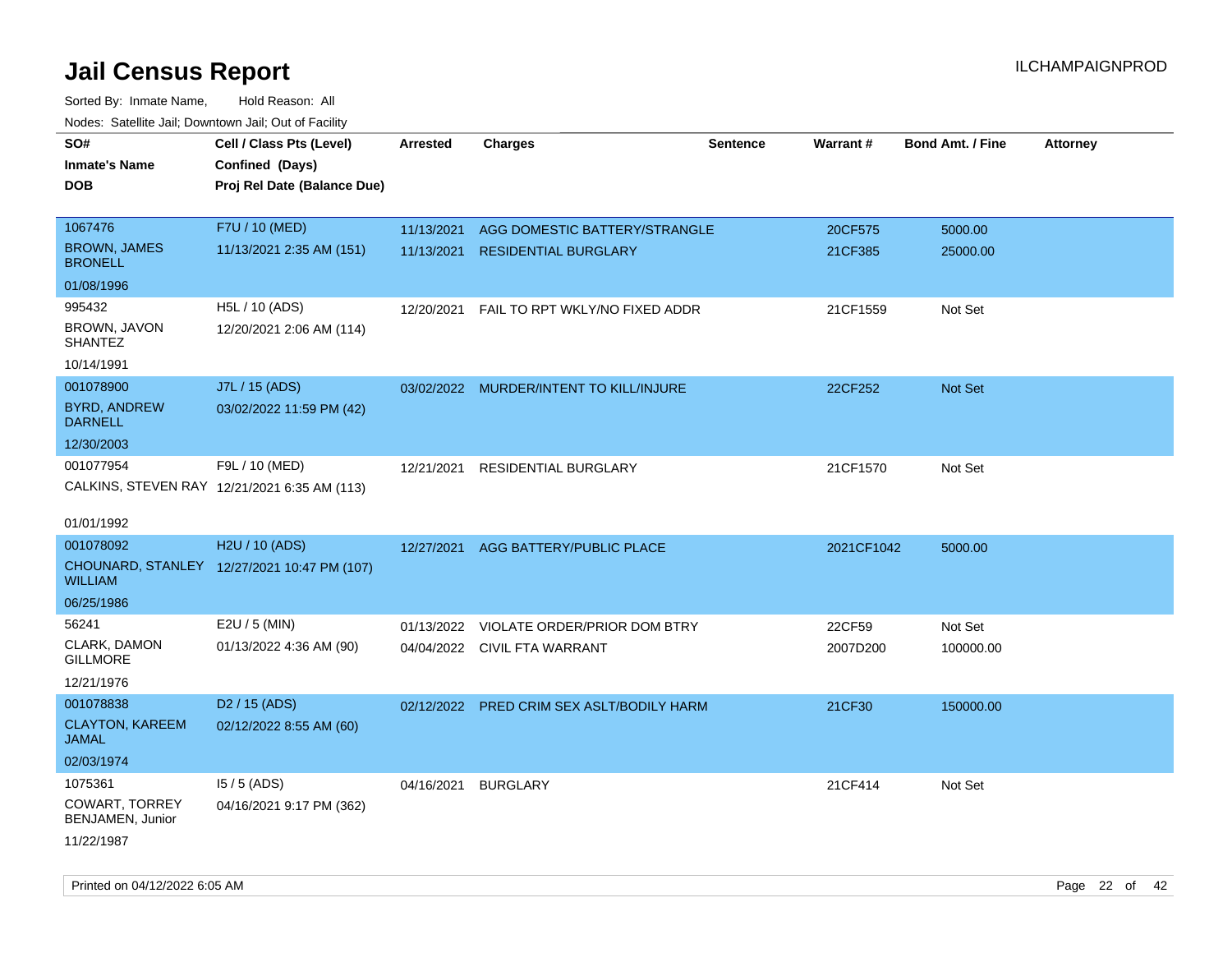| rouce. Calcinic Jan, Downtown Jan, Out or Facility |                             |                   |                                          |                 |            |                         |                 |
|----------------------------------------------------|-----------------------------|-------------------|------------------------------------------|-----------------|------------|-------------------------|-----------------|
| SO#                                                | Cell / Class Pts (Level)    | <b>Arrested</b>   | <b>Charges</b>                           | <b>Sentence</b> | Warrant#   | <b>Bond Amt. / Fine</b> | <b>Attorney</b> |
| <b>Inmate's Name</b>                               | Confined (Days)             |                   |                                          |                 |            |                         |                 |
| <b>DOB</b>                                         | Proj Rel Date (Balance Due) |                   |                                          |                 |            |                         |                 |
|                                                    |                             |                   |                                          |                 |            |                         |                 |
| 1067370                                            | E6L / 15 (ADS)              |                   | 11/05/2021 FIREARM/FOID INVALID/NOT ELIG | 2y (DOC)        | 21CF1370   | Not Set                 |                 |
| <b>DAVIS, AUSTIN</b><br><b>CHRISTOPHER</b>         | 11/06/2021 12:23 AM (158)   |                   |                                          |                 |            |                         |                 |
| 08/11/1997                                         |                             |                   |                                          |                 |            |                         |                 |
| 001077214                                          | F8L / 15 (MAX)              | 12/20/2021        | <b>MURDER</b>                            |                 | 21CF1572   | Not Set                 |                 |
| DAVIS-MURDOCK,<br>ERION VASSHAD                    | 12/21/2021 10:13 AM (113)   |                   |                                          |                 |            |                         |                 |
| 06/22/1998                                         |                             |                   |                                          |                 |            |                         |                 |
| 64070                                              | C8L / 10 (MED)              |                   | 02/18/2022 BURGLARY                      |                 | 21CF1176   | 20000.00                |                 |
| DECKER, ANTHONY V                                  | 02/18/2022 6:52 PM (54)     |                   |                                          |                 |            |                         |                 |
|                                                    |                             |                   |                                          |                 |            |                         |                 |
| 11/27/1982                                         |                             |                   |                                          |                 |            |                         |                 |
| 001078223                                          | G6L / 5 (MIN)               | 11/09/2021        | AGG DUI/NO VALID DL                      |                 | 21CF1382   | Not Set                 |                 |
| DIEGO-MATEO,<br><b>JOAQUIN</b>                     | 11/09/2021 10:52 PM (155)   |                   |                                          |                 |            |                         |                 |
| 01/23/2002                                         |                             |                   |                                          |                 |            |                         |                 |
| 571307                                             | J3L / 15 (ADS)              | 09/14/2020        | <b>CRIM SEXUAL ABUSE/CONSENT</b>         |                 | 2020CF1026 | Not Set                 |                 |
| <b>DOMINGO-</b><br>CASTANEDA,                      | 09/14/2020 11:19 PM (576)   | 09/14/2020        | PRED CRIM SEX ASLT/VICTIM <13            |                 | 2020CF1025 | Not Set                 |                 |
| 09/29/1989                                         |                             |                   |                                          |                 |            |                         |                 |
| 527379                                             | D6 / 15 (ADS)               | 10/25/2021        | ARMED HABITUAL CRIMINAL                  |                 | 21CF1297   | Not Set                 |                 |
| DRAKE, MARCELL<br><b>DEON</b>                      | 10/25/2021 5:05 PM (170)    | 10/27/2021        | AGG DOMESTIC BATTERY/STRANGLE            |                 | 21CF1245   | Not Set                 |                 |
| 04/20/1987                                         |                             |                   |                                          |                 |            |                         |                 |
| 959292                                             | K1 / 15 (ADS)               | 04/01/2021        | ATTEMPT (FIRST DEGREE MURDER)            |                 | 2020CF565  | 2000000.00              |                 |
| <b>DUNCAN, COREYON</b><br><b>ANTHONY</b>           | 04/01/2021 8:46 PM (377)    | 12/17/2021 MURDER |                                          |                 | 21CF1542   | Not Set                 |                 |
| 01/17/1989                                         |                             |                   |                                          |                 |            |                         |                 |
| 1053207                                            | K3 / 15 (SPH)               | 06/06/2019        | MURDER/INTENT TO KILL/INJURE             |                 | 2019-CF849 | 2000000.00              |                 |
| FAUST, JAQUAVEON<br>LAVELL                         | 06/06/2019 2:24 PM (1,042)  |                   |                                          |                 |            |                         |                 |
| 07/25/1996                                         |                             |                   |                                          |                 |            |                         |                 |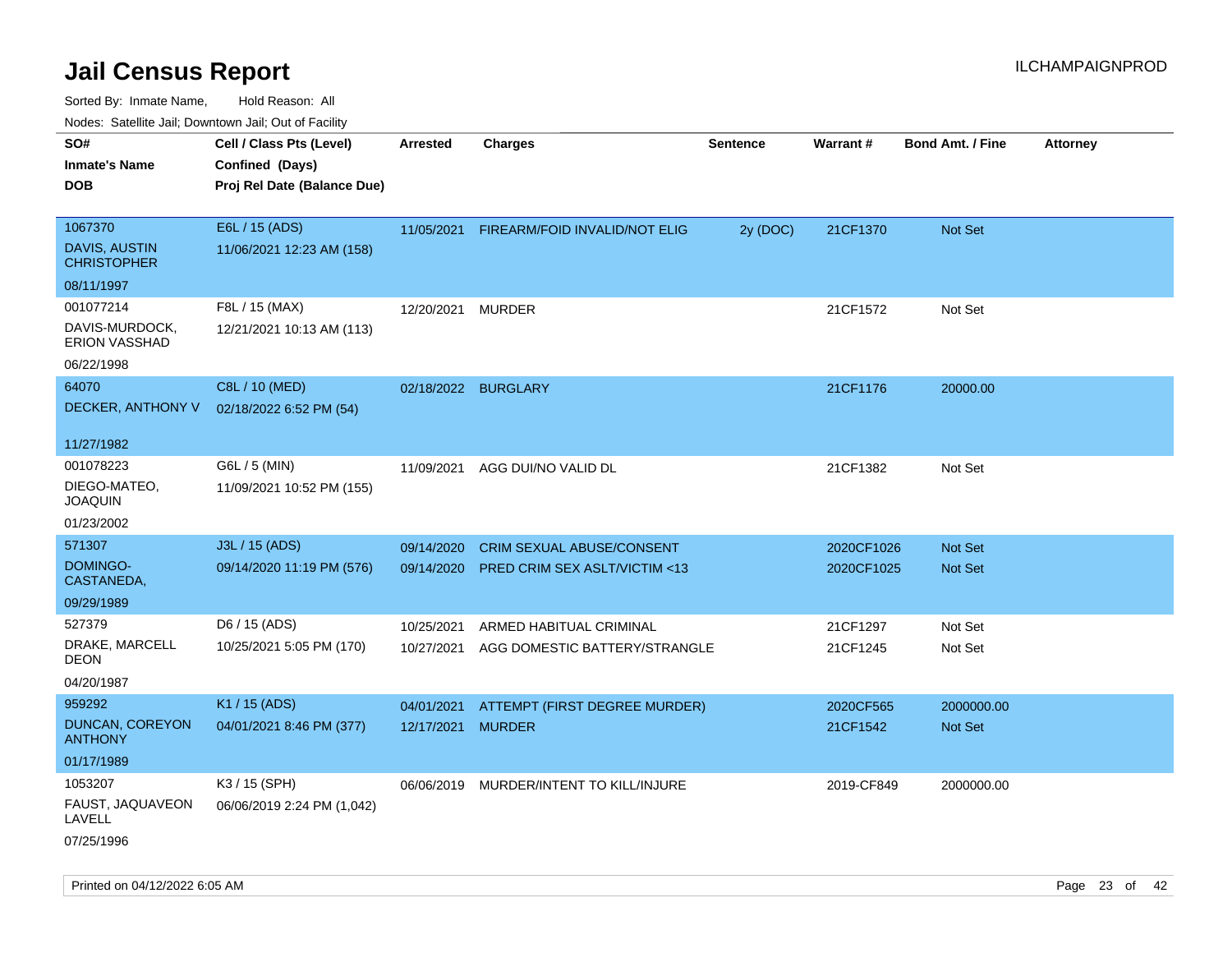Sorted By: Inmate Name, Hold Reason: All Nodes: Satellite Jail; Downtown Jail; Out of Facility

| rougs. Calcinic Jan, Downtown Jan, Out of Facility |                             |            |                                           |                 |             |                         |                 |
|----------------------------------------------------|-----------------------------|------------|-------------------------------------------|-----------------|-------------|-------------------------|-----------------|
| SO#                                                | Cell / Class Pts (Level)    | Arrested   | <b>Charges</b>                            | <b>Sentence</b> | Warrant#    | <b>Bond Amt. / Fine</b> | <b>Attorney</b> |
| <b>Inmate's Name</b>                               | Confined (Days)             |            |                                           |                 |             |                         |                 |
| <b>DOB</b>                                         | Proj Rel Date (Balance Due) |            |                                           |                 |             |                         |                 |
|                                                    |                             |            |                                           |                 |             |                         |                 |
| 527081                                             | F9U / 10 (MED)              |            | 09/06/2021 ARSON/REAL/PERSONAL PROP>\$150 |                 | 2021 CF 797 | 25000.00                |                 |
| FERGUSON,<br><b>CHRISTOPHER</b>                    | 09/06/2021 1:18 PM (219)    |            |                                           |                 |             |                         |                 |
| 12/21/1981                                         |                             |            |                                           |                 |             |                         |                 |
| 524764                                             | G3L / 5 (MIN)               | 09/18/2021 | METH DELIVERY/15<100 GRAMS                |                 | 21CF627     | 50000.00                |                 |
| <b>FISCUS, ROBERT</b><br><b>LOWELL</b>             | 09/18/2021 10:50 AM (207)   |            |                                           |                 |             |                         |                 |
| 02/17/1986                                         |                             |            |                                           |                 |             |                         |                 |
| 1068917                                            | $12/5$ (ADS)                |            | 08/11/2021 VIO ORDER/PRIOR VIO OF ORDER   |                 | 21CF965     | Not Set                 |                 |
| <b>GARCIA, JUAN</b><br><b>CARLOS</b>               | 08/11/2021 9:24 PM (245)    |            |                                           |                 |             |                         |                 |
| 10/21/1997                                         |                             |            |                                           |                 |             |                         |                 |
| 32913                                              | $11 / 15$ (ADS)             | 12/03/2021 | PRED CRIM SEX ASLT/VICTIM <13             |                 | 21CF1481    | Not Set                 |                 |
| GROB, WARREN A,<br>Junior                          | 12/03/2021 4:24 PM (131)    |            |                                           |                 |             |                         |                 |
| 12/07/1950                                         |                             |            |                                           |                 |             |                         |                 |
| 001078871                                          | G9U / 5 (ADS)               | 02/22/2022 | <b>ESCAPE/VIOLATE ELEC MONITORING</b>     |                 | 22CF316     | 150000.00               |                 |
| <b>HARRIS, MARTELL</b>                             | 02/22/2022 3:44 PM (50)     |            | 02/22/2022 RESIDENTIAL BURGLARY           |                 | 2020JD14    | No Bond                 |                 |
| <b>TE'SHAWN</b>                                    |                             |            | 02/22/2022 INDIRECT CRIMINAL CONTEMPT     |                 | 2020CC9     | 20000.00                |                 |
| 07/02/2003                                         |                             |            |                                           |                 |             |                         |                 |
| 001078868                                          | C6L / 5 (ADS)               |            | 02/24/2022 STALKING/CAUSE FEAR FOR SAFETY |                 | 22CF227     | 150000.00               |                 |
| HARRIS-MINER,<br><b>NICHOLAS</b>                   | 02/24/2022 3:56 PM (48)     |            |                                           |                 |             |                         |                 |
| 07/08/1998                                         |                             |            |                                           |                 |             |                         |                 |
| 1073611                                            | G4L / 5 (MIN)               | 02/09/2021 | MFG 15>100 GR ECSTASY/ANALOG              |                 | 21CF121     | 500000.00               |                 |
| HAYES, CAMERON<br><b>TAYLOR MALEEK</b>             | 02/09/2021 3:10 PM (428)    | 02/09/2021 | DELIVERY OF OR POSSESSION OF W/INT        |                 | 21CF160     | Not Set                 |                 |
| 08/10/1998                                         |                             |            |                                           |                 |             |                         |                 |
| 987949                                             | B1 / 10 (ADS)               | 03/29/2022 | <b>FELON POSS/FIREARM</b>                 |                 | 22CF365     | Not Set                 |                 |
| HOLT, TERRELL<br>VALENTINO                         | 03/29/2022 12:53 AM (15)    |            | 03/29/2022 FUGITIVE FROM JUSTICE          |                 | 22CF364     | Not Set                 |                 |
| 02/17/1991                                         |                             |            |                                           |                 |             |                         |                 |

Printed on 04/12/2022 6:05 AM Page 24 of 42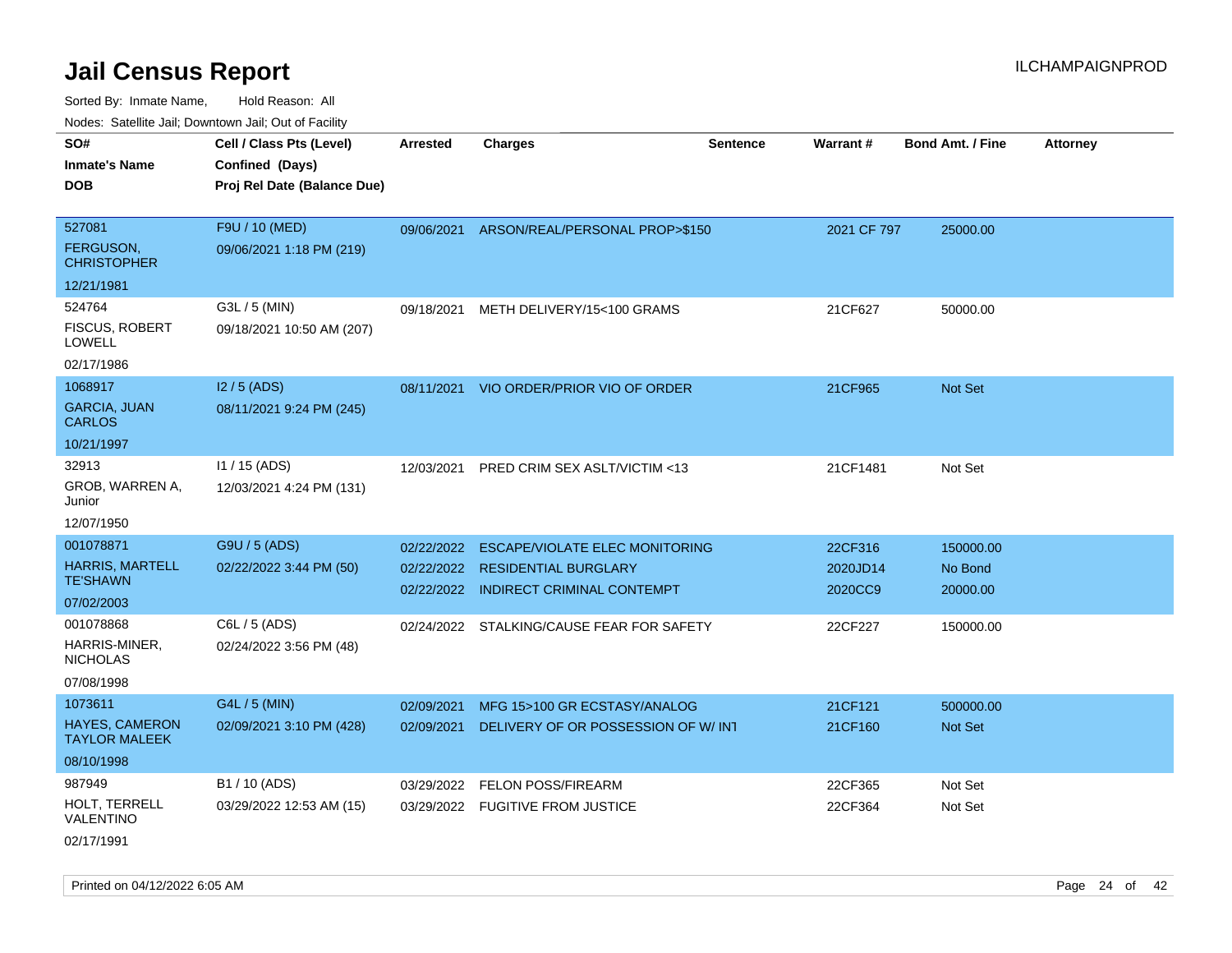Sorted By: Inmate Name, Hold Reason: All

Nodes: Satellite Jail; Downtown Jail; Out of Facility

| SO#<br><b>Inmate's Name</b><br><b>DOB</b>                           | Cell / Class Pts (Level)<br>Confined (Days)<br>Proj Rel Date (Balance Due) | <b>Arrested</b>                        | <b>Charges</b>                                                                                         | <b>Sentence</b> | Warrant#                                 | <b>Bond Amt. / Fine</b>                  | <b>Attorney</b> |
|---------------------------------------------------------------------|----------------------------------------------------------------------------|----------------------------------------|--------------------------------------------------------------------------------------------------------|-----------------|------------------------------------------|------------------------------------------|-----------------|
| 518711<br><b>INGERSON, LUCUS</b><br><b>JAMES</b><br>09/16/1979      | G5L / 5 (MIN)<br>01/30/2022 4:57 PM (73)                                   | 01/30/2022 THEFT                       |                                                                                                        |                 | 22CF133                                  | Not Set                                  |                 |
| 001078766<br>JOHNSON, IYONZI<br>07/16/1994                          | $13/5$ (ADS)<br>02/08/2022 11:56 AM (64)                                   | 02/08/2022<br>02/08/2022 BURGLARY      | AGGRAVATED BATTERY                                                                                     |                 | 22CF160<br>22CF63                        | Not Set<br>3000.00                       |                 |
| 001078818<br>KINSEL, EVERAL<br><b>MICHAEL WILLIAM</b><br>10/16/1985 | D3 / 10 (MED)<br>02/04/2022 7:37 PM (68)                                   |                                        | 02/04/2022 DOMESTIC BATTERY/OTHER PRIOR                                                                |                 | 22CF148                                  | Not Set                                  |                 |
| 527447<br>KIRKWOOD, TYLER<br><b>JAMES</b><br>10/04/1985             | J1L / 10 (ADS)<br>02/22/2022 10:47 AM (50)                                 | 02/22/2022<br>02/22/2022<br>02/23/2022 | <b>BURGLARY</b><br>AGG BATTERY/GREAT BODILY HARM<br><b>BURGLARY</b><br>04/05/2022 RESIDENTIAL BURGLARY |                 | 22CF224<br>22CF223<br>22CF152<br>22CF383 | Not Set<br>Not Set<br>Not Set<br>Not Set |                 |
| 001077710<br>LANGE, DEVONTAE<br><b>AND'RE</b><br>03/05/1994         | G2L / 5 (MIN)<br>03/31/2022 2:21 PM (13)                                   | 03/31/2022                             | AGG DOMESTIC BATTERY/STRANGLE<br>03/31/2022 AGG BATTERY/PUBLIC PLACE                                   |                 | 21CF212<br>21CF279                       | No Bond<br>No Bond                       |                 |
| 29681<br>LENOIR, JOHN<br><b>CHRISTOPHER</b><br>04/20/1966           | J2L / 15 (ADS)<br>07/14/2020 12:51 PM (638)                                | 07/14/2020                             | PREDATORY CRIMINAL SEX ASSLT/CHILE                                                                     |                 | 20CF-781                                 | 250000.00                                |                 |
| 001078797<br>LEVIN, DANIEL DAVID<br>08/08/1984                      | 14 / 10 (ADS)<br>01/26/2022 3:00 PM (77)                                   |                                        | 01/26/2022 VIO STALKING NO CONTACT ORDER                                                               |                 | 22CM31                                   | Not Set                                  |                 |
| 1005717<br>LEWIS, ORLANDO<br><b>DESHONE</b><br>01/31/1987           | G9L / 5 (MIN)<br>03/31/2022 1:56 PM (13)                                   | 03/31/2022<br>03/31/2022 AGG DUI/3     | AGG DUI/3                                                                                              |                 | 22CF372<br>22CF373                       | 100000.00<br>100000.00                   |                 |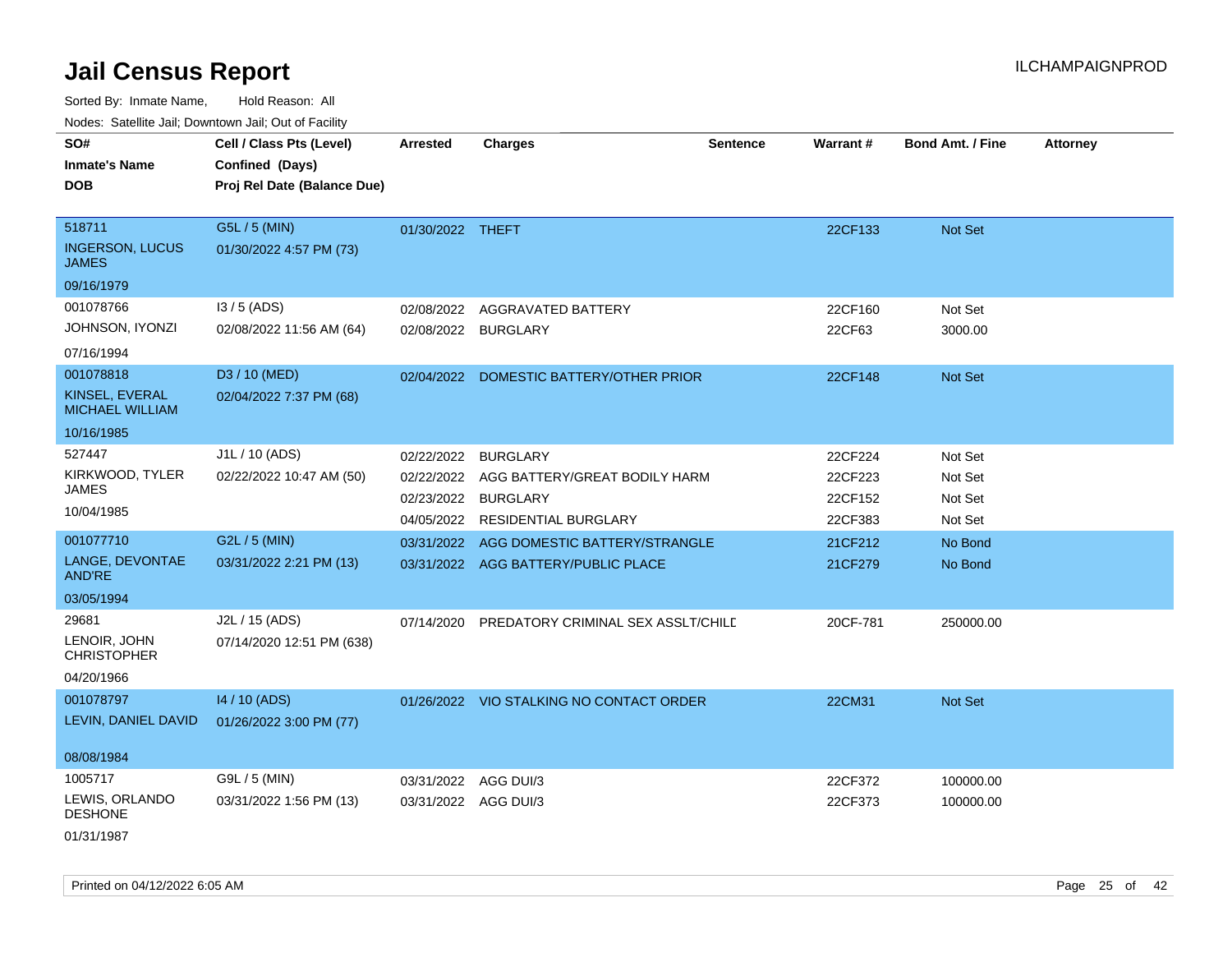Sorted By: Inmate Name, Hold Reason: All Nodes: Satellite Jail; Downtown Jail; Out of Facility

| SO#<br><b>Inmate's Name</b><br><b>DOB</b>          | Cell / Class Pts (Level)<br>Confined (Days)<br>Proj Rel Date (Balance Due) | <b>Arrested</b>                 | <b>Charges</b>                     | <b>Sentence</b> | Warrant#             | <b>Bond Amt. / Fine</b> | <b>Attorney</b> |
|----------------------------------------------------|----------------------------------------------------------------------------|---------------------------------|------------------------------------|-----------------|----------------------|-------------------------|-----------------|
| 45113<br><b>MARTIN, JEREMIAH</b><br><b>FRANCIS</b> | H <sub>4</sub> L<br>11/20/2021 1:18 AM (144)                               | 11/20/2021                      | ARMED HABITUAL CRIMINAL            |                 | 6y/6m (DOC) 21CF1424 | No Bond                 |                 |
| 01/18/1977                                         |                                                                            |                                 |                                    |                 |                      |                         |                 |
| 1063030                                            | D4 / 15 (ADS)                                                              | 12/20/2021                      | <b>MURDER</b>                      |                 | 21CF1571             | Not Set                 |                 |
|                                                    | MASON, RYAN ONEIAL 12/21/2021 9:30 AM (113)                                | 12/22/2021                      | PAROLE REVOCATION                  |                 | CH2107979            | Not Set                 |                 |
| 02/22/1991                                         |                                                                            |                                 |                                    |                 |                      |                         |                 |
| 1066623                                            | G6U / 5 (MIN)                                                              | 11/17/2021                      | MFG/DEL 15<100 GR COCA/ANALOG      |                 | 17CF1093             | 75000.00                |                 |
| MATA-OROZCO,<br><b>OLEGARIO</b>                    | 11/17/2021 5:08 PM (147)                                                   |                                 |                                    |                 |                      |                         |                 |
| 03/06/1995                                         |                                                                            |                                 |                                    |                 |                      |                         |                 |
| 1076591                                            | G8U / 5 (MIN)                                                              | 02/22/2022                      | DELIVERY OF OR POSSESSION OF W/INT |                 | 20CF961              | 500000.00               |                 |
| MATTHEWS,<br><b>CHRISTIAN ANTHONY</b>              | 02/22/2022 7:42 PM (50)                                                    |                                 | 02/23/2022 MAIL FRAUD              |                 | 2:21CR173            | No Bond                 |                 |
| 03/15/1989                                         |                                                                            |                                 |                                    |                 |                      |                         |                 |
| 40235                                              | G1L / 5 (MIN)                                                              | 10/04/2021                      | AGG DUI/4                          |                 | 2021CF1145           | 35000.00                |                 |
| MERRIWEATHER,<br><b>MARCUS TODD</b>                | 10/04/2021 4:41 PM (191)                                                   |                                 |                                    |                 |                      |                         |                 |
| 11/28/1967                                         |                                                                            |                                 |                                    |                 |                      |                         |                 |
| 1040273                                            | E5U / 15 (ADS)                                                             | 09/30/2021                      | PRED CRIM SEX ASLT/VICTIM <13      |                 | 21CF329              | 500000.00               |                 |
| METCALFE, LANELL<br>JARON                          | 09/30/2021 11:32 PM (195)                                                  |                                 |                                    |                 |                      |                         |                 |
| 09/22/1988                                         |                                                                            |                                 |                                    |                 |                      |                         |                 |
| 1075635                                            | K <sub>2</sub> / 10 (ADS)                                                  | 05/11/2021                      | MFG/DEL CANNABIS/30-500 GRAMS      |                 | 20CF1402             | 100000.00               |                 |
| MILES, DEVLON VON,<br>Junior                       | 05/11/2021 10:39 PM (337)                                                  | 05/11/2021<br>02/23/2022 MURDER | AGG DISCHARGE FIREARM/OCC VEH      |                 | 21CF538<br>22CF219   | Not Set<br>Not Set      |                 |
| 11/04/2000                                         |                                                                            |                                 |                                    |                 |                      |                         |                 |
| 1042168<br>MONTALVO, ANTONIO                       | G5U / 5 (MIN)<br>02/26/2022 6:14 AM (46)                                   | 02/26/2022 AGG DUI/4            |                                    |                 | 22CF238              | Not Set                 |                 |

05/03/1976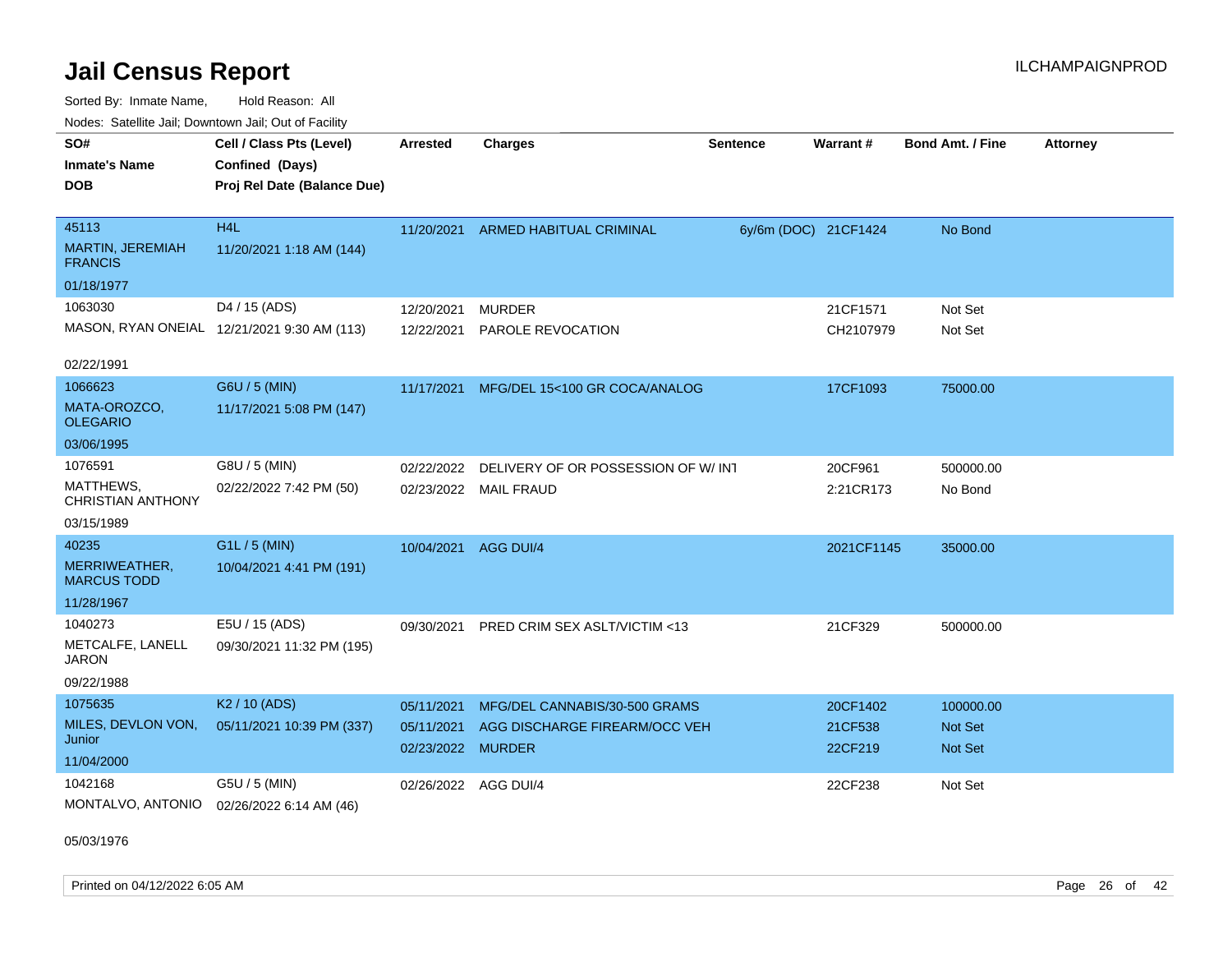| SO#<br><b>Inmate's Name</b><br><b>DOB</b> | Cell / Class Pts (Level)<br>Confined (Days)<br>Proj Rel Date (Balance Due) | <b>Arrested</b>    | <b>Charges</b>                                          | <b>Sentence</b> | Warrant#   | <b>Bond Amt. / Fine</b> | <b>Attorney</b> |
|-------------------------------------------|----------------------------------------------------------------------------|--------------------|---------------------------------------------------------|-----------------|------------|-------------------------|-----------------|
|                                           |                                                                            |                    |                                                         |                 |            |                         |                 |
| 1069209                                   | H1L / 10 (ADS)                                                             | 04/07/2021         | AGG BATTERY/GREAT BODILY HARM                           |                 | 21CF376    | Not Set                 |                 |
| MOORE, DEVONTE<br><b>JAMAL</b>            | 04/07/2021 6:25 PM (371)                                                   |                    |                                                         |                 |            |                         |                 |
| 09/24/1995                                |                                                                            |                    |                                                         |                 |            |                         |                 |
| 001078993                                 | E1L / 10 (ADS)                                                             | 03/29/2022         | AGG ASLT PEACE OFF/FIRE/ER WRK                          |                 | 22CM87     | Not Set                 |                 |
| MURPHY, JUSTIN RAY                        | 03/29/2022 6:40 PM (15)                                                    |                    |                                                         |                 |            |                         |                 |
| 03/12/1997                                |                                                                            |                    |                                                         |                 |            |                         |                 |
| 1067146                                   | G7L / 5 (MIN)                                                              |                    | 03/23/2022 LEAVING SCENE-ACCIDENT/DEATH/INJUF 13y (DOC) |                 | 2020CF1197 | No Bond                 |                 |
| <b>OMALLEY, ROBERT</b><br>FRED            | 03/23/2022 5:10 PM (21)                                                    |                    |                                                         |                 |            |                         |                 |
| 04/30/1979                                |                                                                            |                    |                                                         |                 |            |                         |                 |
| 001078357                                 | A2L / 15 (SPH)                                                             | 09/17/2021         | ARMED ROBBERY/ARMED W/FIREARM                           |                 | 22-CF-7    | 500000.00               |                 |
| PETTIGREW, CAREY                          | 09/17/2021 9:56 AM (208)                                                   | 09/17/2021         | ARMED ROBBERY/ARMED W/FIREARM                           |                 | 21CF1230   | Not Set                 |                 |
| <b>CORNITRIAS DEOBLO</b>                  |                                                                            | 09/17/2021         | ARMED ROBBERY/ARMED W/FIREARM                           |                 | 21CF1128   | Not Set                 |                 |
| 08/31/1986                                |                                                                            | 09/17/2021         | ARMED ROBBERY/ARMED W/FIREARM                           |                 | 21CF1129   | Not Set                 |                 |
| 1008308                                   | F5L / 10 (MED)                                                             | 01/30/2022         | AGG BTRY/GREAT BOD HARM/60+                             |                 | 22CF131    | No Bond                 |                 |
| PETTIGREW, MARIO<br><b>TRAVINIO</b>       | 01/30/2022 6:15 AM (73)                                                    | 01/30/2022 ASSAULT |                                                         |                 | 19CM364    | 4000.00                 |                 |
| 08/11/1992                                |                                                                            |                    |                                                         |                 |            |                         |                 |
| 1070610                                   | J6L / 10 (ADS)                                                             | 03/03/2022         | AGG BATTERY/PUBLIC PLACE                                |                 | 21CF930    | Not Set                 |                 |
| PHILLIS, AARON<br><b>MONTRELL</b>         | 03/03/2022 2:49 PM (41)                                                    |                    | 03/03/2022 AGG BATTERY/GREAT BODILY HARM                |                 | 21CF482    | 5000.00                 |                 |
| 03/26/1999                                |                                                                            |                    |                                                         |                 |            |                         |                 |
| 001078005                                 | E4L / 10 (MED)                                                             | 03/08/2022         | HOME INVASION/CAUSE INJURY                              |                 | 22CF280    | <b>Not Set</b>          |                 |
| PINEX, MARCHELLO D                        | 03/08/2022 2:54 AM (36)                                                    | 03/08/2022         | AGGRAVATED BATTERY/STRANGLE                             |                 | 19CR605101 | No Bond                 |                 |
| 12/25/1991                                |                                                                            |                    |                                                         |                 |            |                         |                 |
| 001078942                                 | G2U / 5 (MIN)                                                              |                    | 03/13/2022 MFG/DEL CANNABIS/500<2000 GR                 |                 | 22CF307    | Not Set                 |                 |
| QATTOUM, ADHAM M                          | 03/13/2022 11:31 PM (31)                                                   |                    |                                                         |                 |            |                         |                 |
| 07/22/1994                                |                                                                            |                    |                                                         |                 |            |                         |                 |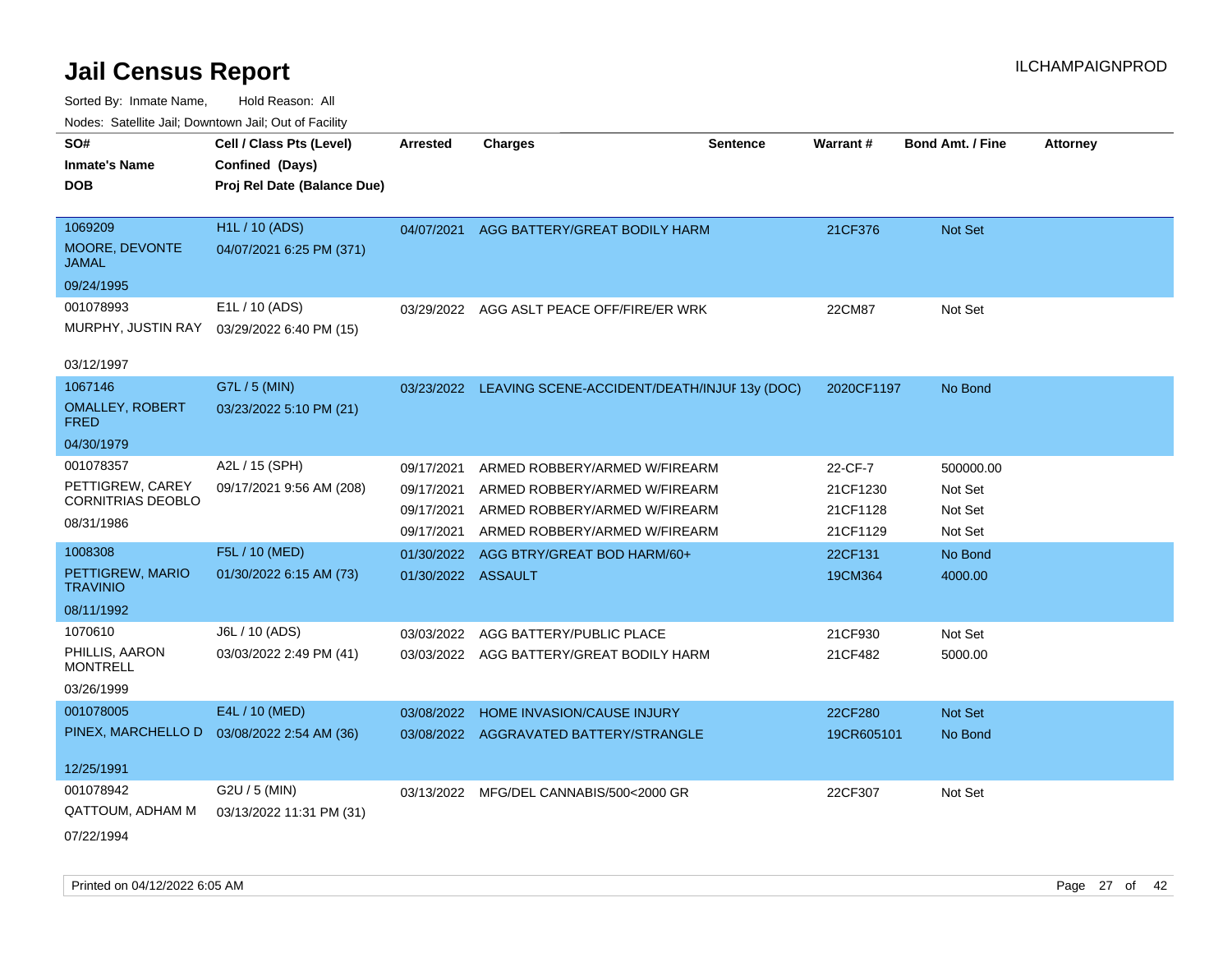| rougs. Calcing Jan, Downtown Jan, Out of Facility |                                             |                          |                                                |                 |            |                         |                 |
|---------------------------------------------------|---------------------------------------------|--------------------------|------------------------------------------------|-----------------|------------|-------------------------|-----------------|
| SO#<br><b>Inmate's Name</b>                       | Cell / Class Pts (Level)<br>Confined (Days) | <b>Arrested</b>          | <b>Charges</b>                                 | <b>Sentence</b> | Warrant#   | <b>Bond Amt. / Fine</b> | <b>Attorney</b> |
| <b>DOB</b>                                        | Proj Rel Date (Balance Due)                 |                          |                                                |                 |            |                         |                 |
| 001077783                                         | H6L / 10 (ADS)                              |                          | 01/05/2022 AGGRAVATED BATTERY                  |                 | 21CF325    | Not Set                 |                 |
| RIVERA, DARYL<br><b>ANTONIO</b>                   | 01/05/2022 4:20 PM (98)                     |                          |                                                |                 |            |                         |                 |
| 11/14/1981                                        |                                             |                          |                                                |                 |            |                         |                 |
| 1072114                                           | A1U / 15 (SPH)                              | 01/17/2021               | ATTEMPT (FIRST DEGREE MURDER)                  |                 | 2021CF65   | Not Set                 |                 |
| LEVON                                             | ROBINSON, DONNELL 01/17/2021 2:40 PM (451)  | 01/17/2021<br>02/17/2021 | ARMED ROBBERY/NO FIREARM<br>AGGRAVATED BATTERY | 4y (DOC)        | 2020CF824  | 75000.00<br>250000.00   |                 |
| 10/23/2000                                        |                                             |                          |                                                |                 |            |                         |                 |
| 1000820                                           | F2U / 15 (MAX)                              | 01/24/2022               | FELON POSS/USE WEAPON/FIREARM                  |                 | 22CF105    | Not Set                 |                 |
| <b>MICHAEL</b>                                    | SCHNEIDER, SONGAN 01/24/2022 8:20 AM (79)   |                          | 01/24/2022 AGGRAVATED DOMESTIC BATTERY         |                 | 21CF1433   | 25000.00                |                 |
| 08/18/1992                                        |                                             |                          |                                                |                 |            |                         |                 |
| 47195                                             | G8L / 5 (MIN)                               | 12/27/2021               | <b>RESIDENTIAL BURGLARY</b>                    |                 | 2020CF1222 | 10000.00                |                 |
| SIMMONS, JAMES<br>ROBERT                          | 12/27/2021 8:42 AM (107)                    | 12/28/2021               | <b>RESIDENTIAL BURGLARY</b>                    |                 | 2021CF1596 | Not Set                 |                 |
| 03/13/1975                                        |                                             |                          |                                                |                 |            |                         |                 |
| 1064798                                           | B3 / 15 (ADS)                               | 01/17/2022               | <b>MURDER</b>                                  |                 | 2021CF695  | 1500000.00              |                 |
| STENNIS, BRUCE<br><b>DEONTAY</b>                  | 01/17/2022 1:29 PM (86)                     |                          | 01/17/2022 MFG/DEL 1<15 GR COCAINE/ANLG        |                 | 21CF520    | 50000.00                |                 |
| 08/12/1998                                        |                                             |                          |                                                |                 |            |                         |                 |
| 1036650                                           | F4U / 10 (MED)                              |                          | 02/16/2022 ARMED VIOLENCE/CATEGORY I           | 10y (DOC)       | 21CF845    | 250000.00               |                 |
| <b>TAYLOR, KORRION</b><br>VELEZ                   | 02/16/2022 4:33 PM (56)                     |                          |                                                |                 |            |                         |                 |
| 03/18/1997                                        |                                             |                          |                                                |                 |            |                         |                 |
| 1056971                                           | B2 / 10 (SPH)                               | 08/07/2021               | FELON POSS/USE WEAPON/FIREARM                  |                 | 21CF948    | No Bond                 |                 |
| <b>TRAVIS, DENZEL</b><br><b>DANTRELL</b>          | 08/07/2021 7:36 AM (249)                    | 08/08/2021               | AGG BATTERY/PUBLIC PLACE                       |                 | 2020CF647  | 25000.00                |                 |
| 03/21/1993                                        |                                             |                          |                                                |                 |            |                         |                 |
| 001078250                                         | C9L / 10 (ADS)                              | 08/07/2021               | FELON POSS WEAPON/BODY ARMOR                   |                 | 21CF950    | Not Set                 |                 |
| TRAVIS, JORDAN<br>TESHAUN                         | 08/07/2021 10:27 AM (249)                   |                          |                                                |                 |            |                         |                 |
| 03/03/1996                                        |                                             |                          |                                                |                 |            |                         |                 |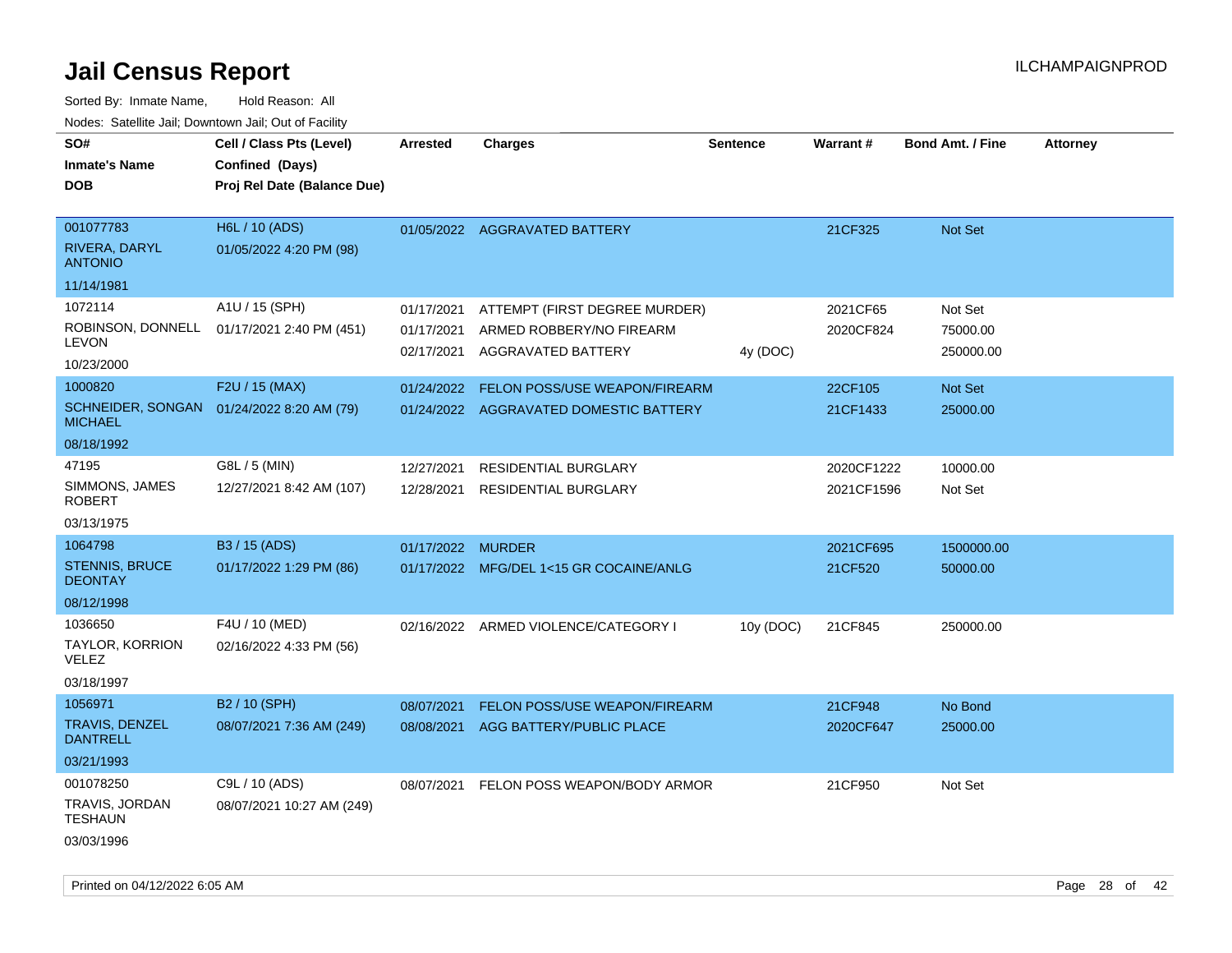| roaco. Catolino cali, Domntonn cali, Out of Facility |                             |            |                                 |                 |           |                         |                 |
|------------------------------------------------------|-----------------------------|------------|---------------------------------|-----------------|-----------|-------------------------|-----------------|
| SO#                                                  | Cell / Class Pts (Level)    | Arrested   | <b>Charges</b>                  | <b>Sentence</b> | Warrant#  | <b>Bond Amt. / Fine</b> | <b>Attorney</b> |
| <b>Inmate's Name</b>                                 | Confined (Days)             |            |                                 |                 |           |                         |                 |
| <b>DOB</b>                                           | Proj Rel Date (Balance Due) |            |                                 |                 |           |                         |                 |
|                                                      |                             |            |                                 |                 |           |                         |                 |
| 512160                                               | F1L / 15 (MAX)              | 03/10/2022 | ARMED HABITUAL CRIMINAL         |                 | 22CF296   | Not Set                 |                 |
| <b>TURNER, CHARLES</b><br><b>EDWARD</b>              | 03/10/2022 12:00 PM (34)    |            | 03/11/2022 PAROLE REVOCATION    |                 | CH2201422 | No Bond                 |                 |
| 09/05/1986                                           |                             |            |                                 |                 |           |                         |                 |
| 30108                                                | J4L / 15 (ADS)              | 07/30/2021 | <b>MURDER</b>                   |                 | 21CF902   | 2000000.00              |                 |
| VANDYKE, DARYL<br><b>ANTHONY</b>                     | 07/30/2021 8:29 PM (257)    |            |                                 |                 |           |                         |                 |
| 10/04/1965                                           |                             |            |                                 |                 |           |                         |                 |
| 968681                                               | D5 / 15 (ADS)               | 08/27/2021 | AGG CRIM SX AB/VIC 13<18/TRUST  |                 | 2020CF499 | 250000.00               |                 |
| <b>WADE, DEMETRIUS</b><br><b>DARYL</b>               | 08/27/2021 2:25 AM (229)    | 08/27/2021 | INDIRECT CRIMINAL CONTEMPT      | 3y (DOC)        | 2021CC16  | No Bond                 |                 |
| 01/07/1987                                           |                             |            |                                 |                 |           |                         |                 |
| 1035462                                              | C7U / 15 (ADS)              | 03/25/2022 | ARMED HABITUAL CRIMINAL         |                 | 22CF186   | 750000.00               |                 |
| <b>WASHINGTON, MARK</b><br><b>ANTHONY</b>            | 03/25/2022 8:47 AM (19)     |            |                                 |                 |           |                         |                 |
| 01/06/1994                                           |                             |            |                                 |                 |           |                         |                 |
| 1070971                                              | H3L / 5 (ADS)               | 12/07/2021 | <b>IDENTITY THEFT/&lt;\$300</b> |                 | 20CF922   | <b>Not Set</b>          |                 |
| <b>WEIR, CLINTON</b><br><b>HOWARD</b>                | 12/08/2021 3:45 AM (126)    | 12/07/2021 | <b>RECKLESS DRIVING</b>         |                 | 19TR2348  | Not Set                 |                 |
| 03/15/1983                                           |                             |            |                                 |                 |           |                         |                 |
| 54212                                                | E3U / 10 (ADS)              | 12/21/2021 | RECEIVE/POSS/SELL STOLEN VEH    |                 | 2021CF669 | 10000.00                |                 |
| WHITLOCK, GEORGE                                     | 12/21/2021 1:20 PM (113)    | 12/21/2021 | VIOLATE ORDER PROTECTION        |                 | 2021CM391 | 1000.00                 |                 |
| ABRAM                                                |                             | 12/21/2021 | ARMED VIOLENCE/CATEGORY I       |                 | 21CF1576  | Not Set                 |                 |
| 11/10/1978                                           |                             |            |                                 |                 |           |                         |                 |
| 001077917                                            | G4U / 5 (MIN)               | 03/15/2022 | <b>RESIDENTIAL BURGLARY</b>     |                 | 2022CF311 | <b>Not Set</b>          |                 |
| WILLIAMS, EDDIE SIM                                  | 03/15/2022 3:17 AM (29)     |            |                                 |                 |           |                         |                 |
|                                                      |                             |            |                                 |                 |           |                         |                 |
| 02/04/1972                                           |                             |            |                                 |                 |           |                         |                 |
| 1058072                                              | A2U / 15 (SPH)              | 02/25/2021 | ARMED HABITUAL CRIMINAL         |                 |           | Not Set                 |                 |
| WILLIAMS, KENNETH<br><b>BERNARD</b>                  | 02/25/2021 3:24 PM (412)    |            |                                 |                 |           |                         |                 |
| 10/04/1985                                           |                             |            |                                 |                 |           |                         |                 |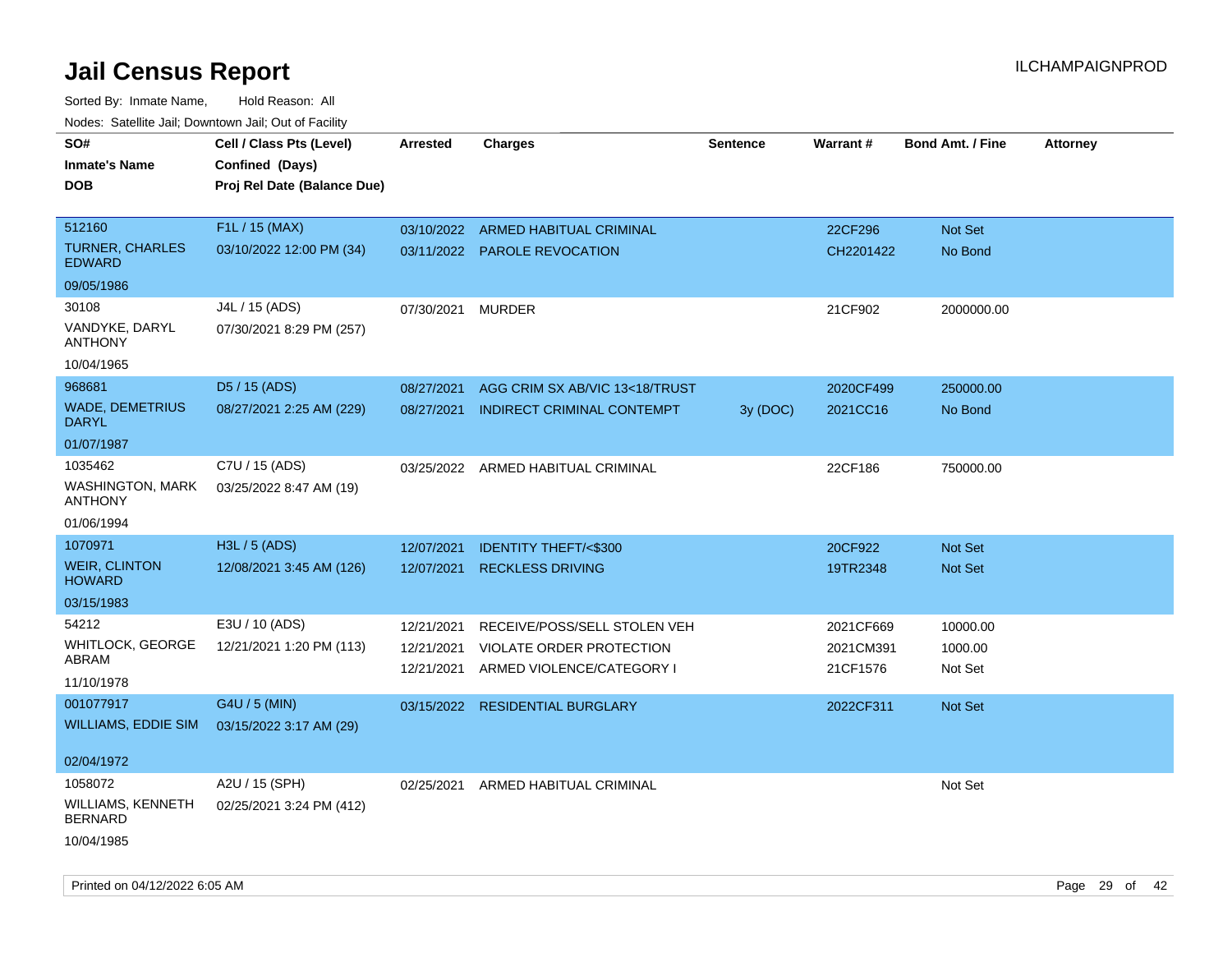| SO#<br><b>Inmate's Name</b><br><b>DOB</b>                       | Cell / Class Pts (Level)<br>Confined (Days)<br>Proj Rel Date (Balance Due) | Arrested   | <b>Charges</b>                                            | <b>Sentence</b> | Warrant#           | <b>Bond Amt. / Fine</b> | <b>Attorney</b> |
|-----------------------------------------------------------------|----------------------------------------------------------------------------|------------|-----------------------------------------------------------|-----------------|--------------------|-------------------------|-----------------|
| 1020914<br><b>WILSON, BRANDON</b><br><b>LARON</b><br>07/05/1994 | F3L / 10 (MED)<br>03/06/2022 11:46 AM (38)                                 | 03/06/2022 | <b>FELON POSS/USE WEAPON/FIREARM</b>                      |                 | 21CF1337           | 250000.00               |                 |
| 001078995<br>ZINK, PRESTIN L<br>08/19/1997                      | $G1U / 5$ (MIN)<br>03/29/2022 11:33 PM (15)                                | 03/29/2022 | METH DELIVERY<5 GRAMS<br>03/29/2022 FUGITIVE FROM JUSTICE |                 | 22CF371<br>22CF370 | Not Set<br>Not Set      |                 |
| <b>Total Downtown Jail: 73</b>                                  |                                                                            | Males: 73  | Females: 0<br>Unknown: 0                                  |                 |                    |                         |                 |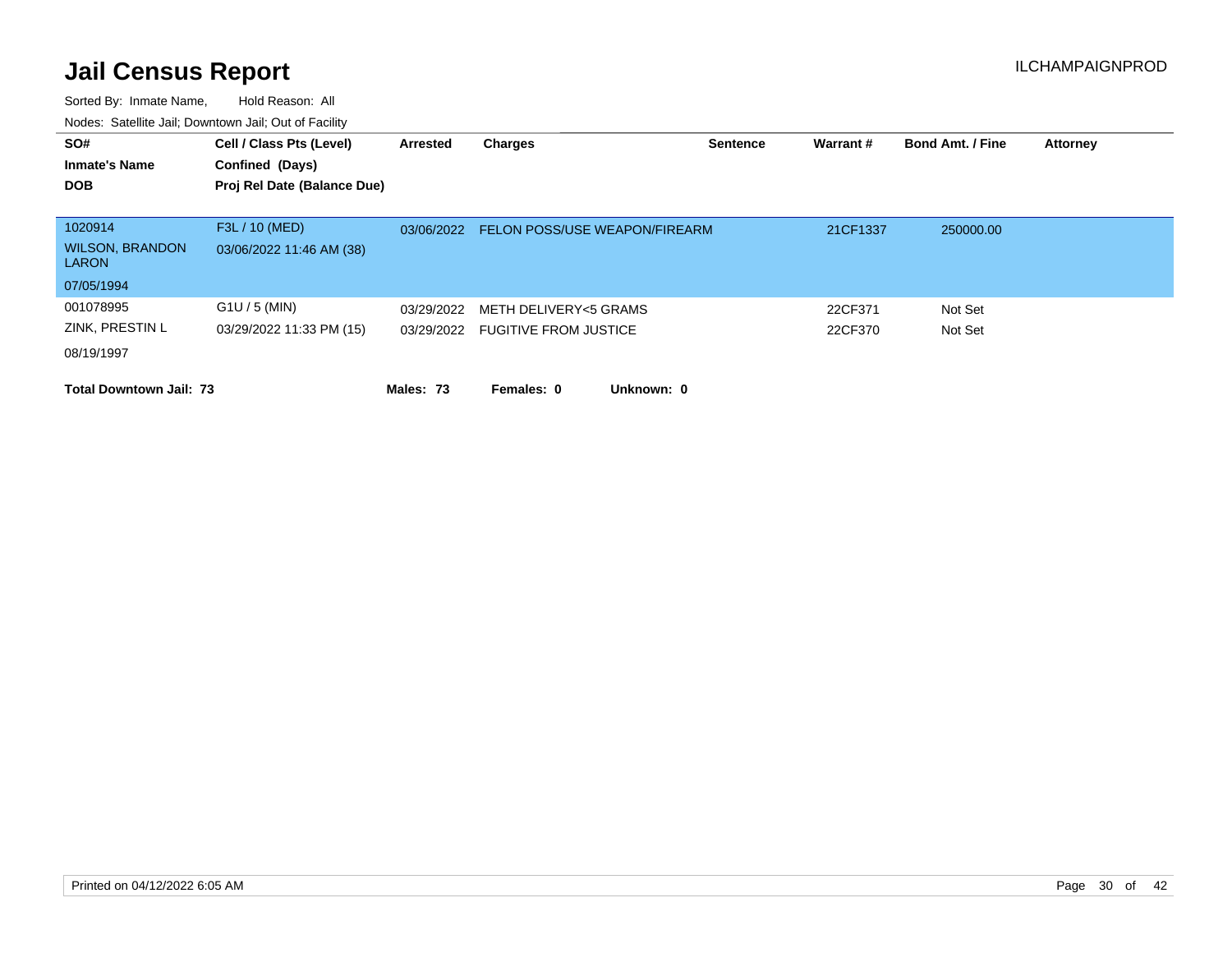|  | <b>Out of Facility</b> |  |
|--|------------------------|--|
|  |                        |  |

| SO#<br><b>Inmate's Name</b>                       | Cell / Class Pts (Level)<br>Confined (Days)   | <b>Arrested</b> | <b>Charges</b>                                                   | <b>Sentence</b> | Warrant#             | <b>Bond Amt. / Fine</b> | <b>Attorney</b> |
|---------------------------------------------------|-----------------------------------------------|-----------------|------------------------------------------------------------------|-----------------|----------------------|-------------------------|-----------------|
| <b>DOB</b>                                        | Proj Rel Date (Balance Due)                   |                 |                                                                  |                 |                      |                         |                 |
| 001078621                                         | <b>KAN / 10 (MED)</b>                         | 12/23/2021      | <b>RESIDENTIAL BURGLARY</b>                                      |                 | 21CF1582             | Not Set                 |                 |
|                                                   | BAILEY, DANIEL SCOTT 12/23/2021 9:44 AM (111) |                 | 01/14/2022 PROBATION VIOLATION                                   |                 | 21CF1445             | Not Set                 |                 |
| 05/09/1999                                        |                                               |                 |                                                                  |                 |                      |                         |                 |
| 548350                                            | EHD                                           | 03/29/2022      | AGG DUI/NO VALID DL                                              |                 | 2020CF268            | Not Set                 |                 |
| <b>BAILEY, NORBERT</b><br><b>WILLIAM</b>          | 03/29/2022 9:11 AM (15)                       |                 |                                                                  |                 |                      |                         |                 |
| 02/14/1992                                        | 5/23/2022 (0.00)                              |                 |                                                                  |                 |                      |                         |                 |
| 19971                                             | <b>EHD</b>                                    | 11/09/2021      | DRIVING RVK/SUSP DUI/SSS 4-9                                     |                 | 2021CF968            | Not Set                 |                 |
| <b>LYNN</b>                                       | BARNESKE, RAYMOND 11/09/2021 9:32 AM (155)    |                 |                                                                  |                 |                      |                         |                 |
| 08/17/1961                                        | 5/6/2022 (0.00)                               |                 |                                                                  |                 |                      |                         |                 |
| 001078220                                         | EHD                                           |                 | 04/05/2022 AGG DUI/NO VALID DL                                   |                 | 2021CF1097           | Not Set                 |                 |
|                                                   | BASILIO, MARIA ELENA 04/05/2022 12:16 PM (8)  |                 |                                                                  |                 |                      |                         |                 |
| 07/30/2001                                        | 4/17/2022 (0.00)                              |                 |                                                                  |                 |                      |                         |                 |
| 516062                                            | <b>KAN / 15 (MAX)</b>                         | 02/22/2021      | PHONE HARASSMENT/2+                                              |                 | 20CF194              | 5000.00                 |                 |
| BENNETT, JOHN<br><b>MICHAEL</b>                   | 02/22/2021 10:47 AM (415)                     | 02/22/2021      | AGG DISCH FIR/VEH/PC OFF/FRMAN                                   |                 | 21CF210              | No Bond                 |                 |
| 04/30/1986                                        |                                               |                 |                                                                  |                 |                      |                         |                 |
| 33993                                             | KAN / 10 (MED)                                | 06/14/2021      | AGGRAVATED DOMESTIC BATTERY                                      |                 | 21CF688              | Not Set                 |                 |
| <b>BOOKER, STEPHON</b><br><b>MONTELL</b>          | 06/14/2021 7:42 PM (303)                      | 06/14/2021      | POSSESSING A CONTROLLED SUBSTANC<br>06/14/2021 PAROLE REVOCATION |                 | 21CF657<br>CH2103612 | Not Set<br>No Bond      |                 |
| 06/11/1971                                        |                                               |                 |                                                                  |                 |                      |                         |                 |
| 35366                                             | <b>EHD</b>                                    | 04/05/2022      | DRIVING RVK/SUSP DUI/SSS 4-9                                     |                 | 2020CF1405           | Not Set                 |                 |
| <b>BRADLEY, EARNEST</b><br><b>ANGELO VALENTIN</b> | 04/05/2022 8:58 AM (8)                        | 04/05/2022      | DRIVING RVK/SUSP DUI/SSS 4-9                                     |                 | 2021CF361            | Not Set                 |                 |
| 07/30/1968                                        | 6/2/2022 (0.00)                               |                 |                                                                  |                 |                      |                         |                 |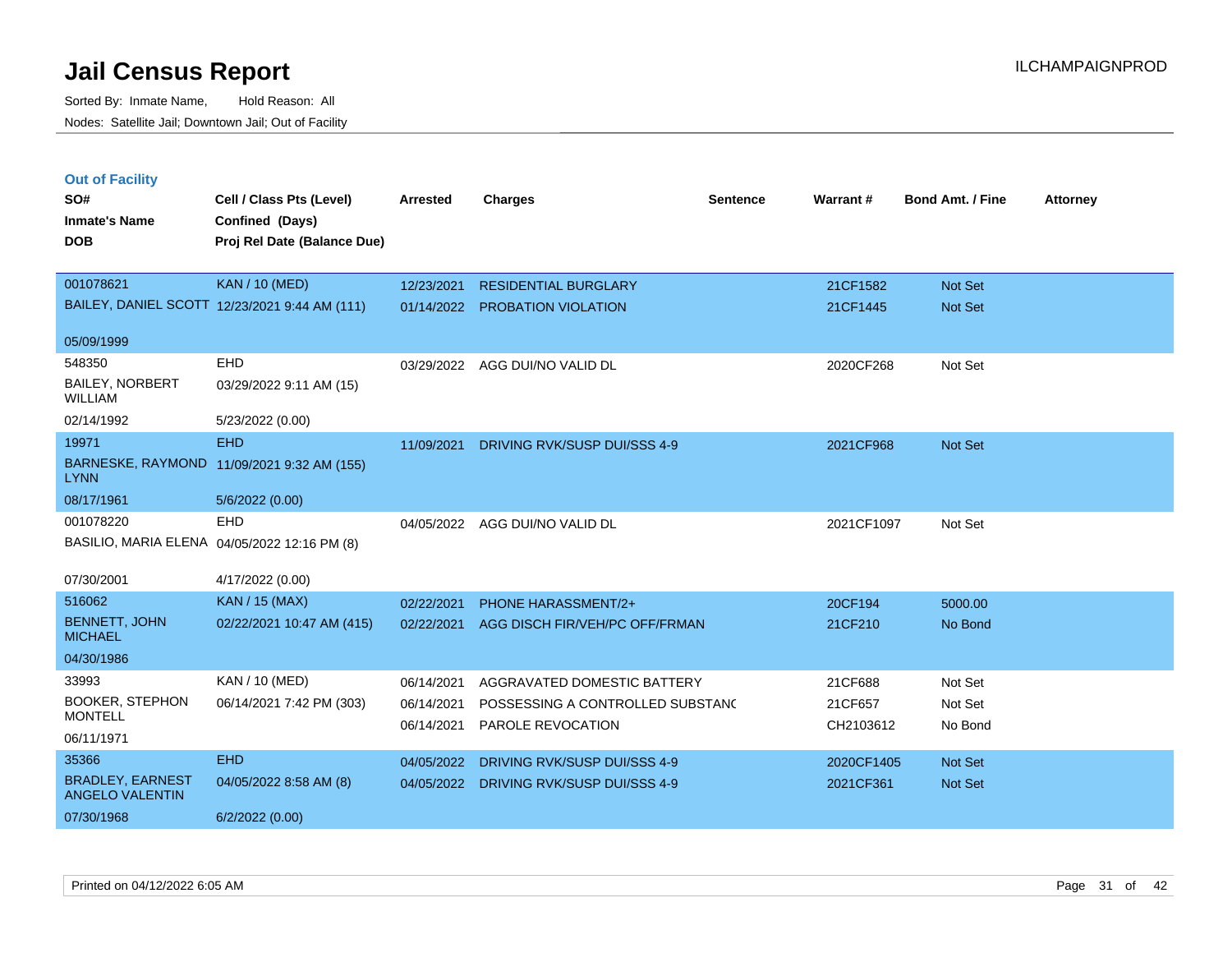| SO#<br><b>Inmate's Name</b><br>DOB                                     | Cell / Class Pts (Level)<br>Confined (Days)<br>Proj Rel Date (Balance Due) | <b>Arrested</b>                        | <b>Charges</b>                                                                   | <b>Sentence</b> | Warrant#                             | <b>Bond Amt. / Fine</b>       | <b>Attorney</b> |
|------------------------------------------------------------------------|----------------------------------------------------------------------------|----------------------------------------|----------------------------------------------------------------------------------|-----------------|--------------------------------------|-------------------------------|-----------------|
| 1074315<br><b>BRIGGS, PATRICK</b><br><b>MONTAY</b>                     | <b>KAN / 15 (MAX)</b><br>08/03/2021 4:56 PM (253)                          | 07/27/2021                             | AGG DISCHARGE FIREARM/VEH/SCH                                                    |                 | 21CF927                              | Not Set                       |                 |
| 08/05/2001                                                             |                                                                            |                                        |                                                                                  |                 |                                      |                               |                 |
| 001078880<br><b>BROACH, CAREU</b>                                      | KAN / 15 (MAX)<br>02/25/2022 3:58 PM (47)                                  | 02/25/2022<br>02/25/2022<br>02/25/2022 | ARMED VIOLENCE/CATEGORY I<br>PAROLE REVOCATION<br>AGG DISCHARGE FIREARM/BLDG/SCH |                 | 22CF237<br>HN-2200660<br>22600096201 | Not Set<br>No Bond<br>No Bond |                 |
| 02/27/2003<br>001078065<br><b>BROWN, CHARMAN</b><br><b>LAKEEF</b>      | <b>KAN / 10 (ADS)</b><br>06/17/2021 12:32 PM (300)                         | 06/17/2021                             | AGG BATTERY/DISCHARGE FIREARM                                                    |                 | 21CF704                              | 1000000.00                    |                 |
| 11/30/2002<br>001078008<br>BROWN, CODY<br><b>RUSSELL</b><br>02/15/2004 | KAN / 15 (MAX)<br>02/15/2022 9:17 AM (57)                                  | 02/15/2022                             | AGG BATTERY/DISCHARGE FIREARM                                                    |                 | 21CF1090                             | 500000.00                     |                 |
| 1038554<br><b>BROWN, CORRION</b><br><b>DEVONTAE</b><br>04/19/1995      | <b>KAN / 15 (MAX)</b><br>08/18/2021 5:40 PM (238)                          | 08/18/2021<br>08/18/2021               | DELIVERY OF OR POSSESSION OF W/INT<br><b>ARMED HABITUAL CRIMINAL</b>             |                 | 21CF1009<br>21CF1162                 | No Bond<br>Not Set            |                 |
| 1038579<br><b>BROWN, MARKEL</b><br>rikki<br>01/06/1995                 | KAN / 15 (MAX)<br>08/18/2021 2:05 PM (238)                                 | 08/18/2021                             | FELON POSS/USE WEAPON/FIREARM                                                    |                 | 21CF1010                             | Not Set                       |                 |
| 1003006<br><b>BROWN, ROCKEITH</b><br><b>JAVONTE</b><br>07/23/1991      | <b>KAN / 15 (MAX)</b><br>08/19/2021 12:55 AM (237)                         | 08/19/2021                             | FELON POSS/USE MACHINE GUN                                                       |                 | 21CF1011                             | No Bond                       |                 |
| 1068812<br>BRYANT, DANNY<br>EUGENE<br>11/22/1989                       | KAN / 15 (MAX)<br>12/21/2021 1:50 PM (113)                                 | 12/21/2021<br>12/21/2021               | FELON POSS/USE FIREARM PRIOR<br>AGG DISCHARGE FIREARM/OCC VEH                    |                 | 21CF1568<br>21CF741                  | Not Set<br>Not Set            |                 |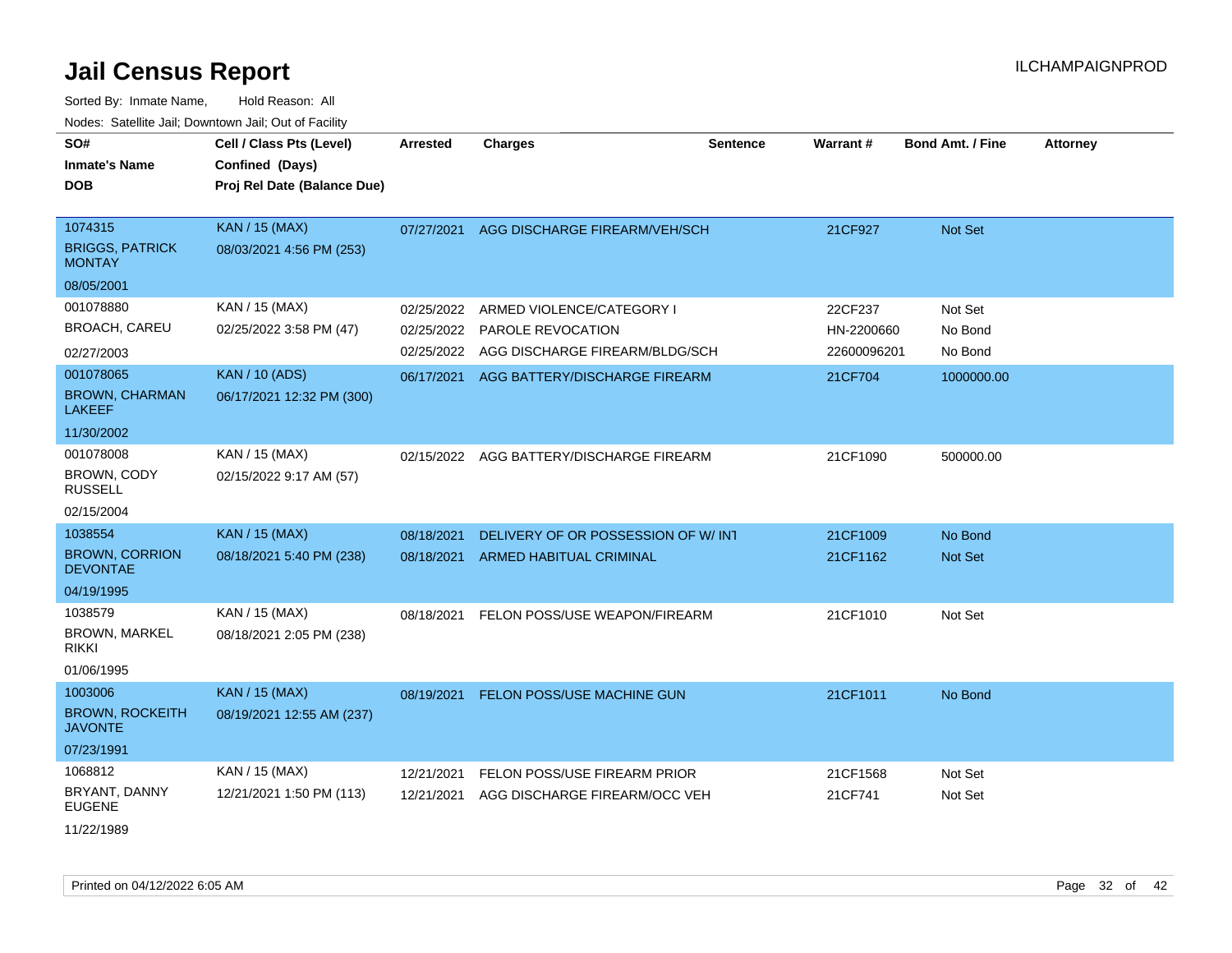| roaco. Calcinio dan, Domnomi dan, Cal or Fability |                                                                            |                 |                                |                 |            |                         |                 |
|---------------------------------------------------|----------------------------------------------------------------------------|-----------------|--------------------------------|-----------------|------------|-------------------------|-----------------|
| SO#<br>Inmate's Name<br>DOB                       | Cell / Class Pts (Level)<br>Confined (Days)<br>Proj Rel Date (Balance Due) | <b>Arrested</b> | <b>Charges</b>                 | <b>Sentence</b> | Warrant#   | <b>Bond Amt. / Fine</b> | <b>Attorney</b> |
| 987334                                            | <b>KAN / 15 (MAX)</b>                                                      | 03/10/2021      | ATTEMPT (FIRST DEGREE MURDER)  |                 | 19CF689    | <b>Not Set</b>          |                 |
| CAIN, ISAIAH<br><b>DEPRIEST</b>                   | 03/10/2021 2:22 PM (399)                                                   |                 |                                |                 |            |                         |                 |
| 12/23/1990                                        |                                                                            |                 |                                |                 |            |                         |                 |
| 992962                                            | KAN / 15 (ADS)                                                             | 05/25/2021      | MURDER/INTENT TO KILL/INJURE   |                 | 2018CF1045 | 1000000.00              |                 |
| CAMPBELL, KEITH<br>KNAQEEB                        | 05/25/2021 1:19 PM (323)                                                   |                 |                                |                 |            |                         |                 |
| 07/22/1991                                        |                                                                            |                 |                                |                 |            |                         |                 |
| 001078576                                         | <b>KAN / 15 (MAX)</b>                                                      | 11/09/2021      | UNLAWFUL USE OF A WEAPON       |                 | 21CF1383   | <b>Not Set</b>          |                 |
| CARTER, DEMONDRE<br>DAVON                         | 11/09/2021 6:01 PM (155)                                                   |                 |                                |                 |            |                         |                 |
| 05/27/2001                                        |                                                                            |                 |                                |                 |            |                         |                 |
| 1064992                                           | KAN / 15 (MAX)                                                             | 09/20/2021      | ARMED VIOLENCE/CATEGORY I      |                 | 21CF1137   | Not Set                 |                 |
| CARTER, KEJUAN<br>JAVONTE                         | 09/20/2021 11:42 PM (205)                                                  |                 |                                |                 |            |                         |                 |
| 06/27/1998                                        |                                                                            |                 |                                |                 |            |                         |                 |
| 001078729                                         | <b>KAN / 15 (ADS)</b>                                                      | 01/02/2022      | MURDER/INTENT TO KILL/INJURE   |                 | 20CF396    | 1000000.00              |                 |
| CARTER, TROY<br><b>DEMON</b>                      | 01/02/2022 10:29 AM (101)                                                  |                 |                                |                 |            |                         |                 |
| 01/02/2004                                        |                                                                            |                 |                                |                 |            |                         |                 |
| 001078159                                         | EHD                                                                        | 04/05/2022      | AGG DUI/LIC SUSP OR REVOKED    |                 | 2021CF813  | Not Set                 |                 |
| CERVANTES, DANIEL                                 | 04/05/2022 9:54 AM (8)                                                     |                 |                                |                 |            |                         |                 |
| 01/31/2000                                        | 4/15/2022 (0.00)                                                           |                 |                                |                 |            |                         |                 |
| 001078461                                         | <b>KAN / 10 (MED)</b>                                                      | 10/07/2021      | AGG UNLAWFUL USE WEAPON/PERSON |                 | 2021CF1209 | No Bond                 |                 |
| COLE, ERIC JOSE                                   | 10/08/2021 12:25 AM (187)                                                  | 10/07/2021      | AGG DOMESTIC BATTERY/STRANGLE  |                 | 2021CF1208 | <b>Not Set</b>          |                 |
| 01/24/2002                                        |                                                                            |                 |                                |                 |            |                         |                 |
| 1048488                                           | KAN / 10 (ADS)                                                             | 12/30/2021      | ARMED VIOLENCE/CATEGORY I      |                 | 2022CF4    | Not Set                 |                 |
| COLSON, WAYNE<br>ARTHUR, Third                    | 12/30/2021 8:27 AM (104)                                                   |                 |                                |                 |            |                         |                 |
| 10/14/1995                                        |                                                                            |                 |                                |                 |            |                         |                 |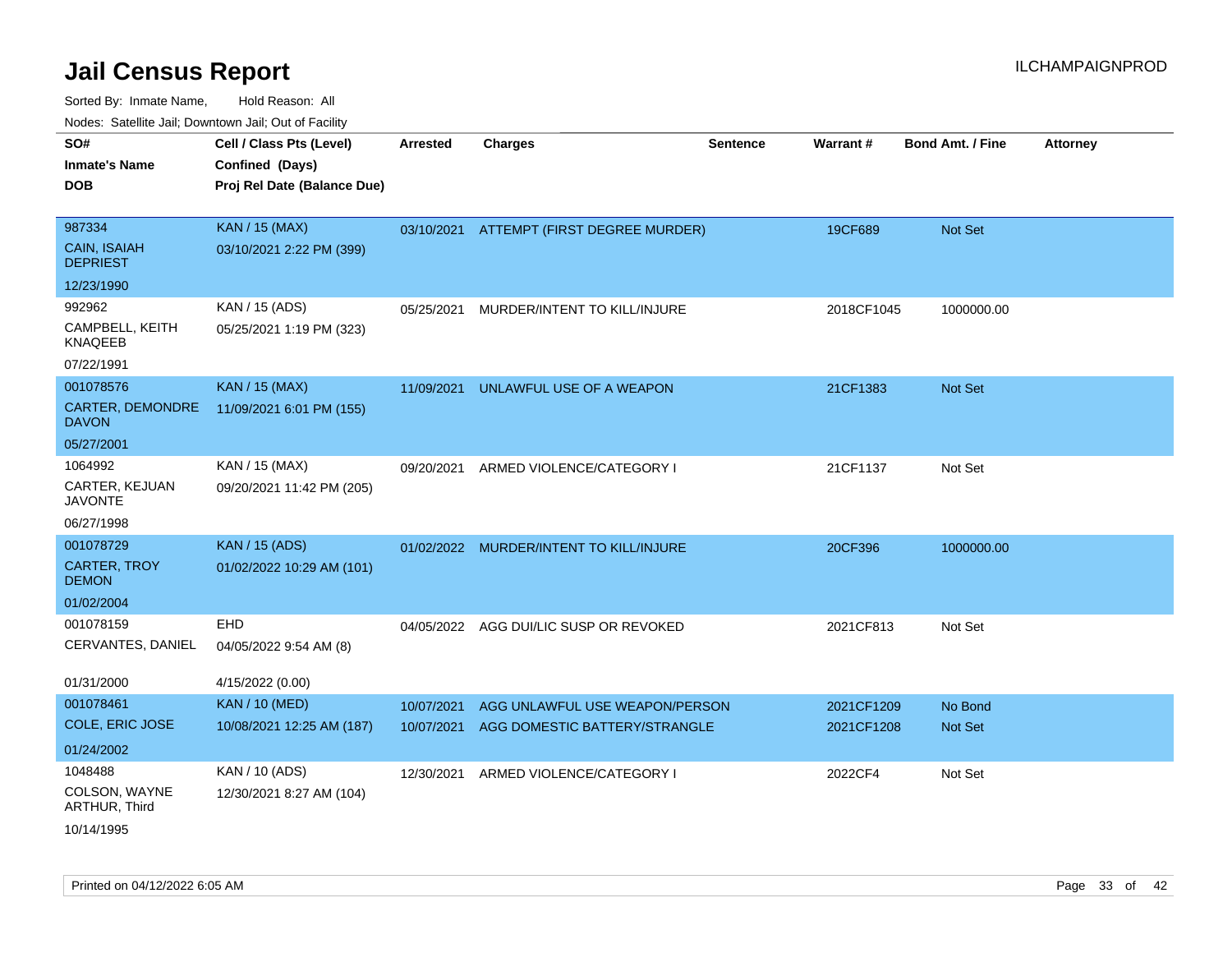| SO#                                       | Cell / Class Pts (Level)                     | <b>Arrested</b> | <b>Charges</b>                          | <b>Sentence</b> | <b>Warrant#</b> | <b>Bond Amt. / Fine</b> | <b>Attorney</b> |
|-------------------------------------------|----------------------------------------------|-----------------|-----------------------------------------|-----------------|-----------------|-------------------------|-----------------|
| <b>Inmate's Name</b>                      | Confined (Days)                              |                 |                                         |                 |                 |                         |                 |
| <b>DOB</b>                                | Proj Rel Date (Balance Due)                  |                 |                                         |                 |                 |                         |                 |
|                                           |                                              |                 |                                         |                 |                 |                         |                 |
| 57733                                     | <b>KAN / 15 (SPH)</b>                        | 02/25/2020      | <b>HOMICIDE</b>                         |                 | 2020-CF250      | 2000000.00              |                 |
| <b>CRAIG, ANTOINE</b><br><b>DARRELL</b>   | 02/25/2020 4:08 PM (778)                     | 02/25/2020      | FELON POSS/USE WEAPON/FIREARM           |                 | 19CF-1827       | 80000.00                |                 |
| 10/09/1982                                |                                              |                 |                                         |                 |                 |                         |                 |
| 001077939                                 | KAN / 10 (MED)                               | 05/10/2021      | FIREARM/FOID INVALID/NOT ELIG           |                 | 21CF526         | No Bond                 |                 |
| <b>CROSS, PATRICK</b><br><b>DONTRELLE</b> | 05/10/2021 7:31 PM (338)                     | 06/02/2021      | POSS STOLEN VEHICLE > \$25,000          |                 | 21CF612         | Not Set                 |                 |
| 11/07/2001                                |                                              |                 |                                         |                 |                 |                         |                 |
| 25022                                     | EHD / 10 (MED)                               |                 | 02/17/2022 AGG DUI/2/PASS<16            |                 | 2021CF560       | No Bond                 |                 |
| <b>CRUMP, ROBERT</b><br><b>ANTHONY</b>    | 02/17/2022 11:48 AM (55)                     |                 |                                         |                 |                 |                         |                 |
| 02/06/1966                                | 5/14/2022 (0.00)                             |                 |                                         |                 |                 |                         |                 |
| 001078538                                 | KAN / 10 (ADS)                               | 10/26/2021      | <b>CRIM SEX ASSAULT/FORCE</b>           |                 | 21CF1301        | Not Set                 |                 |
| DAWKINS, LEN                              | 10/26/2021 8:18 PM (169)                     |                 |                                         |                 |                 |                         |                 |
| 03/23/1987                                |                                              |                 |                                         |                 |                 |                         |                 |
| 1061304                                   | <b>KAN / 15 (MAX)</b>                        | 10/11/2021      | <b>ARMED HABITUAL CRIMINAL</b>          |                 | 21CF1226        | No Bond                 |                 |
| <b>DORRIS, KEMION</b>                     | 10/11/2021 7:30 PM (184)                     | 10/11/2021      | ARMED HABITUAL CRIMINAL                 |                 | 21CF1227        | No Bond                 |                 |
| <b>DAETOCE</b>                            |                                              | 10/11/2021      | <b>HOME INVASION/FIREARM</b>            |                 | 21CF1228        | No Bond                 |                 |
| 11/19/1997                                |                                              |                 |                                         |                 |                 |                         |                 |
| 001079018                                 | <b>EHD</b>                                   |                 | 04/05/2022 DRIVING RVK/SUSP DUI/SSS 4-9 |                 | 2022CF22        | Not Set                 |                 |
| FINLEY, KEITH DAVID                       | 04/05/2022 10:38 AM (8)                      |                 |                                         |                 |                 |                         |                 |
| 08/23/1963                                | 10/1/2022 (0.00)                             |                 |                                         |                 |                 |                         |                 |
| 1013012                                   | <b>KAN / 15 (MAX)</b>                        | 07/08/2021      | FELON POSS/USE FIREARM PRIOR            |                 | 21CF798         | Not Set                 |                 |
|                                           | GARY, XAVIER LAMAR  07/08/2021 9:24 AM (279) | 07/08/2021      | ATTEMPT (FIRST DEGREE MURDER)           |                 | 2021CF790       | 1000000.00              |                 |
|                                           |                                              | 07/08/2021      | FELON POSS/USE FIREARM PRIOR            |                 | 2020CF650       | 25000.00                |                 |
| 12/14/1991                                |                                              |                 |                                         |                 |                 |                         |                 |
| 1065946                                   | KAN / 10 (MED)                               | 09/04/2021      | AGG BATTERY/DISCHARGE FIREARM           |                 | 21CF1057        | 750000.00               |                 |
| GODBOLT, DESMOND<br><b>DEVONTAE</b>       | 09/04/2021 1:17 AM (221)                     | 09/04/2021      | RESIST/OBSTRUCTING A PEACE OFFICEL      |                 | 21CM407         | Not Set                 |                 |
| 11/15/1997                                |                                              |                 |                                         |                 |                 |                         |                 |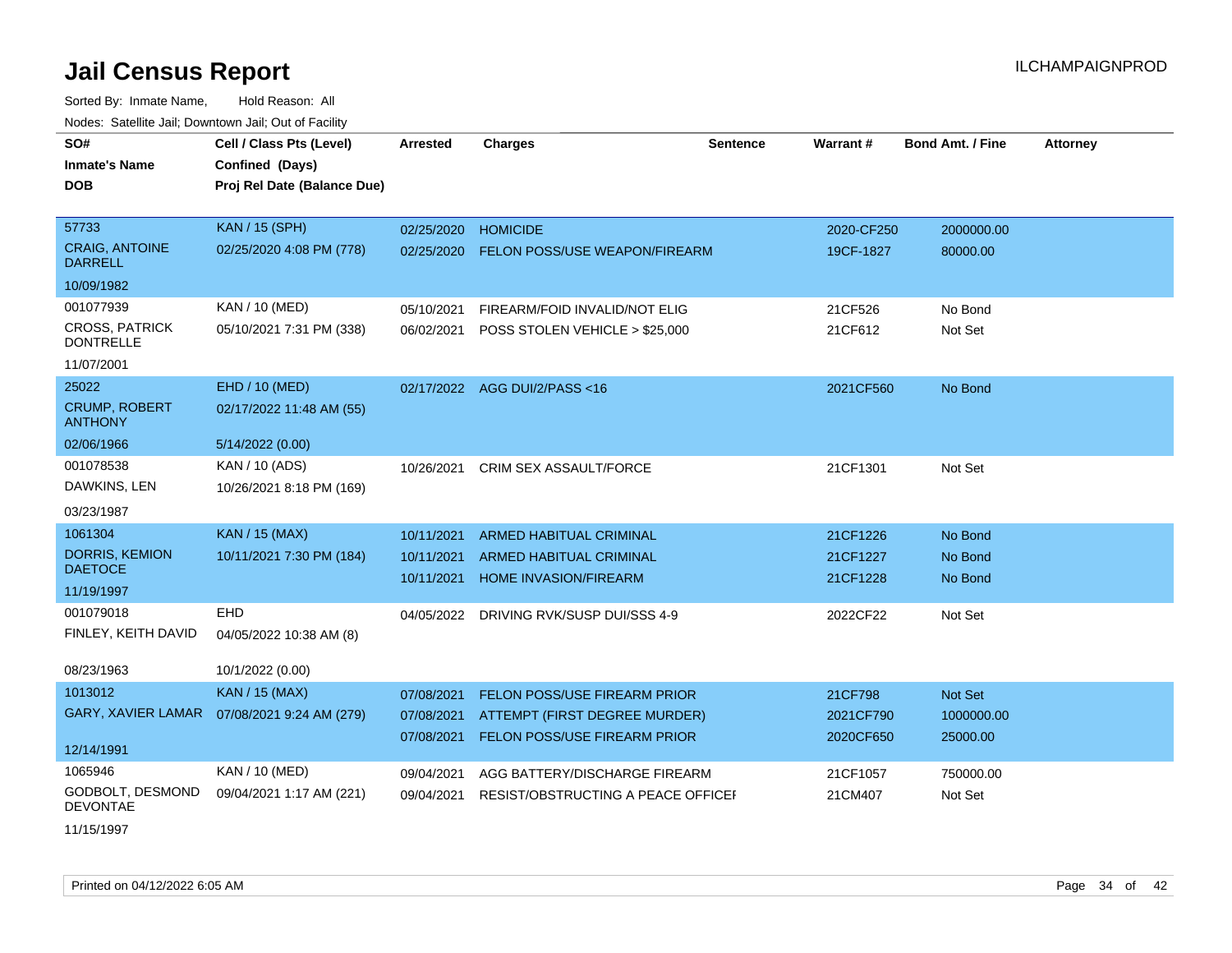| SO#                                     | Cell / Class Pts (Level)                     | Arrested             | <b>Charges</b>                      | <b>Sentence</b> | Warrant#   | <b>Bond Amt. / Fine</b> | <b>Attorney</b> |
|-----------------------------------------|----------------------------------------------|----------------------|-------------------------------------|-----------------|------------|-------------------------|-----------------|
| <b>Inmate's Name</b>                    | Confined (Days)                              |                      |                                     |                 |            |                         |                 |
| <b>DOB</b>                              | Proj Rel Date (Balance Due)                  |                      |                                     |                 |            |                         |                 |
|                                         |                                              |                      |                                     |                 |            |                         |                 |
| 1070118                                 | <b>KAN / 15 (MAX)</b>                        | 08/31/2021           | AGGRAVATED DOMESTIC BATTERY         |                 | 21CF1049   | No Bond                 |                 |
| <b>GRAHAM, CORTEZ</b><br><b>LAMON</b>   | 08/31/2021 9:32 PM (225)                     |                      | 09/02/2021 PROBATION VIOLATION      |                 | 21CF55     | Not Set                 |                 |
| 03/31/1976                              |                                              |                      |                                     |                 |            |                         |                 |
| 1076506                                 | KAN / 15 (MAX)                               | 09/17/2021           | AGG UUW/PERSON/CM THREAT VIOL       |                 | 21CF1131   | Not Set                 |                 |
|                                         | GRAY, JAMARH EMERE 09/17/2021 10:41 AM (208) | 09/20/2021           | <b>DOMESTIC BATTERY</b>             |                 | 21CM430    | Not Set                 |                 |
| 06/21/2003                              |                                              |                      |                                     |                 |            |                         |                 |
| 1055117                                 | <b>EHD</b>                                   |                      | 02/15/2022 AGG BATTERY/PUBLIC PLACE |                 | 2021CM47   | Not Set                 |                 |
| <b>GREAM, JOHN</b><br><b>ROBERT LEE</b> | 02/15/2022 10:44 AM (57)                     |                      |                                     |                 |            |                         |                 |
| 08/23/1996                              | 6/13/2022 (0.00)                             |                      |                                     |                 |            |                         |                 |
| 1037683                                 | EHD                                          | 02/23/2022           | AGG DUI/LIC SUSP OR REVOKED         |                 | 2020CF350  | Not Set                 |                 |
| HARRISON, HAROLD<br><b>RAY</b>          | 02/23/2022 10:01 AM (49)                     | 02/23/2022 AGG DUI/3 |                                     |                 | 2020CF1351 | Not Set                 |                 |
| 11/30/1963                              | 5/22/2022 (0.00)                             |                      |                                     |                 |            |                         |                 |
| 1045186                                 | <b>KAN / 15 (MAX)</b>                        | 08/16/2021           | ARMED VIOLENCE/CATEGORY I           |                 | 21CF934    | 1000000.00              |                 |
| HOLBROOK, JOHNNIE<br><b>MATHIS</b>      | 08/16/2021 11:07 AM (240)                    | 08/16/2021           | FELON POSS/USE WEAPON/FIREARM       |                 | 19CF968    | Not Set                 |                 |
|                                         |                                              | 08/16/2021           | AGG FLEEING POLICE/21 MPH OVER      |                 | 21CF988    | Not Set                 |                 |
| 07/19/1996                              |                                              | 08/16/2021           | FELON POSS/USE WEAPON/FIREARM       |                 | 21CF989    | Not Set                 |                 |
|                                         |                                              | 03/30/2022           | <b>MURDER</b>                       |                 |            | 2000000.00              |                 |
| 972300                                  | KAN / 10 (MED)                               | 12/22/2021           | RESIDENTIAL BURGLARY                |                 | 18CF1691   | 25000.00                |                 |
| HOLT, MICHAEL<br><b>TERRELL</b>         | 12/22/2021 8:36 AM (112)                     | 12/22/2021           | AGG CRIM SEX ABUSE/VICTIM <9        |                 | 19CF1277   | 250000.00               |                 |
| 12/25/1989                              |                                              |                      |                                     |                 |            |                         |                 |
| 001078146                               | <b>KAN / 15 (MAX)</b>                        | 07/09/2021           | AGG BATTERY/DISCHARGE FIREARM       |                 | 21CF795    | 1000000.00              |                 |
| HUNT, TEIGAN<br><b>JAZAIREO</b>         | 07/09/2021 12:41 PM (278)                    | 07/09/2021           | ARMED ROBBERY/ARMED W/FIREARM       |                 | 21CF806    | Not Set                 |                 |
| 05/14/2003                              |                                              |                      |                                     |                 |            |                         |                 |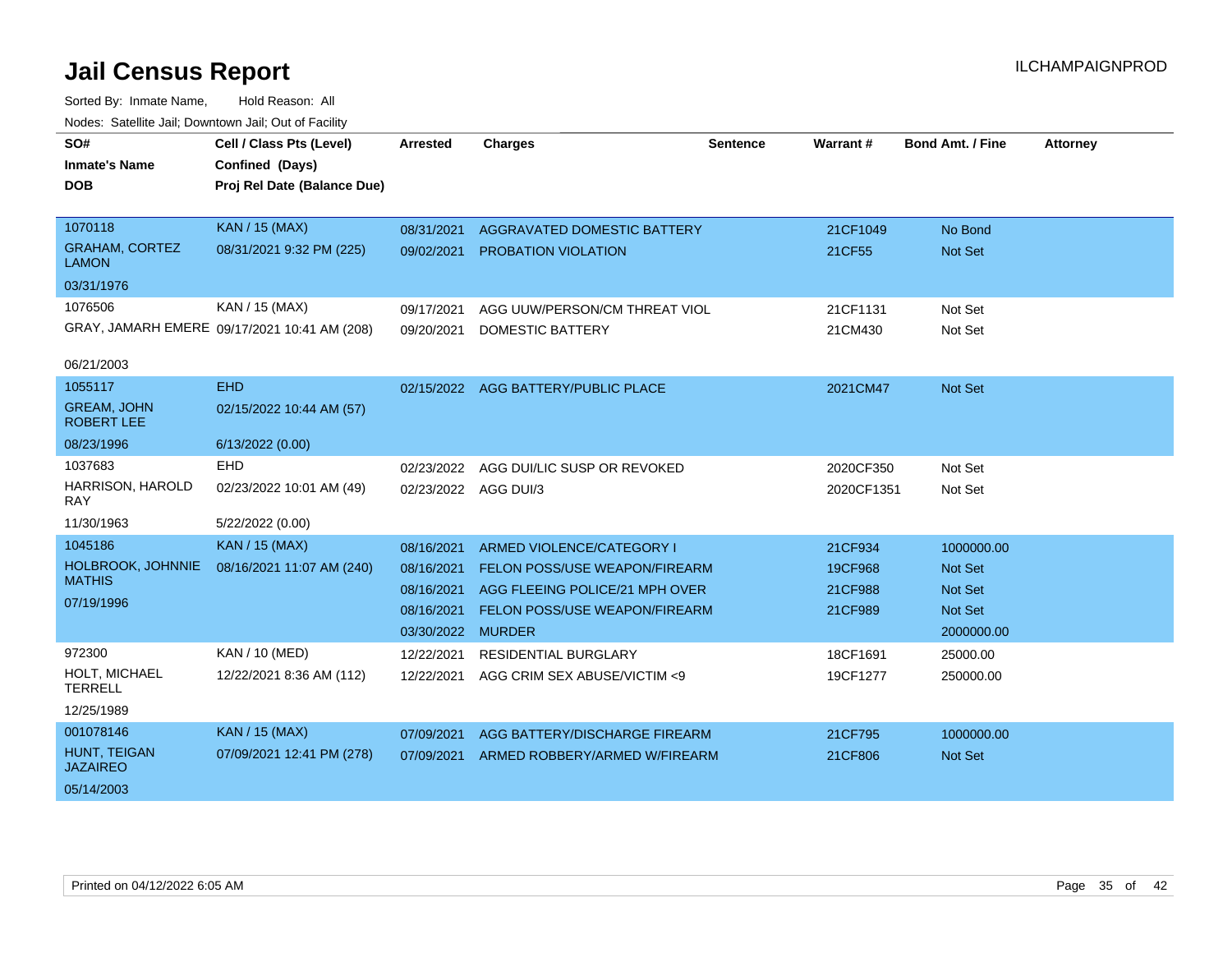| 10000. Catolino can, Domntonn can, Cat or I doint |                                                                            |                          |                                                               |                 |                       |                         |                 |
|---------------------------------------------------|----------------------------------------------------------------------------|--------------------------|---------------------------------------------------------------|-----------------|-----------------------|-------------------------|-----------------|
| SO#<br>Inmate's Name<br><b>DOB</b>                | Cell / Class Pts (Level)<br>Confined (Days)<br>Proj Rel Date (Balance Due) | <b>Arrested</b>          | <b>Charges</b>                                                | <b>Sentence</b> | Warrant#              | <b>Bond Amt. / Fine</b> | <b>Attorney</b> |
| 989743<br>JACKSON, STEVE<br>ALLEN                 | <b>KAN / 15 (ADS)</b><br>04/13/2021 2:45 AM (365)                          | 04/13/2021               | AGGRAVATED DOMESTIC BATTERY                                   |                 | 21CF399               | <b>Not Set</b>          |                 |
| 06/04/1991                                        |                                                                            |                          |                                                               |                 |                       |                         |                 |
| 001078788<br>JOHNSON, BRENTON<br>ZAE              | KAN / 5 (ADS)<br>01/21/2022 8:33 PM (82)                                   | 01/21/2022               | AGGRAVATED BATTERY                                            |                 | 22CF93                | Not Set                 |                 |
| 08/07/1987                                        |                                                                            |                          |                                                               |                 |                       |                         |                 |
| 57271                                             | <b>EHD</b>                                                                 | 03/08/2022               | DRIVING RVK/SUSP DUI/SSS 4-9                                  |                 | 2021CF34              | <b>Not Set</b>          |                 |
| KEYS, CAPREE<br><b>REMONE</b>                     | 03/08/2022 9:17 AM (36)                                                    | 03/08/2022               | DRIVING RVK/SUSP DUI/SSS 4-9                                  |                 | 2020CF1116            | <b>Not Set</b>          |                 |
| 11/23/1982                                        | 9/3/2022 (0.00)                                                            |                          |                                                               |                 |                       |                         |                 |
| 1064445                                           | KAN / 15 (MAX)                                                             | 04/23/2021               | FELON POSS/USE FIREARM/PAROLE                                 |                 | 21CF899               | Not Set                 |                 |
| LARUE, TERENCE<br>TRAMEL                          | 04/23/2021 11:18 AM (355)                                                  | 04/23/2021<br>04/23/2021 | AGG DISCHARGE FIREARM/OCC VEH<br>POSSESS 15<100 GRAMS COCAINE |                 | 2021CF295<br>19CF1052 | 500000.00<br>10000.00   |                 |
| 12/23/1998                                        |                                                                            |                          |                                                               |                 |                       |                         |                 |
| 001078237                                         | <b>KAN / 15 (ADS)</b>                                                      | 08/03/2021               | AGG DISCHARGE FIREARM/OCC VEH                                 |                 | 21CF928               | No Bond                 |                 |
| LAWS, TERON<br><b>RAMONTE</b>                     | 08/03/2021 6:29 PM (253)                                                   |                          |                                                               |                 |                       |                         |                 |
| 04/03/2001                                        |                                                                            |                          |                                                               |                 |                       |                         |                 |
| 001078470                                         | KAN / 15 (MAX)                                                             | 10/10/2021               | MURDER/INTENT TO KILL/INJURE                                  |                 | 21CF1221              | Not Set                 |                 |
| LEE, AMAHRION<br>JA'MERE                          | 10/10/2021 1:23 PM (185)                                                   |                          |                                                               |                 |                       |                         |                 |
| 11/05/2002                                        |                                                                            |                          |                                                               |                 |                       |                         |                 |
| 56792                                             | <b>KAN / 10 (MED)</b>                                                      | 02/02/2021               | <b>ARMED HABITUAL CRIMINAL</b>                                |                 | 2021CF141             | 500000.00               |                 |
| LILLARD, LAWRENCE<br><b>TYRONE</b>                | 02/02/2021 2:11 PM (435)                                                   | 02/22/2021               | DRIVING ON REVOKED LICENSE                                    |                 | 21TR426               | 5000.00                 |                 |
| 10/20/1982                                        |                                                                            |                          |                                                               |                 |                       |                         |                 |
| 40877                                             | <b>EHD</b>                                                                 | 02/01/2022               | AGG DUI/3                                                     |                 | 2020CF986             | Not Set                 |                 |
| MABRY-HALL,<br>REBECCA SUE                        | 02/01/2022 9:32 AM (71)                                                    |                          |                                                               |                 |                       |                         |                 |
| 03/21/1971                                        | 5/1/2022 (0.00)                                                            |                          |                                                               |                 |                       |                         |                 |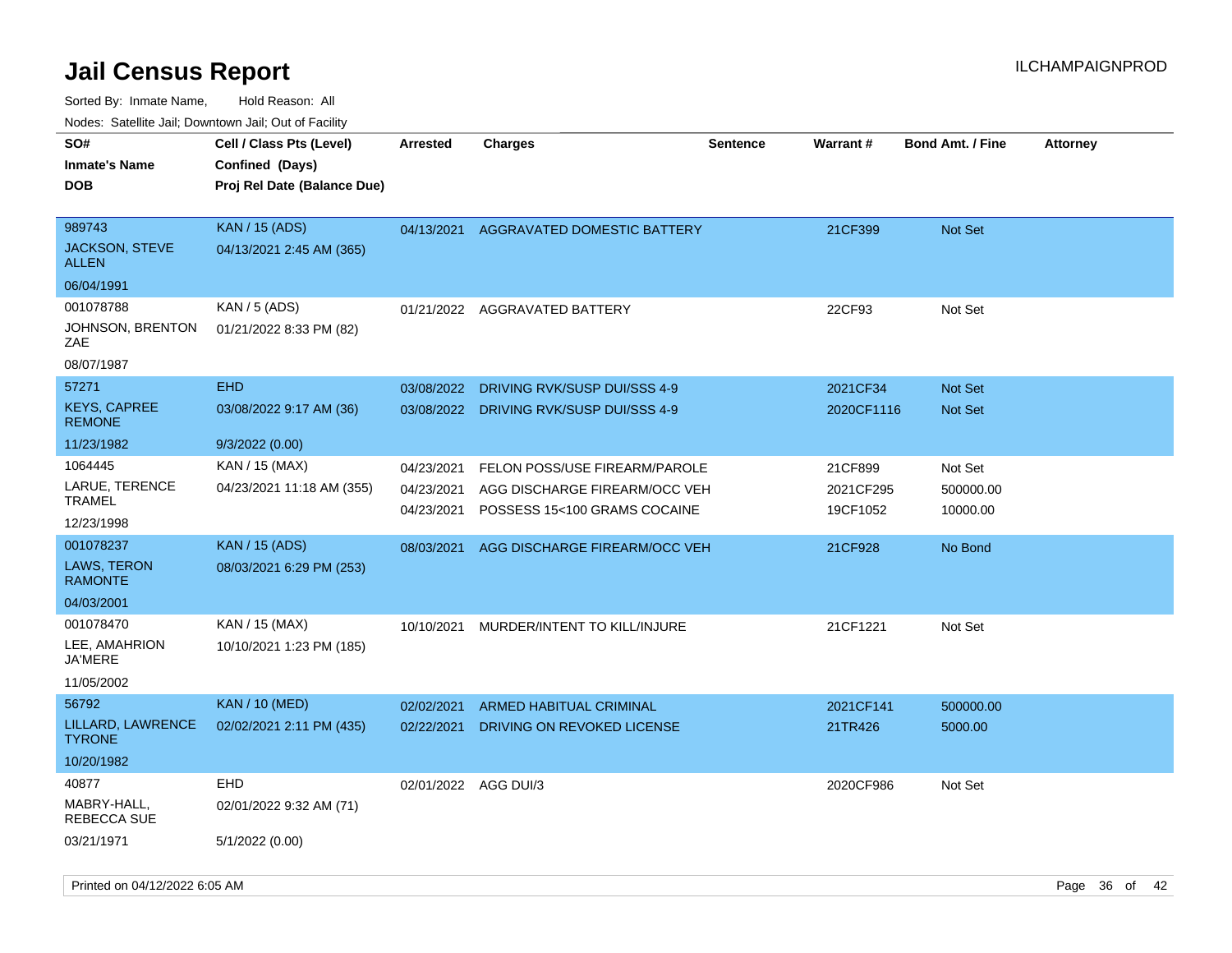Sorted By: Inmate Name, Hold Reason: All Nodes: Satellite Jail; Downtown Jail; Out of Facility

| SO#                                             |                                           |                   |                                    |                 |             | Bond Amt. / Fine |                 |
|-------------------------------------------------|-------------------------------------------|-------------------|------------------------------------|-----------------|-------------|------------------|-----------------|
|                                                 | Cell / Class Pts (Level)                  | <b>Arrested</b>   | <b>Charges</b>                     | <b>Sentence</b> | Warrant#    |                  | <b>Attorney</b> |
| <b>Inmate's Name</b>                            | Confined (Days)                           |                   |                                    |                 |             |                  |                 |
| <b>DOB</b>                                      | Proj Rel Date (Balance Due)               |                   |                                    |                 |             |                  |                 |
|                                                 |                                           |                   |                                    |                 |             |                  |                 |
| 001078896                                       | <b>KAN / 15 (MAX)</b>                     |                   | 03/01/2022 ARMED HABITUAL CRIMINAL |                 | 22CF239     | <b>Not Set</b>   |                 |
| MANN, DAVID<br><b>WILBERT, Junior</b>           | 03/01/2022 4:35 AM (43)                   |                   |                                    |                 |             |                  |                 |
| 04/02/1976                                      |                                           |                   |                                    |                 |             |                  |                 |
| 1004137                                         | KAN / 15 (MAX)                            | 02/14/2022        | AGG CRIM SEX ABUSE/VIC 13-17       |                 | 22CF165     | 250000.00        |                 |
|                                                 | MCDONALD, DAVON D 02/14/2022 4:21 PM (58) |                   |                                    |                 |             |                  |                 |
|                                                 |                                           |                   |                                    |                 |             |                  |                 |
| 11/08/1992                                      |                                           |                   |                                    |                 |             |                  |                 |
| 001078575                                       | <b>KAN / 10 (MED)</b>                     | 11/09/2021        | <b>GUNRUNNING</b>                  |                 | 21CF1330    | 750000.00        |                 |
| <b>MCLAURIN, KEYON A</b>                        | 11/09/2021 12:41 PM (155)                 |                   |                                    |                 |             |                  |                 |
|                                                 |                                           |                   |                                    |                 |             |                  |                 |
| 11/19/2002                                      |                                           |                   |                                    |                 |             |                  |                 |
| 1011046                                         | KAN / 15 (ADS)                            | 04/10/2021        | ATTEMPT (FIRST DEGREE MURDER)      |                 | 21CF392     | Not Set          |                 |
| <b>MILES, DARRION</b><br><b>ANTONIO KEVONTA</b> | 04/11/2021 12:46 AM (367)                 | 03/24/2022 MURDER |                                    |                 | 22CF346     | Not Set          |                 |
| 03/18/1990                                      |                                           |                   |                                    |                 |             |                  |                 |
| 001077278                                       | <b>KAN / 15 (MAX)</b>                     | 10/06/2020        | MURDER/INTENT TO KILL/INJURE       |                 | 2020CF146   | 2000000.00       |                 |
| MILLER, D'ANDRE                                 | 10/06/2020 12:49 PM (554)                 | 10/06/2020        | AGG FLEEING POLICE/21 MPH OVER     |                 | 2019CF1171  | 50000.00         |                 |
| 09/08/1986                                      |                                           |                   |                                    |                 |             |                  |                 |
| 001078712                                       | KAN / 10 (MED)                            | 12/23/2021        | AGG DISCH FIREARM/1ST AID PERS     |                 | 21CF1581    | Not Set          |                 |
| MONTGOMERY,<br><b>RASHARD MYKI</b>              | 12/23/2021 4:27 PM (111)                  |                   |                                    |                 |             |                  |                 |
| 11/05/2001                                      |                                           |                   |                                    |                 |             |                  |                 |
| 1026477                                         | <b>KAN / 15 (ADS)</b>                     | 09/21/2021        | AGG DISCHARGE FIREARM/OCC VEH      |                 | 21CF1138    | <b>Not Set</b>   |                 |
| NEWBILL, DEVONTRE<br><b>LAMONT</b>              | 09/21/2021 2:27 AM (204)                  | 09/22/2021        | PROBATION VIOLATION                |                 | 20CF577     | Not Set          |                 |
| 11/22/1993                                      |                                           |                   |                                    |                 |             |                  |                 |
| 1072907                                         | KAN                                       | 07/14/2021        | ATTEMPT (FIRST DEGREE MURDER)      |                 | 2021-CF-832 | 2000000.00       |                 |
| NIKOLAEV, YEVGENIY                              | 07/14/2021 10:10 PM (273)                 | 07/14/2021        | CRIMINAL DAMAGE <\$500/SCHOOL      |                 | 2021CF840   | 5000.00          |                 |
|                                                 |                                           |                   |                                    |                 |             |                  |                 |

10/06/1983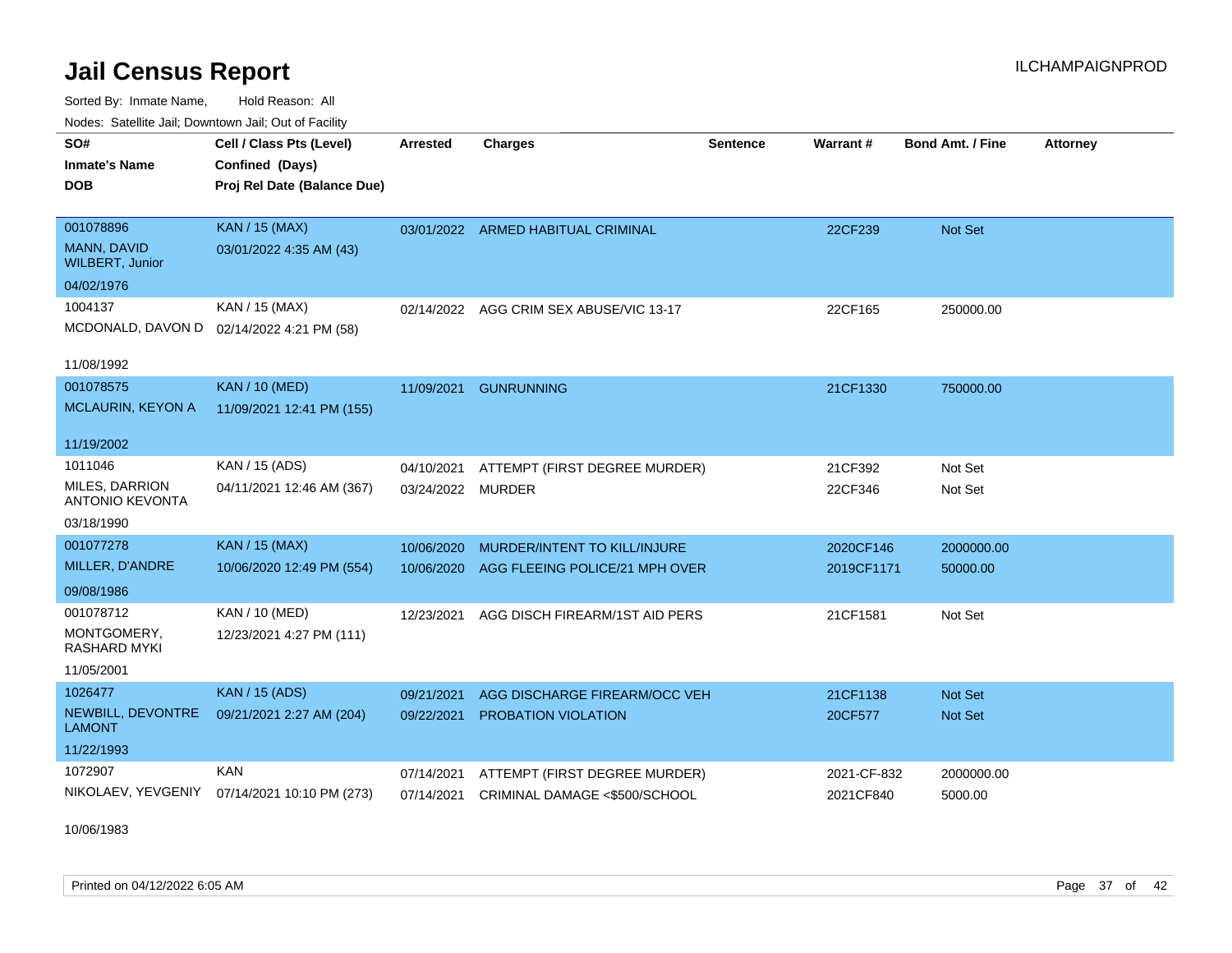| roucs. Oatchite sail, Downtown sail, Out of Facility |                                               |                 |                                          |                 |             |                         |                 |
|------------------------------------------------------|-----------------------------------------------|-----------------|------------------------------------------|-----------------|-------------|-------------------------|-----------------|
| SO#                                                  | Cell / Class Pts (Level)                      | <b>Arrested</b> | <b>Charges</b>                           | <b>Sentence</b> | Warrant#    | <b>Bond Amt. / Fine</b> | <b>Attorney</b> |
| <b>Inmate's Name</b>                                 | Confined (Days)                               |                 |                                          |                 |             |                         |                 |
| <b>DOB</b>                                           | Proj Rel Date (Balance Due)                   |                 |                                          |                 |             |                         |                 |
|                                                      |                                               |                 |                                          |                 |             |                         |                 |
| 001078558                                            | <b>KAN / 10 (MED)</b>                         | 11/03/2021      | UNLAWFUL USE OF A WEAPON                 | 3y (DOC)        | 21CF1352    | Not Set                 |                 |
| PARRISH, DOMINIC<br><b>WALTER</b>                    | 11/03/2021 1:25 PM (161)                      |                 |                                          |                 |             |                         |                 |
| 08/23/2001                                           |                                               |                 |                                          |                 |             |                         |                 |
| 001078063                                            | KAN / 15 (MAX)                                | 06/15/2021      | AGG CRIM SEX ASSAULT/WEAPON              |                 | 2021CF678   | 1000000.00              |                 |
|                                                      | PERRY, ROBERT Junior 06/15/2021 4:37 PM (302) | 06/15/2021      | <b>ROBBERY</b>                           |                 | 2021CF159   | 25000.00                |                 |
|                                                      |                                               |                 |                                          |                 |             |                         |                 |
| 12/21/1990                                           |                                               |                 |                                          |                 |             |                         |                 |
| 001078799                                            | <b>KAN / 10 (MED)</b>                         |                 | 01/27/2022 FIREARM/FOID INVALID/NOT ELIG |                 | 22CF116     | Not Set                 |                 |
| PURNELL, MARKISE<br><b>MONROE</b>                    | 01/27/2022 9:50 AM (76)                       |                 |                                          |                 |             |                         |                 |
| 07/13/2002                                           |                                               |                 |                                          |                 |             |                         |                 |
| 001077614                                            | KAN / 15 (MAX)                                | 01/17/2021      | ATTEMPT (FIRST DEGREE MURDER)            |                 | 21CF66      | Not Set                 |                 |
| <b>DEVON</b>                                         | ROBINSON, DONTRELL 01/17/2021 3:08 PM (451)   |                 |                                          |                 |             |                         |                 |
| 09/22/2002                                           |                                               |                 |                                          |                 |             |                         |                 |
| 1061216                                              | <b>KAN / 10 (MED)</b>                         | 06/22/2021      | <b>HOME INVASION/FIREARM</b>             |                 | 21CF727     | Not Set                 |                 |
| <b>RUNGE, ANDRE</b><br><b>MARSEAN</b>                | 06/22/2021 4:42 PM (295)                      |                 |                                          |                 |             |                         |                 |
| 12/05/1997                                           |                                               |                 |                                          |                 |             |                         |                 |
| 650295                                               | <b>PIA / 50 (MAX)</b>                         | 04/22/2020      | <b>CRIMINAL SEXUAL ASSAULT</b>           |                 | 2020-CF407  | 750000.00               |                 |
| SANDAGE, JERALD                                      | 04/22/2020 6:30 AM (721)                      | 04/22/2020      | <b>CRIMINAL SEXUAL ASSAULT</b>           |                 | 2020-CF408  | 750000.00               |                 |
| <b>EUGENE</b>                                        |                                               | 04/22/2020      | <b>CRIMINAL SEXUAL ABUSE</b>             |                 | 2020-CF409  | 750000.00               |                 |
| 06/07/1971                                           |                                               | 04/22/2020      | <b>CRIMINAL SEXUAL ASSAULT</b>           |                 | 2020-CF410  | 750000.00               |                 |
|                                                      |                                               | 04/22/2020      | OFFICIAL MISCONDUCT                      |                 | 2019-CF1811 | 25000.00                |                 |
| 59178                                                | <b>KAN / 15 (MAX)</b>                         | 12/13/2021      | AGG DISCHARGE FIREARM/OCC VEH            |                 | 21CF1274    | 1500000.00              |                 |
| <b>SANDERS, MICHAEL</b><br><b>JEAN</b>               | 12/13/2021 4:17 PM (121)                      |                 |                                          |                 |             |                         |                 |
| 12/22/1967                                           |                                               |                 |                                          |                 |             |                         |                 |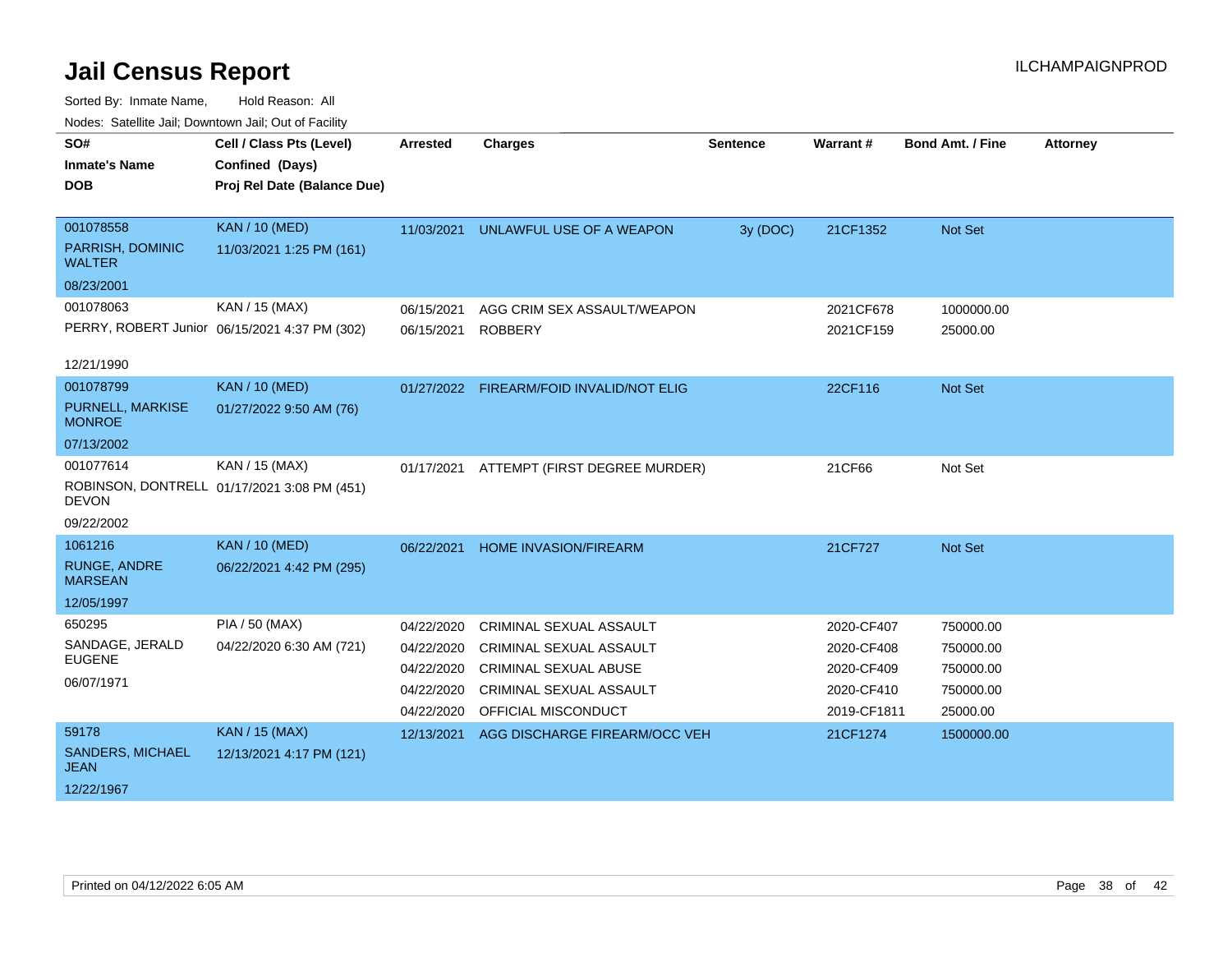Sorted By: Inmate Name, Hold Reason: All Nodes: Satellite Jail; Downtown Jail; Out of Facility

| SO#                                     | Cell / Class Pts (Level)                      | <b>Arrested</b> | <b>Charges</b>                           | Sentence | <b>Warrant#</b> | Bond Amt. / Fine | <b>Attorney</b> |
|-----------------------------------------|-----------------------------------------------|-----------------|------------------------------------------|----------|-----------------|------------------|-----------------|
| <b>Inmate's Name</b>                    | Confined (Days)                               |                 |                                          |          |                 |                  |                 |
| <b>DOB</b>                              | Proj Rel Date (Balance Due)                   |                 |                                          |          |                 |                  |                 |
|                                         |                                               |                 |                                          |          |                 |                  |                 |
| 1013431                                 | <b>EHD</b>                                    | 04/06/2022      | DUI ALC/INTOX COMPOUND/DRUG              |          | 2020DT123       | <b>Not Set</b>   |                 |
| SHELMADINE, BROCK<br><b>MATTHEW</b>     | 04/06/2022 1:06 PM (7)                        |                 | 04/06/2022 DRIVING ON SUSPENDED LICENSE  |          | 2021TR2265      | <b>Not Set</b>   |                 |
| 12/04/1992                              | 4/15/2022 (0.00)                              |                 |                                          |          |                 |                  |                 |
| 001078704                               | KAN / 15 (MAX)                                | 12/21/2021      | MURDER/INTENT TO KILL/INJURE             |          | 21CF1575        | Not Set          |                 |
| SHORTER, JAQUAN<br><b>MAURICE</b>       | 12/23/2021 1:23 AM (111)                      |                 |                                          |          |                 |                  |                 |
| 10/08/1998                              |                                               |                 |                                          |          |                 |                  |                 |
| 1062194                                 | KAN / 15 (MAX)                                | 02/27/2020      | MURDER/OTHER FORCIBLE FELONY             |          | 20CF-247        | 1000000.00       |                 |
| <b>SIMMONS, MICHAEL</b><br><b>JAMAL</b> | 02/27/2020 1:11 PM (776)                      |                 | 09/23/2020 AGG BATTERY/DISCHARGE FIREARM |          | 20CF1061        | Not Set          |                 |
| 11/03/1997                              |                                               |                 |                                          |          |                 |                  |                 |
| 1038158                                 | KAN / 10 (MED)                                | 02/04/2022      | CRIMINAL SEX ASSAULT/CONSENT             |          | 22CF146         | Not Set          |                 |
| SMITH, RASHAD<br><b>JARECE</b>          | 02/04/2022 11:42 PM (68)                      |                 |                                          |          |                 |                  |                 |
| 09/16/1995                              |                                               |                 |                                          |          |                 |                  |                 |
| 001077868                               | <b>KAN / 15 (MAX)</b>                         | 04/21/2021      | ARMED ROBBERY/ARMED W/FIREARM            |          | 21CF445         | <b>Not Set</b>   |                 |
| SPEARMENT,<br><b>KENTRELL</b>           | 04/21/2021 9:48 PM (357)                      |                 | 08/19/2021 FLEEING/ATTEMPT ELUDE OFFICER |          | 2021TR1053      | 1000.00          |                 |
| 01/21/2002                              |                                               |                 |                                          |          |                 |                  |                 |
| 001078182                               | EHD / 5 (MIN)                                 | 12/20/2021      | DRIVING ON REVOKED LICENSE               |          | 2021CF800       | No Bond          |                 |
| STRONG, KEVIN<br><b>GARDNER</b>         | 12/20/2021 4:34 PM (114)                      |                 |                                          |          |                 |                  |                 |
| 02/12/1963                              | 6/18/2022 (0.00)                              |                 |                                          |          |                 |                  |                 |
| 65920                                   | <b>KAN / 15 (MAX)</b>                         | 12/21/2021      | ARMED ROBBERY/ARMED W/FIREARM            |          | 21CF1543        | 100000.00        |                 |
| TAPSCOTT.<br><b>CORNELIUS</b>           | 12/21/2021 10:57 PM (113)                     |                 |                                          |          |                 |                  |                 |
| 07/14/1985                              |                                               |                 |                                          |          |                 |                  |                 |
| 1046632                                 | KAN / 15 (MAX)                                | 09/14/2021      | ARMED VIOLENCE/CATEGORY II               |          | 21CF912         | 750000.00        |                 |
|                                         | TATE, JAVON MARQUIS 09/14/2021 12:10 PM (211) |                 |                                          |          |                 |                  |                 |

08/10/1996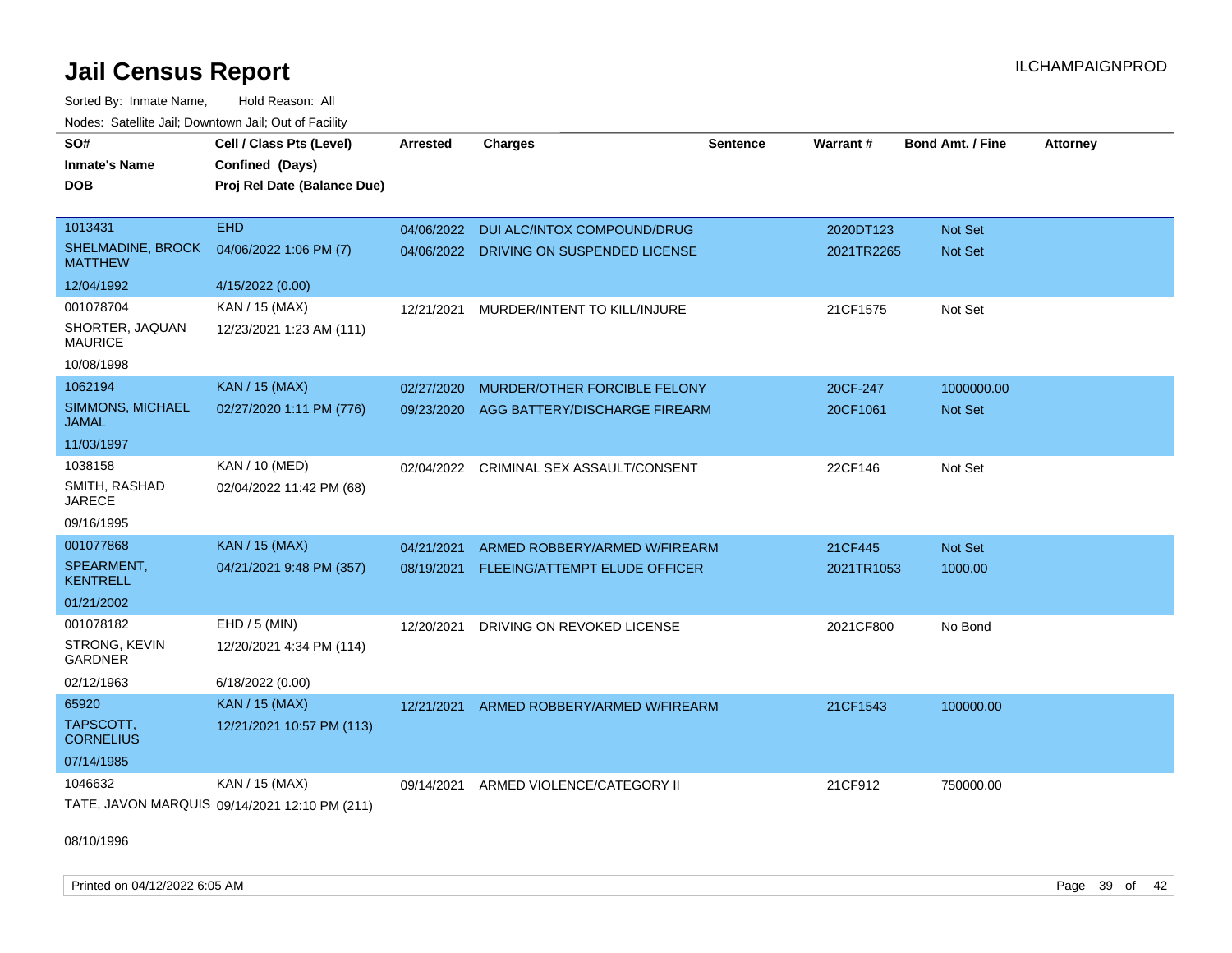| <u>Houco. Catolino dall, Downtown dall, Out of Fuolity</u> |                             |                 |                                          |                 |               |                         |                 |
|------------------------------------------------------------|-----------------------------|-----------------|------------------------------------------|-----------------|---------------|-------------------------|-----------------|
| SO#                                                        | Cell / Class Pts (Level)    | <b>Arrested</b> | <b>Charges</b>                           | <b>Sentence</b> | Warrant#      | <b>Bond Amt. / Fine</b> | <b>Attorney</b> |
| <b>Inmate's Name</b>                                       | Confined (Days)             |                 |                                          |                 |               |                         |                 |
| DOB                                                        | Proj Rel Date (Balance Due) |                 |                                          |                 |               |                         |                 |
|                                                            |                             |                 |                                          |                 |               |                         |                 |
| 1033031                                                    | <b>KAN / 15 (MAX)</b>       |                 | 08/19/2020 *AGG BATTERY W/FIREARM/PERSON |                 | 2020-CF923    | 500000.00               |                 |
| <b>TOMS, ANDREW</b><br><b>CHUCKY</b>                       | 08/19/2020 5:59 PM (602)    |                 |                                          |                 |               |                         |                 |
| 09/28/1978                                                 |                             |                 |                                          |                 |               |                         |                 |
| 1004142                                                    | KAN / 15 (MAX)              | 10/27/2021      | POSSESSION OF METH/15<100GRAMS           |                 | 2021CF1298    | 1500000.00              |                 |
| TOY, KAYON LARENZ                                          | 10/22/2021 1:01 PM (173)    |                 |                                          |                 |               |                         |                 |
|                                                            |                             |                 |                                          |                 |               |                         |                 |
| 09/12/1991                                                 |                             |                 |                                          |                 |               |                         |                 |
| 001078386                                                  | <b>KAN / 10 (MED)</b>       | 09/14/2021      | POSSESSION OF STOLEN FIREARM             | 3y(DOC)         | 2021CF1099    | No Bond                 |                 |
| <b>TURNER, AMARIO</b>                                      | 09/14/2021 11:42 PM (211)   |                 |                                          |                 |               |                         |                 |
| 09/23/2002                                                 |                             |                 |                                          |                 |               |                         |                 |
| 1040722                                                    | <b>EHD</b>                  |                 | 04/06/2022 AGG DUI/LIC SUSP OR REVOKED   |                 | 2021CF577     | Not Set                 |                 |
| WARD, DEON<br><b>DECARLOS</b>                              | 04/06/2022 9:13 AM (7)      |                 |                                          |                 |               |                         |                 |
| 04/28/1994                                                 | 4/14/2022 (0.00)            |                 |                                          |                 |               |                         |                 |
| 961786                                                     | <b>KAN / 15 (ADS)</b>       |                 | 01/24/2022 ARMED HABITUAL CRIMINAL       |                 | 22CF104       | <b>Not Set</b>          |                 |
| <b>WARREN, DESIE</b><br><b>ARNEZ</b>                       | 01/24/2022 7:23 AM (79)     |                 |                                          |                 |               |                         |                 |
| 04/28/1988                                                 |                             |                 |                                          |                 |               |                         |                 |
| 1062558                                                    | <b>KAN / 10 (MED)</b>       | 10/02/2021      | FELON POSS/USE WEAPON/FIREARM            |                 | 21CF1185      | Not Set                 |                 |
| WELLS, JIAMANTE<br><b>AMORE</b>                            | 10/02/2021 8:29 PM (193)    |                 |                                          |                 |               |                         |                 |
| 09/02/1995                                                 |                             |                 |                                          |                 |               |                         |                 |
| 1002033                                                    | <b>KAN / 15 (MAX)</b>       | 09/08/2021      | DRIVING ON SUSPENDED LICENSE             |                 | 2019-TR-11944 | 5000.00                 |                 |
| <b>WEST, ANTONIO</b>                                       | 09/08/2021 11:01 PM (217)   | 09/08/2021      | ARMED ROBBERY/ARMED W/FIREARM            |                 | 2020-CF-1406  | 500000.00               |                 |
| <b>DEONTA</b>                                              |                             | 09/08/2021      | AGG UNLAWFUL USE OF WEAPON/VEH           |                 | 2021-CF-AWOW  | <b>Not Set</b>          |                 |
| 04/15/1992                                                 |                             | 09/08/2021      | OBSTRCT JUSTICE/LEAVE STATE              |                 | 2021-CF-AWOW  | <b>Not Set</b>          |                 |
|                                                            |                             | 09/08/2021      | ARMED VIOLENCE/CATEGORY I                |                 | 2021-CF-AWOW  | <b>Not Set</b>          |                 |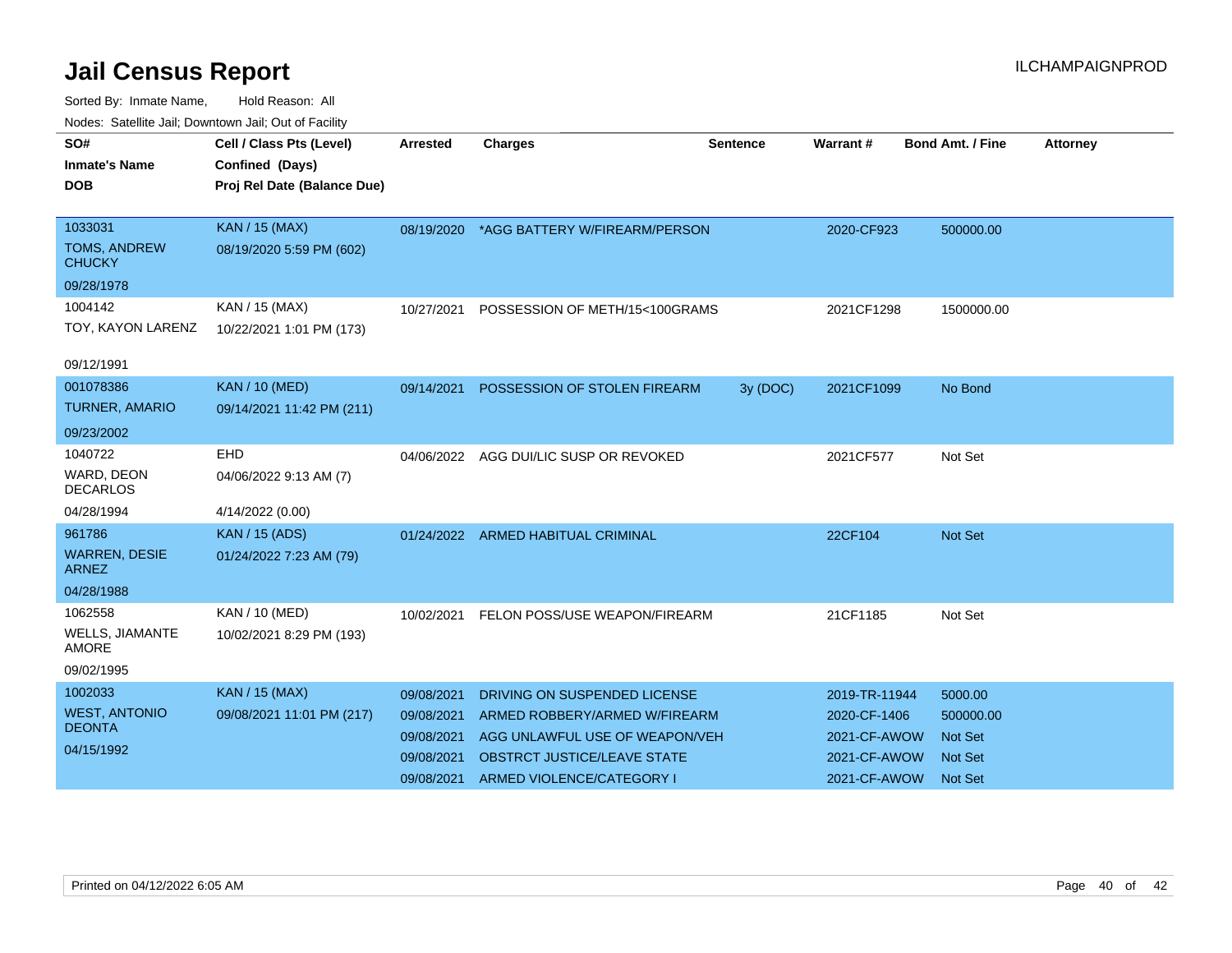| rougs. Calcinic Jan, Downtown Jan, Out of Facility                  |                                                                            |                                        |                                                                                               |                 |                                    |                                 |                 |
|---------------------------------------------------------------------|----------------------------------------------------------------------------|----------------------------------------|-----------------------------------------------------------------------------------------------|-----------------|------------------------------------|---------------------------------|-----------------|
| SO#<br><b>Inmate's Name</b><br><b>DOB</b>                           | Cell / Class Pts (Level)<br>Confined (Days)<br>Proj Rel Date (Balance Due) | <b>Arrested</b>                        | <b>Charges</b>                                                                                | <b>Sentence</b> | Warrant#                           | <b>Bond Amt. / Fine</b>         | <b>Attorney</b> |
| 1022068<br><b>WILKINS, MICHAEL</b><br><b>CARL</b>                   | <b>KAN / 15 (ADS)</b><br>10/10/2021 5:07 AM (185)                          |                                        | 10/10/2021 FELON POSS/USE WEAPON/FIREARM                                                      |                 | 21CF1212                           | Not Set                         |                 |
| 07/10/1992<br>001078709<br>WILLIAMS, DAVID LEE<br>12/18/1989        | KAN / 15 (MAX)<br>12/22/2021 11:00 AM (112)                                | 12/22/2021                             | ARMED VIOLENCE/CATEGORY I                                                                     |                 | 21CF1586                           | Not Set                         |                 |
| 1075313<br><b>WILLIAMS, EARDIS</b><br>ANTONIO, Junior<br>01/21/1999 | <b>KAN / 15 (ADS)</b><br>01/29/2022 1:23 AM (74)                           | 01/29/2022<br>01/29/2022<br>01/29/2022 | POSSESSION OF STOLEN FIREARM<br>MFG/DEL CANNABIS/30-500 GRAMS<br>POSSESSION OF STOLEN FIREARM |                 | 22CF132<br>20CF51<br>20CF1048      | Not Set<br>5000.00<br>500000.00 |                 |
| 539662<br>WILLIAMS, JAVONTAE<br><b>DEMAR</b><br>07/28/1991          | KAN / 10 (MED)<br>08/14/2021 1:28 AM (242)                                 | 08/14/2021<br>08/14/2021               | DOM BTRY/CONTACT/1-2 PRECONV<br><b>CITY OV ARREST</b>                                         | 7y (DOC)        | 2021CF770<br>2017OV893             | 250000.00<br>1000.00            |                 |
| 1049234<br><b>WILLIAMS, KHAMRON</b><br><b>MARCELL</b><br>08/15/1995 | <b>KAN / 10 (MED)</b><br>01/22/2022 9:30 AM (81)                           |                                        | 01/22/2022 AGGRAVATED DOMESTIC BATTERY                                                        |                 | 22CF94                             | Not Set                         |                 |
| 1037579<br><b>WILLIAMS, STEVEN</b><br>PATRICK, Second<br>11/25/1994 | KAN / 10 (MED)<br>08/17/2021 8:16 PM (239)                                 | 08/17/2021                             | FELON POSS/USE WEAPON/FIREARM                                                                 |                 | 2019CF73                           | No Bond                         |                 |
| 545746<br><b>WOODS, MICHAEL</b><br><b>LACKENDRICK</b><br>10/06/1996 | <b>KAN / 15 (ADS)</b><br>08/07/2021 8:40 AM (249)                          | 08/07/2021<br>08/07/2021<br>08/07/2021 | FELON POSS/USE WEAPON/FIREARM<br><b>BURGLARY</b><br><b>WARRANT OUT OF COUNTY</b>              |                 | 21CF949<br>2020CF597<br>2020TR9119 | Not Set<br>50000.00<br>5000.00  |                 |
| 001078539<br><b>WRIGHT, AMARION</b><br><b>MALIK</b><br>10/31/2002   | KAN / 15 (MAX)<br>10/27/2021 7:31 AM (168)                                 | 10/27/2021                             | AGG DISCHARGE FIREARM                                                                         |                 | 21CF1296                           | 750000.00                       |                 |